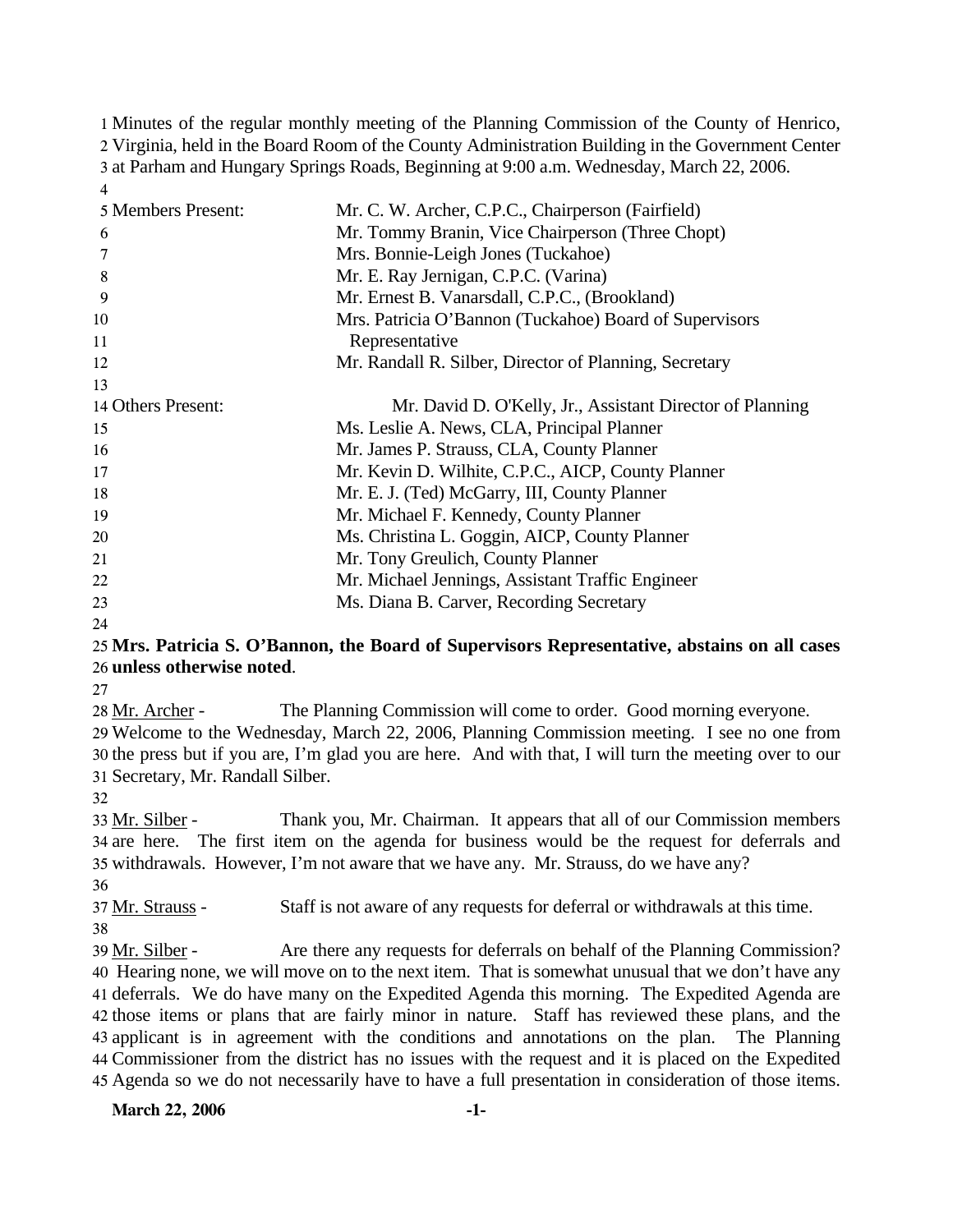We do have several items on the Expedited Agenda. If there is opposition to these items, from the public, then they will be pulled off of the Expedited Agenda and heard in the order that it is listed in the full agenda. The Commissioners should have a list of those on the Expedited Agenda with your addendum. Mr. Strauss.

50

Good morning. I hope you all enjoyed the snow as much as we did this 52 morning. The staff is aware of 10 cases on the Expedited Agenda. The first one is on page two. 53 A transfer of approval request for POD-14-05, Linden Pointe, in the Brookland District. There 54 is a revised caption on page one of your addendum for this item. 51 Mr. Strauss-

55

# 56 **TRANSFER OF APPROVAL**

57

POD-14-05 Linden Pointe (Formerly Villas at Springfield) **Robert Babcock for HHHunt:** Request for transfer of approval as required by Chapter 24, Section 24-106 of the Henrico County Code from Eagle Construction of Virginia, Inc. to HHHunt Homes. The 10.36-acre site is located at the southwest corner of the intersection of Staples Mill Road (U.S. Route 33) and Springfield Road on parcel 761-769-6447. The zoning is R-5AC, General Residence District (Conditional). County water and sewer. **(Brookland)** 

58

Is there anyone in the audience in opposition to this case, transfer of 60 approval, POD-14-05, Linden Pointe, in the Brookland District? No opposition. Mr. Vanarsdall. 59 Mr. Archer -61

Mr. Chairman, I move for approval of transfer of approval POD-14-05, Linden Pointe (Formerly Villas at Springfield) and that's what's on the addendum, changing the 63 64 "Village Springfield" to the "Villas at Springfield." I recommend approval on the Expedited 65 Agenda. 62 Mr. Vanarsdall -

66

67 Mr. Jernigan - Second.

68

The motion was made by Mr. Vanarsdall and seconded by Mr. Archer. All in favor say aye…all opposed say nay. The motion carries. 70 69 Mr. Archer-

71

72 The Planning Commission approved the transfer of approval request for POD-14-05, Linden 73 Pointe (Formerly the Villas at Springfield) from Eagle Construction of Virginia, Inc. to HHHunt 74 Homes, subject to the standard and added conditions previously approved.

75

The next case on your agenda would be on page 7 of your agenda and that 77 would be POD-11-06, Settlers Ridge, Section B, in the Varina District. On page 2 in your 78 addendum there is a revised condition No. 24 and an added condition No. 34. 76 Mr. Strauss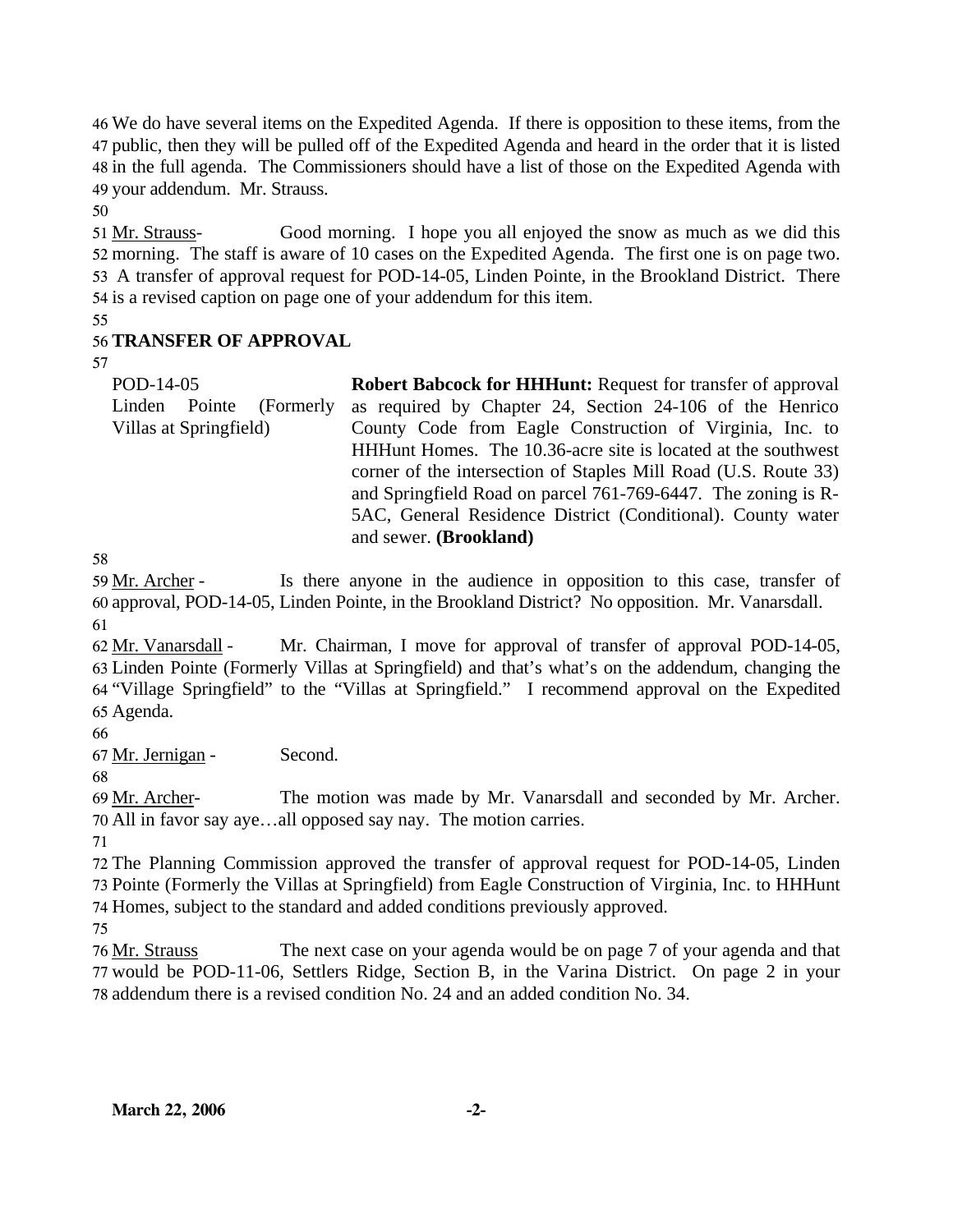#### 79 **PLAN OF DEVELOPMENT**

80

| POD-11-06                 | <b>Balzer &amp; Associates for Settlers Ridge LLC:</b> Request for |
|---------------------------|--------------------------------------------------------------------|
| Settlers Ridge, Section B | approval of a plan of development, as required by Chapter 24,      |
|                           | Section 24-106 of the Henrico County Code, to construct 49         |
|                           | detached dwellings for sale with zero lot lines. The 15.165-acre   |
|                           | site is located at the southwest intersection of Burning Tree      |
|                           | Road and S. Laburnum Avenue, adjacent to Pocahontas Parkway        |
|                           | (State Route 895) on parcels 806-692-0994 and part of 805-692-     |
|                           | 4564. The zoning is R-5AC, General Residence District              |
|                           | (Conditional). County water and sewer. (Varina)                    |

81

Is there anyone in the audience in opposition to this case, POD-11-06, 83 Settlers Ridge, Section B, in the Varina District? No opposition. Mr. Jernigan. 82 Mr. Archer -

84

Mr. Chairman, with that, I will move for approval of POD-11-06 Settlers 86 Ridge, Section B, subject to the annotations on the plans, the standard conditions for 87 developments of this type and the following additional conditions Nos. 9 and 11 amended, No. 24 revised, Nos. 25 through 33 and No. 34 added, on the Expedited Agenda. 88 85 Mr. Jernigan -

89

90 Mr. Vanarsdall - Second.

91

The motion was made by Mr. Jernigan and seconded by Mr. Vanarsdall. All in favor say aye…all opposed say nay. The motion passes. 93 92 Mr. Archer -

94

95 The Planning Commission approved POD-11-06, Settlers Ridge, Section B, subject to the 96 standard conditions attached to these minutes for developments of this type, the annotations on 97 the plans and the following additional conditions:

98

99. 100 101 **AMENDED** - A detailed landscaping plan shall be submitted to the Department of Planning for review and Planning Commission approval prior to the issuance of any occupancy permits.

- 102 11. 103 104 105 **AMENDED** - Prior to the installation of the site lighting equipment, a plan including depictions of light spread and intensity diagrams, and fixture and specifications and mounting height details shall be submitted for Department of Planning review and Planning Commission approval.
- 106 24. 107 The subdivision plat for Settlers Ridge, Section B shall be recorded before any (building permits/occupancy permits) are issued.
- 108 25. 109 25. The developer shall provide fire hydrants as required by the Department of Public Utilities and Division of Fire.
- 110 26. 111 112 Windows on the zero lot line side of the dwelling can only be approved with an exception granted by the Building Official and the Director of Planning during the building permit application process.
- 113 27. 114 The proffers approved as a part of zoning case C-74C-03 shall be incorporated in this approval.

March 22, 2006 -3-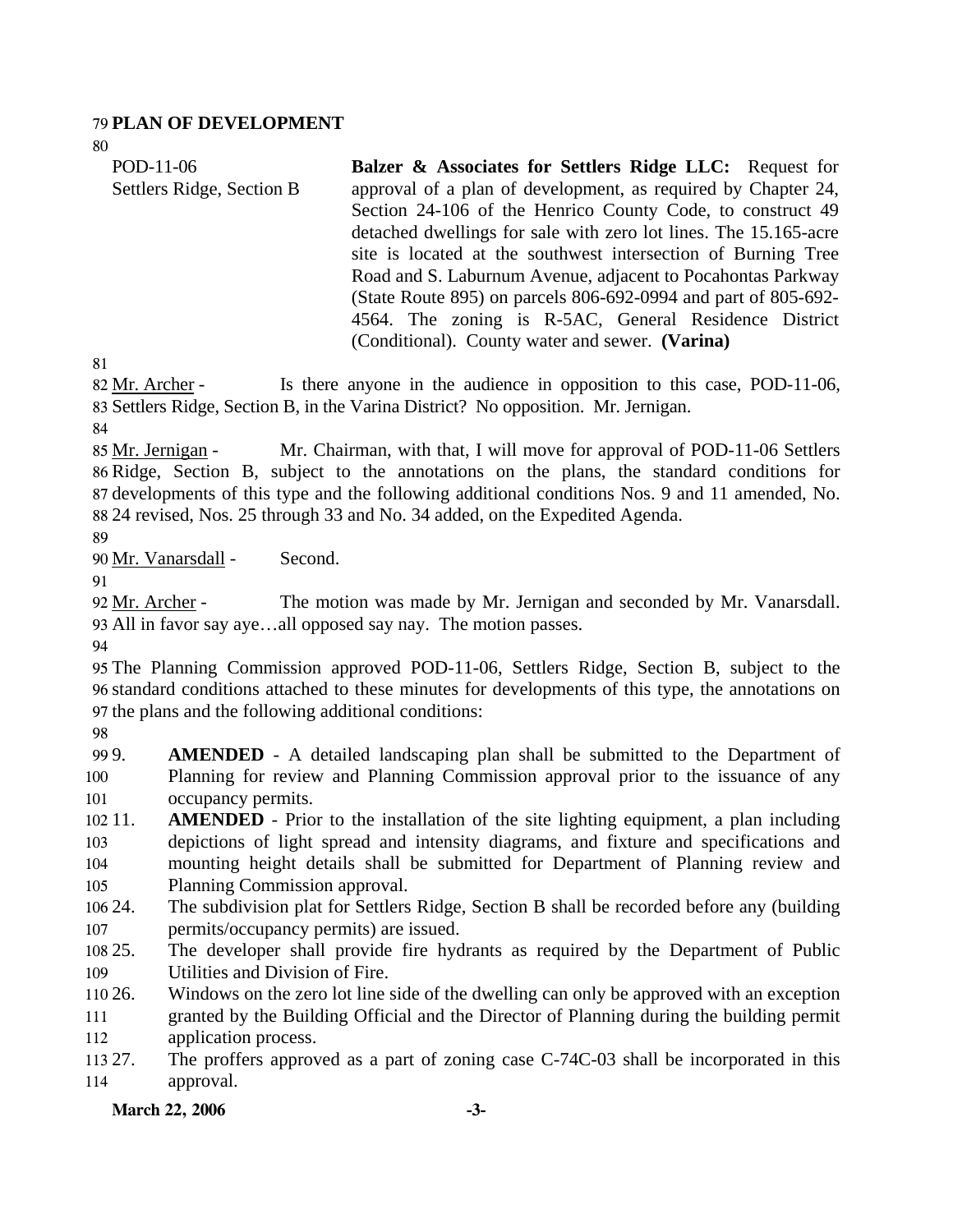115 28. 116 Any necessary off-site drainage and/or water and sewer easements must be obtained in a form acceptable to the County Attorney prior to final approval of the construction plans.

117 29. 118 Deviations from County standards for pavement, curb or curb and gutter design shall be approved by the County Engineer prior to final approval of the construction plans by the

119 Department of Public Works.

120 30. 121 122 123 124 125 126 127 The pavement shall be of an SM-2A type and shall be constructed in accordance with County standard and specifications. The developer shall post a defect bond for all pavement with the Department of Planning - the exact type, amount and implementation shall be determined by the Director of Planning, to protect the interest of the members of the Homeowners Association. The bond shall become effective as of the date that the Homeowners Association assumes responsibility for the common areas. Prior to the issuance of the last Certificate of Occupancy, a professional engineer must certify that the roads have been designed and constructed in accordance with County standards.

128 31 129 130 Approval of the construction plans by the Department of Public Works does not establish the curb and gutter elevations along the Henrico County maintained right-of-way. The elevations will be set by Henrico County.

131 32. 132 133 The developer shall provide signage, the wording and location as deemed appropriate by the Director of Public works, which addresses the possible future extension of any stub street.

134 33. 135 136 137 138 139 140 141 33. A note in bold lettering shall be provided on the erosion control plan indicating that sediment basins or traps located within buildable areas or building pads shall be reclaimed with engineered fill. All materials shall be deposited and compacted in accordance with the applicable sections of the state building code and geotechnical guidelines established by the engineer. An engineer's report certifying the suitability of the fill materials and its compaction shall be submitted for review and approval by the Director of Planning and Director of Public Works and the Building Official prior to the issuance of any building permit(s) on the affected sites.

142 34. 143 144 The details for the emergency access road and gate from Settlers Ridge to Ansley Road shall be included in the construction plans for Section B. This access road shall be constructed before a certificate of occupancy is granted for the  $51<sup>st</sup>$  lot in Settlers Ridge.

145

The next case is on page 9 of your agenda, lighting plan LP/POD-47-04, 147 Retail Building @ the Town Center at Twin Hickory, in the Three Chopt District. 146 Mr. Strauss -

# 148

# 149 **LIGHTING PLAN**

150

LP/POD-47-04 Retail Building at the Town Center at Twin Hickory **Jared Wilson and Ray Weston of Edans & Avant:** Request for approval of a lighting plan, as required by Chapter 24, Section 24-106 of the Henrico County Code. The 1.61-acre site is located at the southwest corner of the intersection of Old Nuckols Road and Nuckols Road in the Town Center at Twin Hickory Shopping Center on parcel 745-773-9641. The zoning is B-2C, Business District (Conditional). **(Three Chopt)** 

**March 22, 2006 -4-**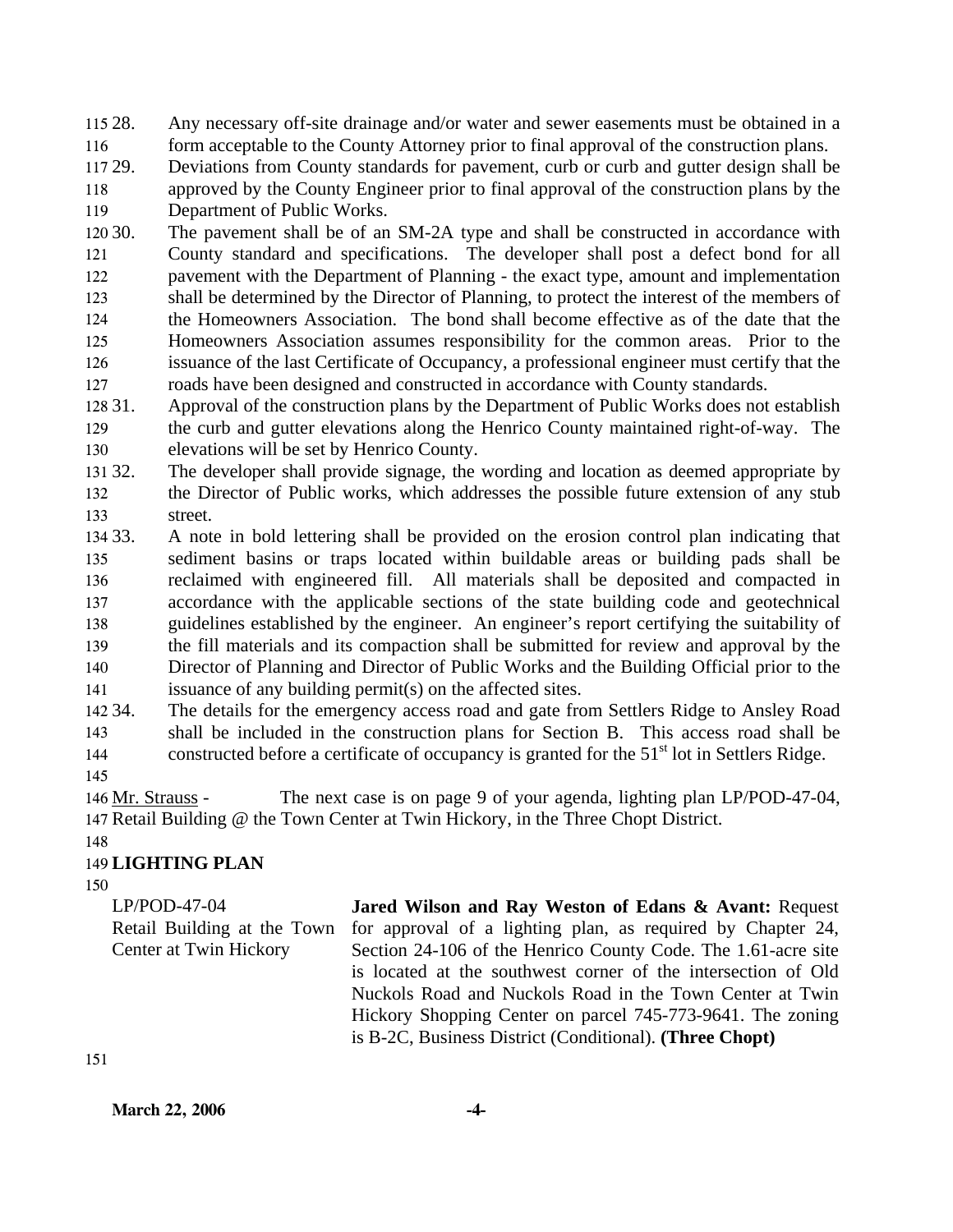Is there anyone in the audience in opposition to the lighting plan for LP/POD-47-04, Retail Building at the Town Center at Twin Hickory, in the Three Chopt 153 154 District? No opposition. Mr. Branin. 152 Mr. Archer -

155

Mr. Chairman, I would like to move that LP/POD-47-04, Retail Building 157 at the Town Center at Twin Hickory be approved on the Expedited Agenda subject to the 158 annotations on the plans and the standard conditions for lighting plans. 156 Mr. Branin -

159

160 Mr. Vanarsdall - Second.

161

The motion was made by Mr. Branin and seconded by Mr. Vanarsdall. 163 All in favor say aye...all opposed say nay. The motion carries. 162 Mr. Archer -

164

165 The Planning Commission approved the lighting plan for LP/POD-47-04, Retail Building at the 166 Town Center at Twin Hickory, subject to the standard conditions attached to these minutes for 167 lighting plans.

168

The next case on your Expedited Agenda is on page 11, Cedar Grove 170 (June 1998 Plan). This is a reconsideration of a previously approved subdivision. It's in the 171 Fairfield District. On page 3 of your addendum, there is a staff recommendation to delete 172 condition No. 18 regarding a stub road and there is a revised plan. 169 Mr. Strauss -

173

# 174 **SUBDIVISION RECONSIDERATION**

175

| Cedar Grove                 | <b>Timothy L. Rohrmoser and QMT for Gregory Windsor:</b> An    |
|-----------------------------|----------------------------------------------------------------|
| (June 1998 Plan)            | undeveloped section was granted conditional approval in 1998.  |
| Reconsideration<br>as Cedar | The 6.87-acre section proposed for a subdivision of 22 single- |
| Grove (March 2006 Plan)     | family homes is located at the northwest corner of Hungary     |
|                             | Road and Cedar Grove Way on parcel 777-760-8255. The           |
|                             | zoning is R-3AC, One-Family Residence District (Conditional).  |
|                             | County water and sewer. (Fairfield) 22 Lots                    |

176

Is there anyone here in opposition to subdivision Cedar Grove (June 1998) 178 Plan) in the Fairfield District? No opposition. With that I will move for approval of Cedar 179 Grove Reconsideration, deleting condition No. 18 per the addendum this morning. 177 Mr. Archer-

180

| .                |                                                                      |
|------------------|----------------------------------------------------------------------|
| 181 Mr. Silber - | And there is a revised plan.                                         |
| 182              |                                                                      |
| 183 Mr. Archer-  | I'm sorry, and the revised plan. Thank you, Mr. Secretary.           |
| 184              |                                                                      |
| 185 Mrs. Jones - | Second.                                                              |
| 186              |                                                                      |
| 187 Mr. Archer-  | The motion was made by Mr. Archer and seconded by Mrs. Jones. All in |

188 favor say aye...all opposed say nay. The motion passes.

189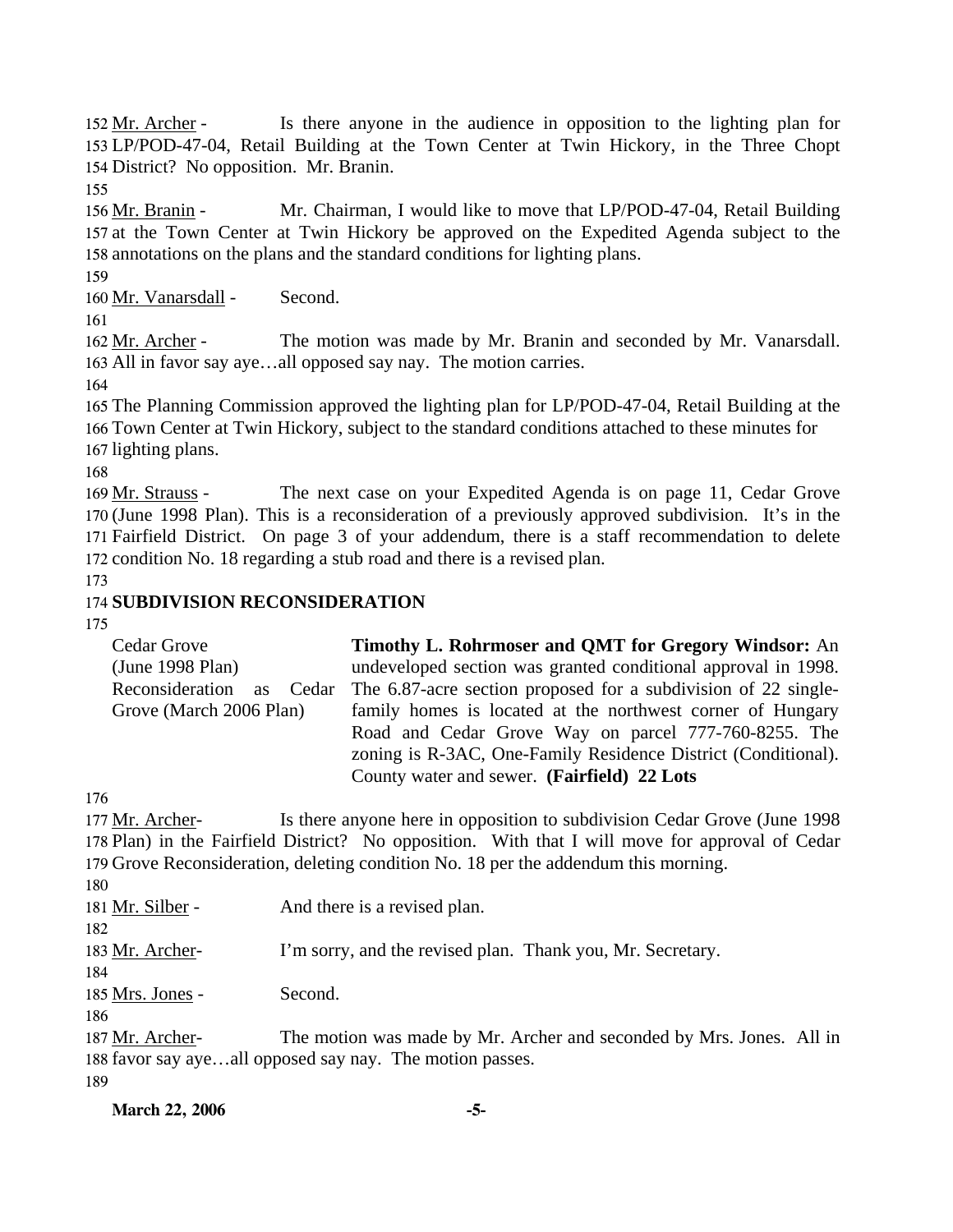190 The Planning Commission granted conditional approved to subdivision Cedar Grove (June 1998 191 Plan) Reconsideration subject to the standard conditions attached to these minutes, the additional 192 conditions previously approved, and deleting additional condition No. 18.

193

The next case requesting Expedited approval is on page 12 of your 195 agenda, subdivision Glasswyck (March 2006 Plan) in the Brookland District. On page 4 of your 196 addendum there is a deleted condition No. 15. 194 Mr. Strauss -

197

# 198 **SUBDIVISION**

199

| Glasswyck         | Hulcher & Associates for Clarendon Associates, LLC and            |
|-------------------|-------------------------------------------------------------------|
| (March 2006 Plan) | Nora Investments, L.C.: The 5.70-acre site proposed for a         |
|                   | subdivision of 9 single-family homes is located on the south side |
|                   | of Mountain Road, approximately 0.3 mile west of Courtney         |
|                   | Road on parcel 765-769-5497. The zoning is R-2AC, One-            |
|                   | Family Residence District (Conditional). County water and         |
|                   | sewer. (Brookland) 9 Lots                                         |

200

Is there anyone in the audience in opposition to subdivision Glasswyck (March 2006 Plan)? No opposition. Mr. Vanarsdall. 202 201 Mr. Archer -

203

Mr. Chairman, before I make a motion I would like to ask a question. When this comes back for final plans or construction plans, I would like to be notified so that I 205 206 can look at them. I just want to make sure of something. I just want to make sure that 207 everything is okay. 204 Mr. Vanarsdall -

208

210

209 Mr. McGarry - Absolutely.

211 Mr. Silber - We will be glad to contact you. We will put a note in the file.

212

I meant to tell Ted yesterday but I forgot it. Thank you. With that, Mr. Chairman, I recommend approval of Glasswyck (March 2006 Plan) under the standard 214 215 conditions for subdivisions served by public utilities and the following additional conditions, 216 Nos. 12 through 14, delete condition No. 15 and the annotations on the plans. 213 Mr. Vanarsdall-

217

218 Mr. Jernigan - Second.

219

The motion was made by Mr. Vanarsdall and seconded by Mr. Jernigan. All in favor say aye…all opposed say nay. The motion passes. 221 220 Mr. Archer-

222

223 The Planning Commission granted conditional approval to subdivision Glasswyck (March 2006 224 Plan) subject to the standard conditions attached to these minutes for subdivisions served by 225 public utilities, the annotations on the plans and the following additional conditions: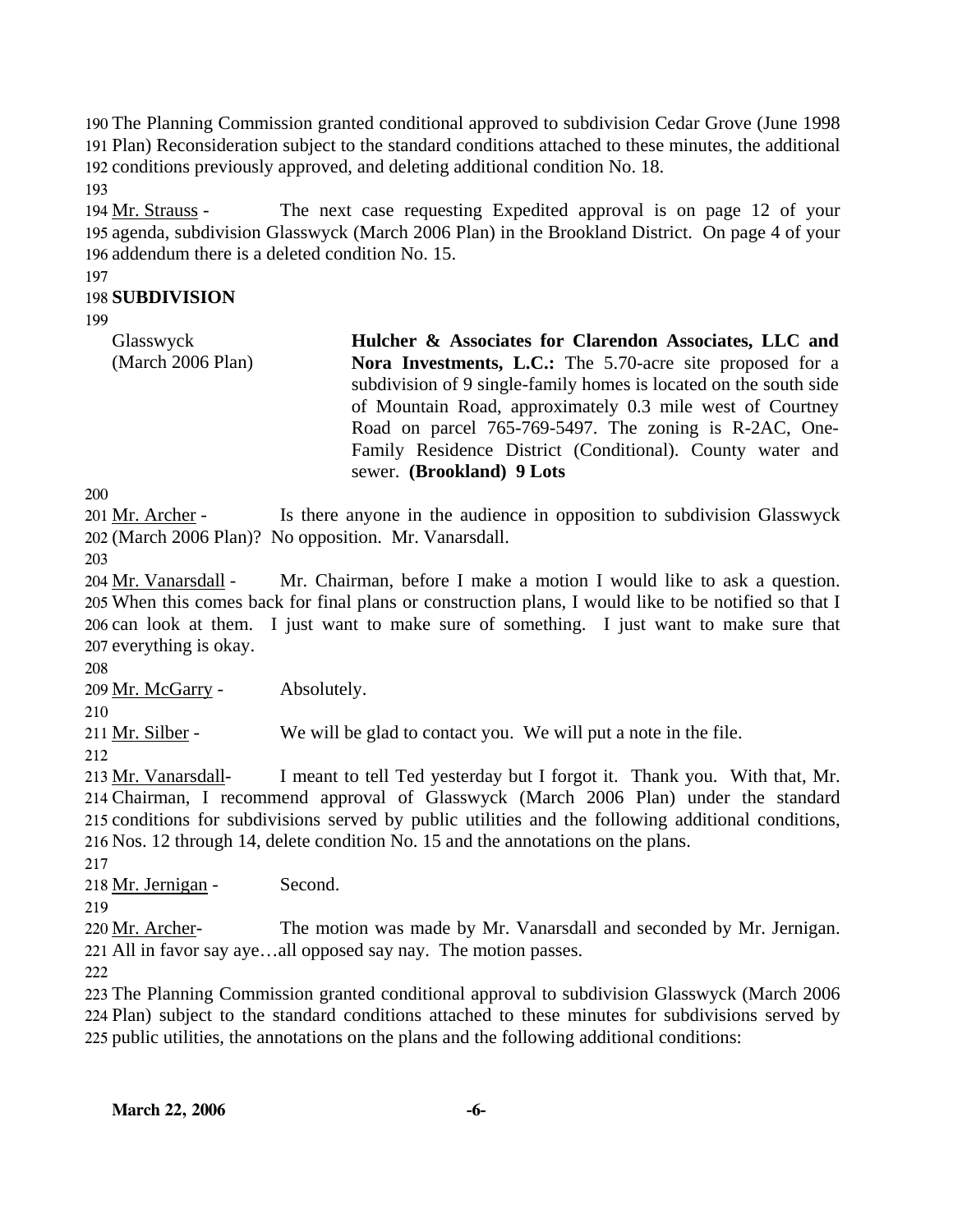$22612.$ 227 The proffers approved as part of zoning case C-64C-05 shall be incorporated in this approval.

228 13. 13. The detailed plant list and specifications for the landscaping to be provided within the 25-

229 230 foot-wide planting strip easement along Mountain Road on Lot 1 shall be submitted to the Department of Planning for review and approval prior to recordation of the plat.

231 14. Prior to construction plan approval, the owner shall provide proof that a quit claim deed has

232 been recorded which would relinquish his rights, if any, to Good Oak Lane (private).

233

The next case requesting Expedited approval is on page 19 of your 235 agenda, subdivision Mason Park (March 2006 Plan) in the Three Chopt District. Staff is 236 recommending approval. 234 Mr. Strauss -

237

## 238 **SUBDIVISION**

239

Mason Park (March 2006 Plan) **AES Consulting Engineers for Centex Homes:** The 29.32-acre site proposed for a subdivision of 39 single-family homes is located on the north side of Shady Grove Road, approximately 1,100 feet east of the intersection of Shady Grove Road and Pouncey Tract Road on parcel 740-770-5728 and part of parcel 740-770-0883. The zoning is R-2A, One-Family Residence District. County water and sewer. **(Three Chopt) 39 Lots** 

240

Is there anyone in the audience in opposition to subdivision Mason Park (March 2006 Plan) in the Three Chopt District? No opposition. Mr. Branin. 242 241 Mr. Archer -

243

Mr. Chairman, I would like to move for approval of subdivision Mason 245 Park (March 2006 Plan) subject to the standard conditions for subdivisions served by public 246 utilities, the annotations on the plans and the additional conditions Nos. 12 through 20. 244 Mr. Branin-

247

248 Mr. Jernigan - Second.

The motion was made by Mr. Branin and seconded by Mr. Jernigan. All 251 in favor say aye...all opposed say nay. The motion carries. 250 Mr. Archer -

252

253 The Planning Commission granted conditional approval for subdivision Mason Park (March 254 2006 Plan) subject to the standard conditions attached to these minutes for subdivisions served 255 by public utilities, the annotations on the plans and the following additional conditions:

256

257 12. Each lot shall contain at least 13,500 square feet.

258 13. 13. The detailed plant list and specifications for the landscaping to be provided within the 25-

259 260 foot-wide planting strip easement along Shady Grove Road shall be submitted to the Department of Planning for review and approval prior to recordation of the plat.

261 14. 262 The detailed plant list and specifications for the landscaping to be provided within the variable width planting strip easement between proposed lot 36 and the Davis property as

263 shown on the conceptual plan provided with C-13C-05 shall be submitted to the

## March 22, 2006 -7-

<sup>249</sup>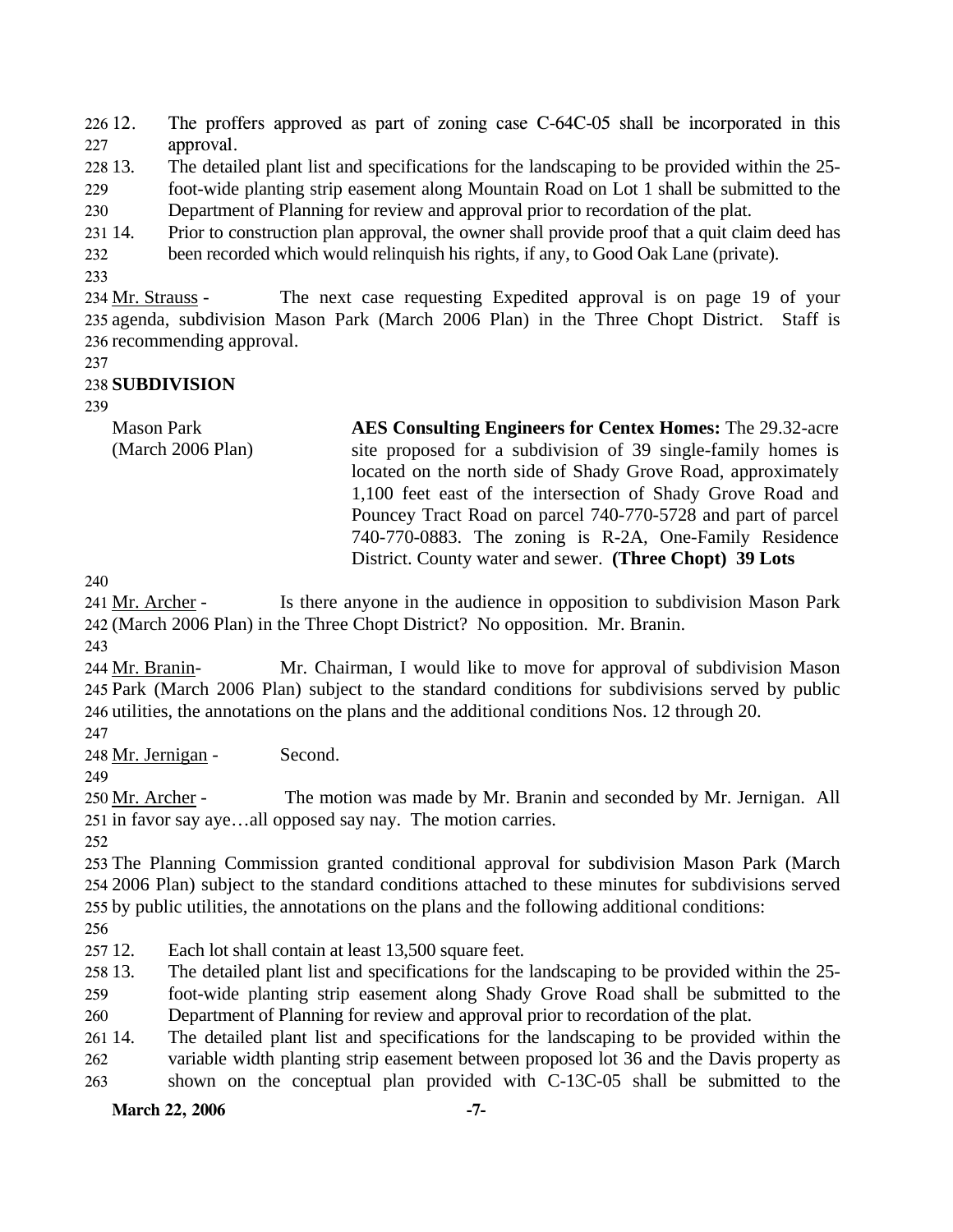264 Department of Planning for review and approval prior to recordation of the plat.

265 15. 266 15. A County standard sidewalk shall be constructed along the north side of Shady Grove and along one side of all interior roads.

267 16. 268 Any necessary offsite drainage easements must be obtained prior to approval of the construction plan by the Department of Public Works.

269 17. 270 The proffers approved as part of zoning case C-13C-05, shall be incorporated in this approval.

271 18. 272 273 274 275 18. Prior to requesting the final approval, a draft of the covenants and deed restrictions for the maintenance of the common area by a homeowners association shall be submitted to the Department of Planning for review. Such covenants and restrictions shall be in form and substance satisfactory to the County Attorney and shall be recorded prior to recordation of the subdivision plat.

276 19. 277 278 279 280 281 282 283 Any future building lot containing a BMP, sediment basin or trap and located within the buildable area for a principal structure or accessory structure, may be developed with engineered fill. All material shall be deposited and compacted in accordance with the Virginia Uniform Statewide Building Code and geotechnical guidelines established by a professional engineer. A detailed engineering report shall be submitted for the review and approval by the Building Official prior to the issuance of a building permit on the affected lot. A copy of the report and recommendations shall be furnished to the Directors of Planning and Public Works.

284 20. 285 286 20. Prior to the recordation of the plat, the applicant must provide evidence that the 20-foot ingress/egress easement referred to by DB 1502, PG 367 has been abandoned by all parties who retain rights to it.

287

The next case is on page 21 of your agenda, subdivision Purcell Manor (March 2006 Plan) in the Brookland District. Staff recommends approval. 289 288 Mr. Strauss -

#### 290 291 **SUBDIVISION**

 $292$ 

Purcell Manor (March 2006 Plan) **Koontz-Bryant, P.C. for David C. & Susan G. Landin and Peter Cole:** The 1.73-acre site proposed for a subdivision of 5 single-family homes is located on the west side of Purcell Road, north of the Laurel Square subdivision and between Chariot Street and Maurice Walk Court, approximately 4,200 feet south of the intersection of Mountain Road and Purcell Road on parcel 770-763-7835. The zoning is R-3, One-Family Residence District. County water and sewer. **(Brookland) 5 Lots** 

293

Is there anyone in the audience in opposition to subdivision Purcell Manor (March 2006 Plan) in the Brookland District? No opposition. Mr. Vanarsdall. 295 294 Mr. Archer -

296

I move that Purcell Manor be approved with the annotations on the plans, 298 the standard conditions for subdivision served by public utilities and the additional conditions Nos. 12 through 15. 299 297 Mr. Vanarsdall -

300

**March 22, 2006** -8-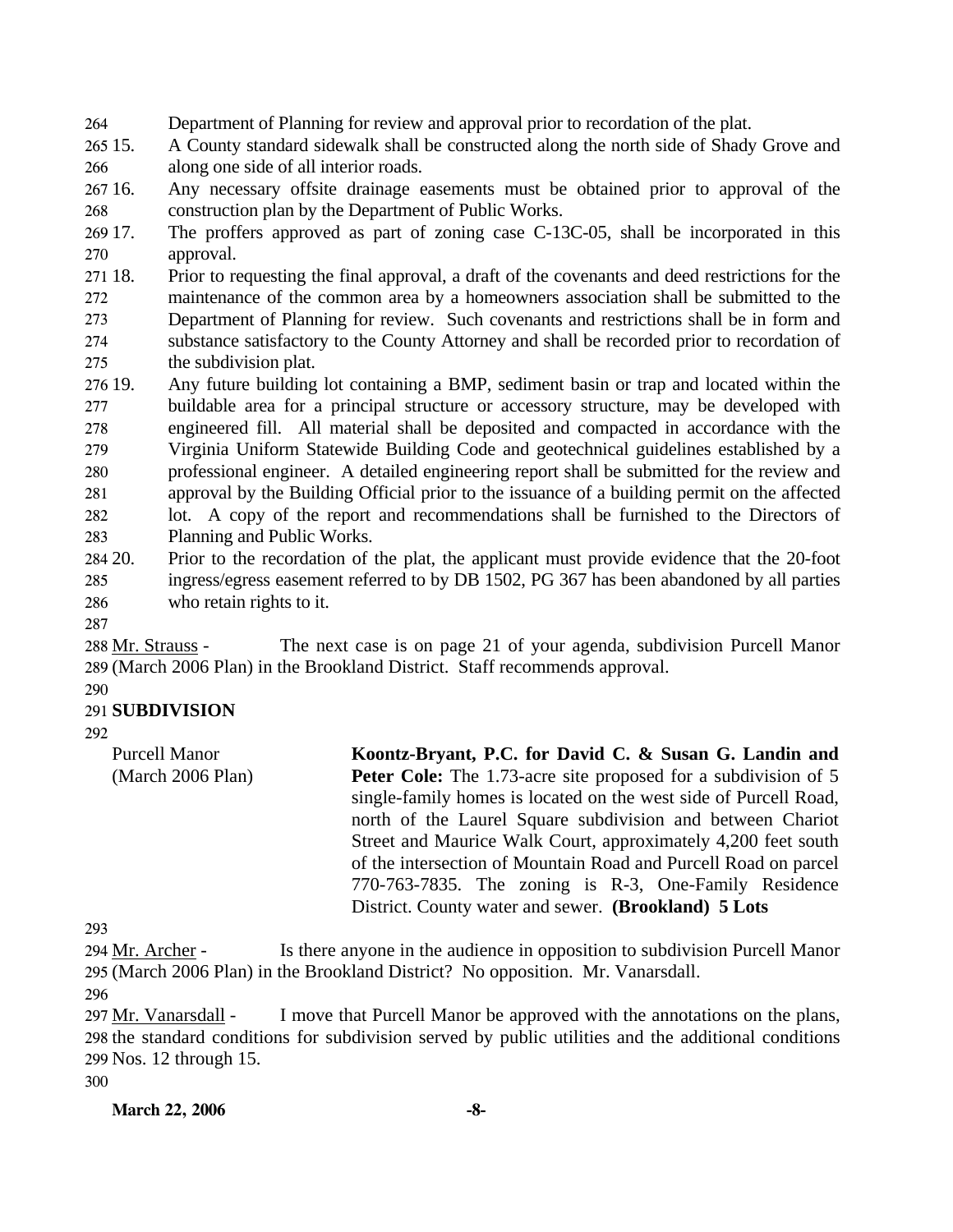301 Mr. Jernigan - Second.

The motion was made by Mr. Vanarsdall and seconded by Mr. Jernigan. All in favor say aye…all opposed say nay. The motion carries. 304 303 Mr. Archer -

305

302

306 The Planning Commission granted conditional approval to subdivision Purcell Manor (March 307 2006 Plan) subject to the standard conditions attached to these minutes for subdivisions served 308 by public utilities, the annotations on the plan and the following additional conditions:

309

310 12. Each lot shall contain at least 11,000 square feet.

311 13. The detailed plant list and specifications for the landscaping to be provided within the 25-

312 313 foot-wide planting strip easement along Purcell Road shall be submitted to the Department of Planning for review and approval prior to recordation of the plat.

314 315 14. Any necessary offsite drainage easements must be obtained prior to approval of the construction plan by the Department of Public Works.

316 15. 317 318 319 320 321 322 323 Any future building lot containing a BMP, sediment basin or trap and located within the buildable area for a principal structure or accessory structure, may be developed with engineered fill. All material shall be deposited and compacted in accordance with the Virginia Uniform Statewide Building Code and geotechnical guidelines established by a professional engineer. A detailed engineering report shall be submitted for the review and approval by the Building Official prior to the issuance of a building permit on the affected lot. A copy of the report and recommendations shall be furnished to the Directors of Planning and Public Works.

324

The next case is on page 22 of your agenda, subdivision Townsend (March 2006 Plan) in the Brookland District. Staff recommends approval. 326 325 Mr. Strauss -

## 327

## 328 **SUBDIVISION**

329

Townsend (March 2006 Plan) **Foster & Miller, P.C. for Dominion Land & Development Partnership and The County of Henrico School Board:** The 12.03-acre site proposed for a subdivision of 14 single-family homes on zero lot lines is located on the west line of Francistown Road to the rear of 5180 Francistown Road abutting the south side of Echo Lake Elementary School on parcels 759- 768-2312, 759-767-5161 (part) and 2638 and 758-767-8413. The zoning is R-5AC, General Residence District (Conditional). County water and sewer. **(Brookland) 14 Lots** 

330

Is there anyone in the audience in opposition to subdivision Townsend (March 2006 Plan) in the Brookland District? No opposition. Mr. Vanarsdall. 332 331 Mr. Archer -

333

Mr. Chairman, I recommend that subdivision Townsend (March 2006) Plan) be approved with the annotations on the plans, the standard conditions for subdivision 335 336 served by public utilities and the additional conditions Nos. 12 through 15. 334 Mr. Vanarsdall -

**March 22, 2006** -9-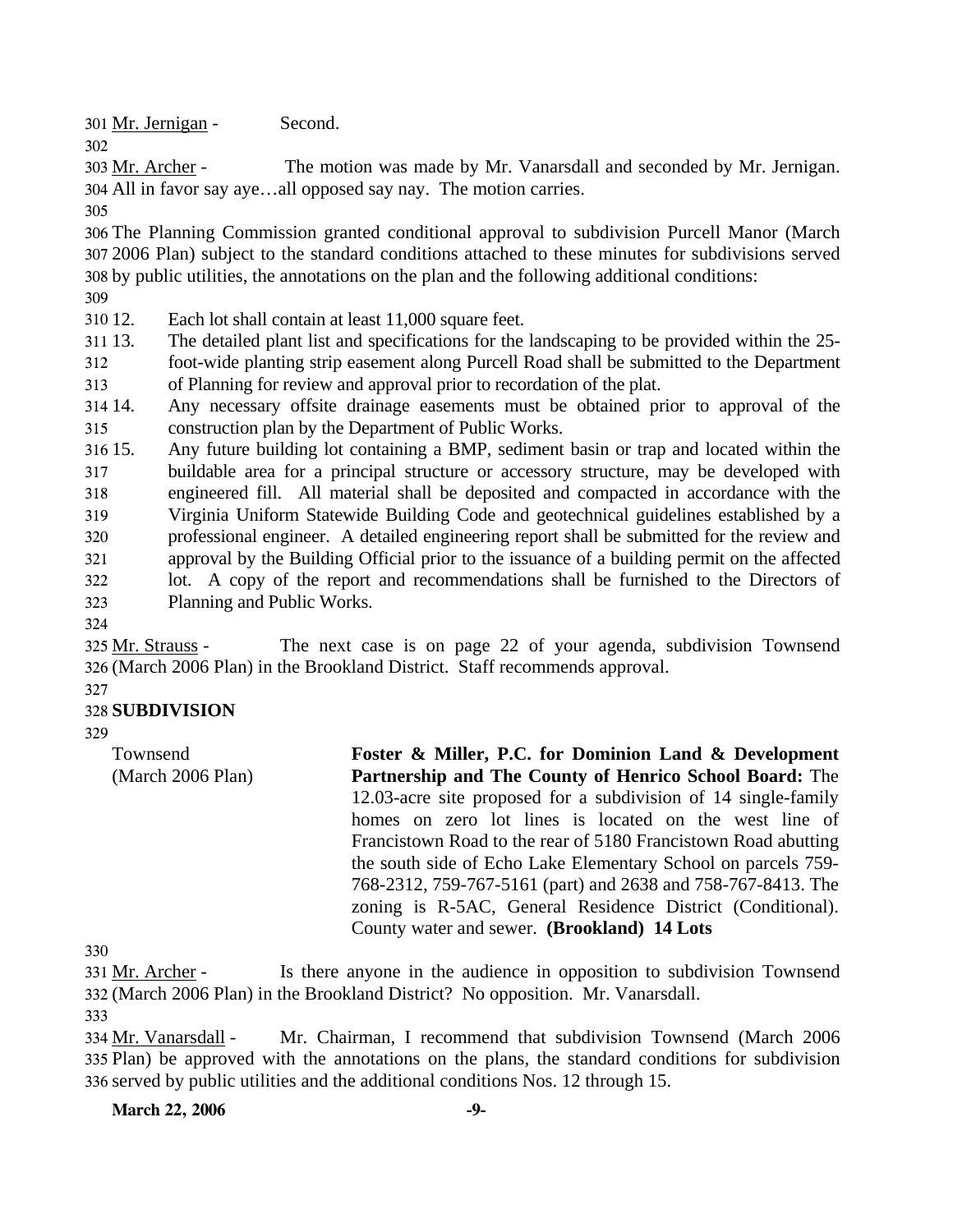337 Mr. Branin - Second.

The motion was made by Mr. Vanarsdall and seconded by Mr. Branin. All in favor say aye…all opposed say nay. The motion carries. 340 339 Mr. Archer -

341

338

342 The Planning Commission granted conditional approval to subdivision Townsend (March 2006 343 Plan) subject to the standard conditions attached to these minutes for subdivisions served by 344 public utilities, the annotations on the plan and the following additional conditions:

345

346 12. 347 12. A County standard sidewalk shall be constructed on one side of the interior streets, with the exception of cul-de-sac streets, and along the west side of Francistown Road.

348 13. 349 The proffers approved as part of zoning case C-82C-05 shall be incorporated in this approval.

350 14. 351 352 The limits and elevation of the 100-year frequency flood shall be conspicuously noted on the plat and construction plans and labeled "Limits of 100-year floodplain." Dedicate floodplain as a "Variable Width Drainage & Utilities Easement."

353 15. 354 355 356 357 15. Prior to requesting the final approval, a draft of the covenants and deed restrictions for the maintenance of the common area by a homeowners association shall be submitted to the Department of Planning for review. Such covenants and restrictions shall be in form and substance satisfactory to the County Attorney and shall be recorded prior to recordation of the subdivision plat.

358

The next case is on page 23 of your agenda, POD-13-06 Mayland Court (POD-42-03 Revised) in the Three Chopt District. Staff recommends approval. 360 359 Mr. Strauss -

361

# 362 **PLAN OF DEVELOPMENT**

363

| POD-13-06            | Foster & Miller, P.C. for Little General Store, Inc. and The        |
|----------------------|---------------------------------------------------------------------|
| <b>Mayland Court</b> | <b>Standard Group, LLC:</b> Request for approval of a revised plan  |
| (POD-42-03 Revised)  | of development, as required by Chapter 24, Section 24-106 of        |
|                      | the Henrico County Code, to construct a one-story, 3,352 square     |
|                      | foot restaurant and retail building. The 0.763-acre site is located |
|                      | on the northwest corner of Mayland Road and Gaskins Road on         |
|                      | parcel 751-758-8938. The zoning is M-1C, Light Industrial           |
|                      | District (Conditional). County water and sewer. (Three Chopt)       |

364

Is there anyone in the audience in opposition to POD-13-06, Mayland 366 Court in the Three Chopt District? No opposition. Mr. Branin. 365 Mr. Archer -

367

Mr. Chairman, I move for approval on the Expedited Agenda, POD-13-06, 369 Mayland Court subject to the annotations on the plans, the standard conditions for developments 370 of this type and the following additional conditions Nos. 24 through 38. 368 Mr. Branin -

371

372 Mr. Vanarsdall - Second.

373

**March 22, 2006 -10-**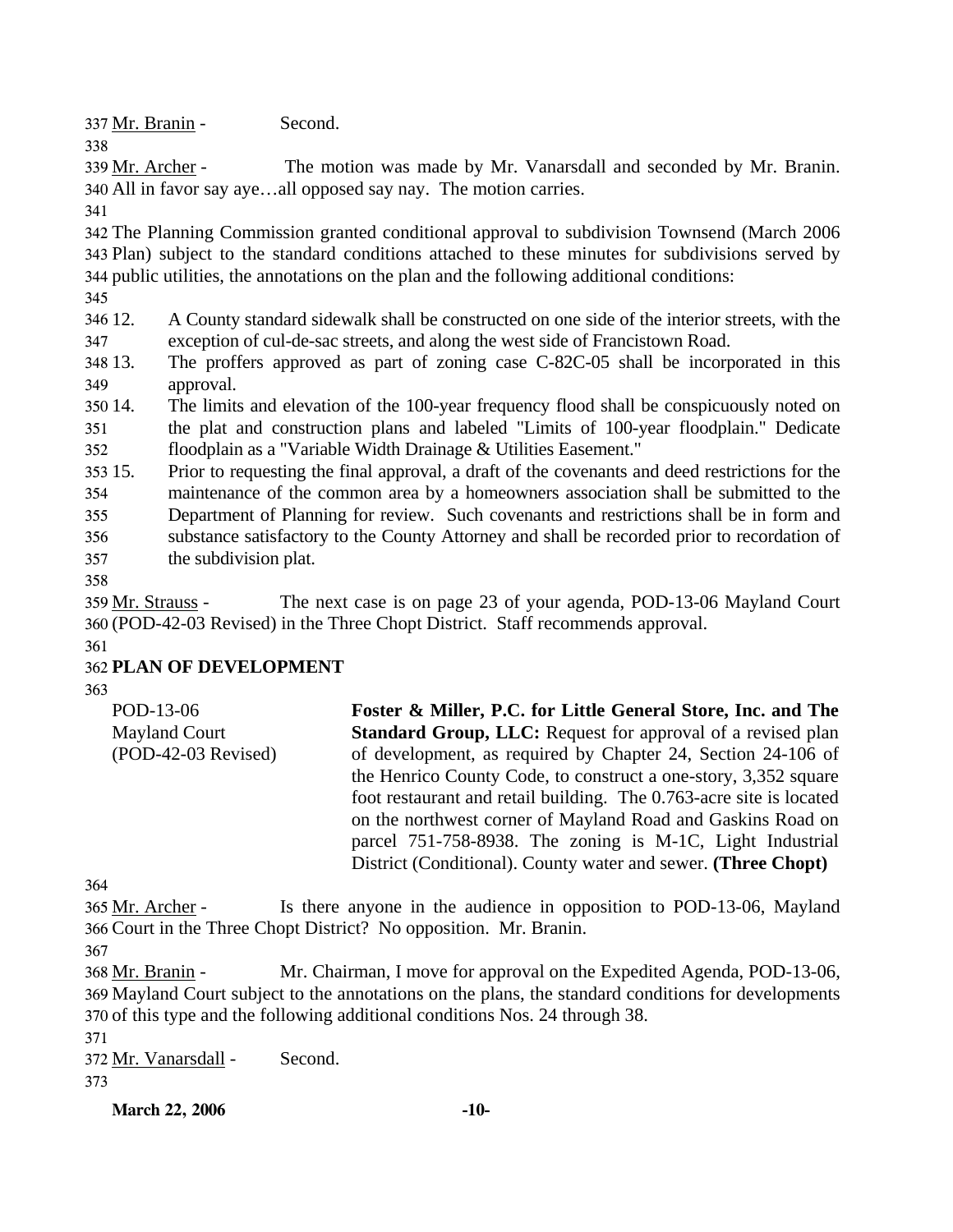The motion was made by Mr. Branin and seconded by Mr. Vanarsdall. 375 All in favor say aye...all opposed say nay. The motion carries. 374 Mr. Archer -

376

377 The Planning Commission approved POD-13-06, Mayland Court (POD-42-03 Revised) subject 378 to the standard conditions attached to these minutes for developments of this type, the 379 annotations on the plans, and the following additional conditions:

380

- 381 24. 382 383 384 24. The easements for drainage and utilities as shown on approved plans shall be granted to the County in a form acceptable to the County Attorney prior to any occupancy permits being issued. The easement plats and any other required information shall be submitted to the County Real Property Agent at least sixty (60) days prior to requesting occupancy
- 385 permits.
- 386 25. 387 The developer shall provide fire hydrants as required by the Department of Public Utilities and Division of Fire.
- 388 26. A standard concrete sidewalk shall be provided along the east side of Gaskins Road.
- 389 27. 390 Employees shall be required to use the parking spaces provided at the rear of the building(s) as shown on the approved plans.
- 391 28. Outside storage shall not be permitted.
- 392 29. 393 The proffers approved as a part of zoning case  $C$ -7C-81 shall be incorporated in this approval.
- 30. 395 396 397 398 The developer shall install an adequate restaurant ventilating and exhaust system to minimize smoke, odors, and grease vapors. The plans and specifications shall be included with the building permit application for review and approval. If, in the opinion of the County, the type system provided is not effective, the Commission retains the rights to review and direct the type of system to be used.
- 399 31. 400 401 The certification of building permits, occupancy permits and change of occupancy permits for individual units shall be based on the number of parking spaces required for the proposed uses and the amount of parking available according to approved plans.
- 402.32. 403 Any necessary off-site drainage and/or water and sewer easements must be obtained in a form acceptable to the County Attorney prior to final approval of the construction plans.
- 404 33. 405 406 Deviations from County standards for pavement, curb or curb and gutter design shall be approved by the County Engineer prior to final approval of the construction plans by the Department of Public Works.
- 407 34. 408 409 In the event of any traffic backup which blocks the public right-of-way as a result of congestion caused by the drive-thru facilities, the owner/occupant shall close the drivethru facilities until a solution can be designed to prevent traffic backup.
- 410 35. 411 35. Storm water retention, based on the 50-10 concept, shall be incorporated into the drainage plans.
- 412 36. 413 414 Insurance Services Office (ISO) calculations must be included with the plans and contracts and must be approved by the Department of Public Utilities prior to the issuance of a building permit.
- 415 37 416 417 Evidence of a joint ingress/egress and maintenance agreement must be submitted to the Department of Planning and approved prior to issuance of a certificate of occupancy for this development.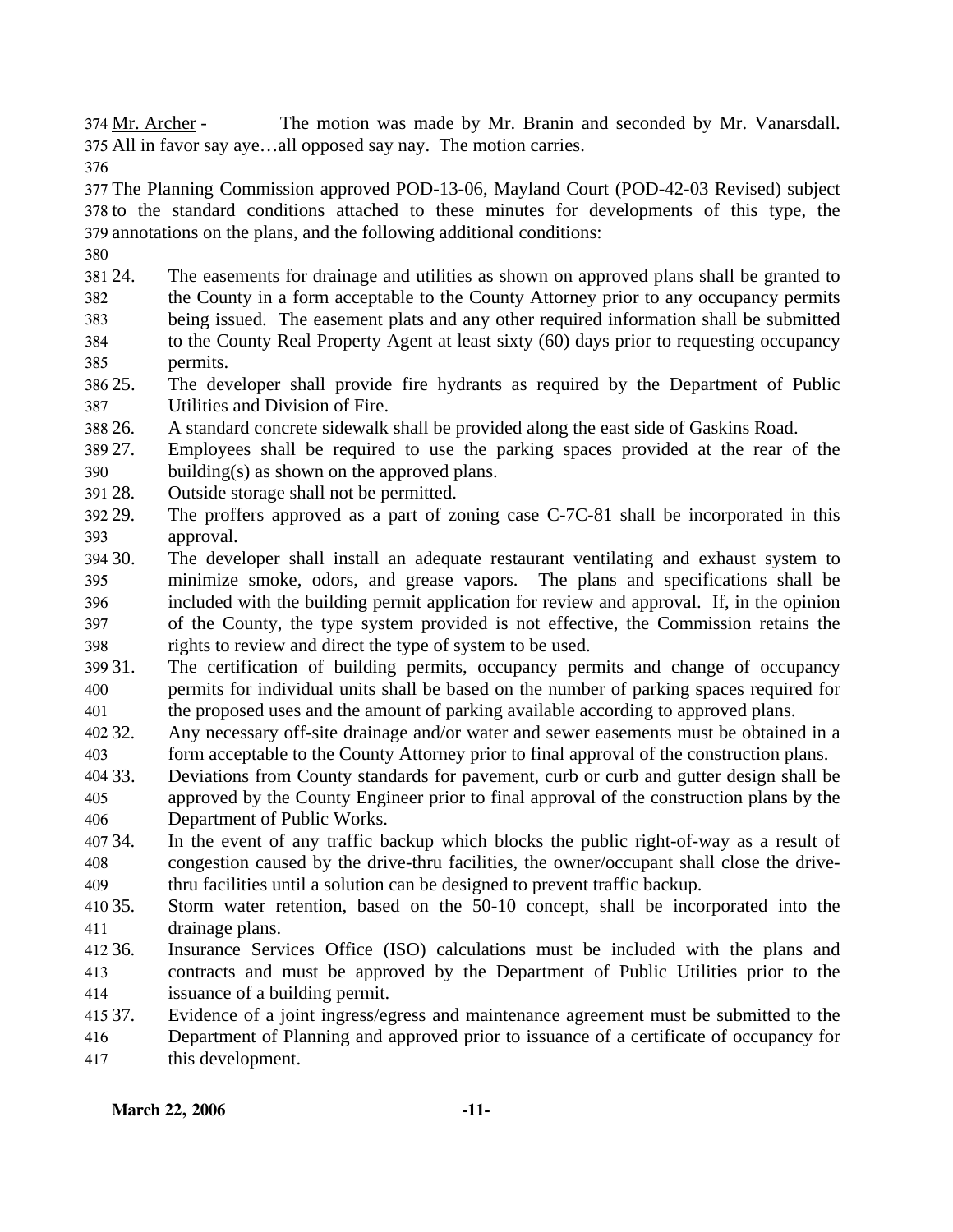418 38. 419 420 421 422 The location of all existing and proposed utility and mechanical equipment (including HVAC units, electric meters, junction and accessory boxes, transformers, and generators) shall be identified on the landscape plans. All equipment shall be screened by such measures as determined appropriate by the Director of Planning or the Planning Commission at the time of plan approval**.**

423

The next case on your agenda is on page 25, subdivision Tree of Life, 425 Section 3 (March 2006 Plan) in the Three Chopt District. Staff recommends approval. 424 Mr. Strauss -

426

# 427 **SUBDIVISION**

428

| Tree of Life, Section 3   | Kevin L. Floyed and M. S. Zasler for Tree of Life, LLC: The    |
|---------------------------|----------------------------------------------------------------|
| Gayton Road & Favero Road | one-acre site proposed for a subdivision of 3 single-family    |
| (March 2006 Plan)         | homes is located at the northwest corner of N. Gayton Road and |
|                           | Favero Road on parcels 732-760-3368, 1550 and 0240. The        |
|                           | zoning is A-1, Agricultural District. County water and sewer.  |
|                           | (Three Chopt) 3 Lots                                           |

429

Is there anyone in the audience in opposition to subdivision Tree of Life, 431 Section 3 (March 2006 Plan), in the Three Chopt District? No opposition. Mr. Branin. 430 Mr. Archer -432

Mr. Chairman, I move for approval of subdivision Tree of Life, Section 3, 434 subject to the annotations on the plans, the standard conditions for subdivisions served by public 435 utilities and additional conditions Nos. 12, 13 and 14, on the Expedited Agenda. 433 Mr. Branin -

436

437 Mrs. Jones - Second.

438

The motion was made by Mr. Branin and seconded by Mrs. Jones. All in 440 favor say aye...all opposed say nay. The motion carries. 439 Mr. Archer -

441

442 The Planning Commission granted conditional approval subject to the annotations on the plans, 443 the standard conditions attached to these minutes for subdivisions served by public utilities and 444 the following additional conditions:

445

446 12. Each lot shall contain at least 43,560 square feet.

447 13. 448 The plan must be redesigned to provide at least the 150-foot minimum lot width required and as regulated by Chapter 24, of the Henrico County Code.

449 14. 450 Any necessary offsite drainage easements must be obtained prior to approval of the construction plan by the Department of Public Works.

451

I would like to compliment the staff and the developers for doing a fine 453 job in having all of these items on the Expedited Agenda. 452 Mr. Archer -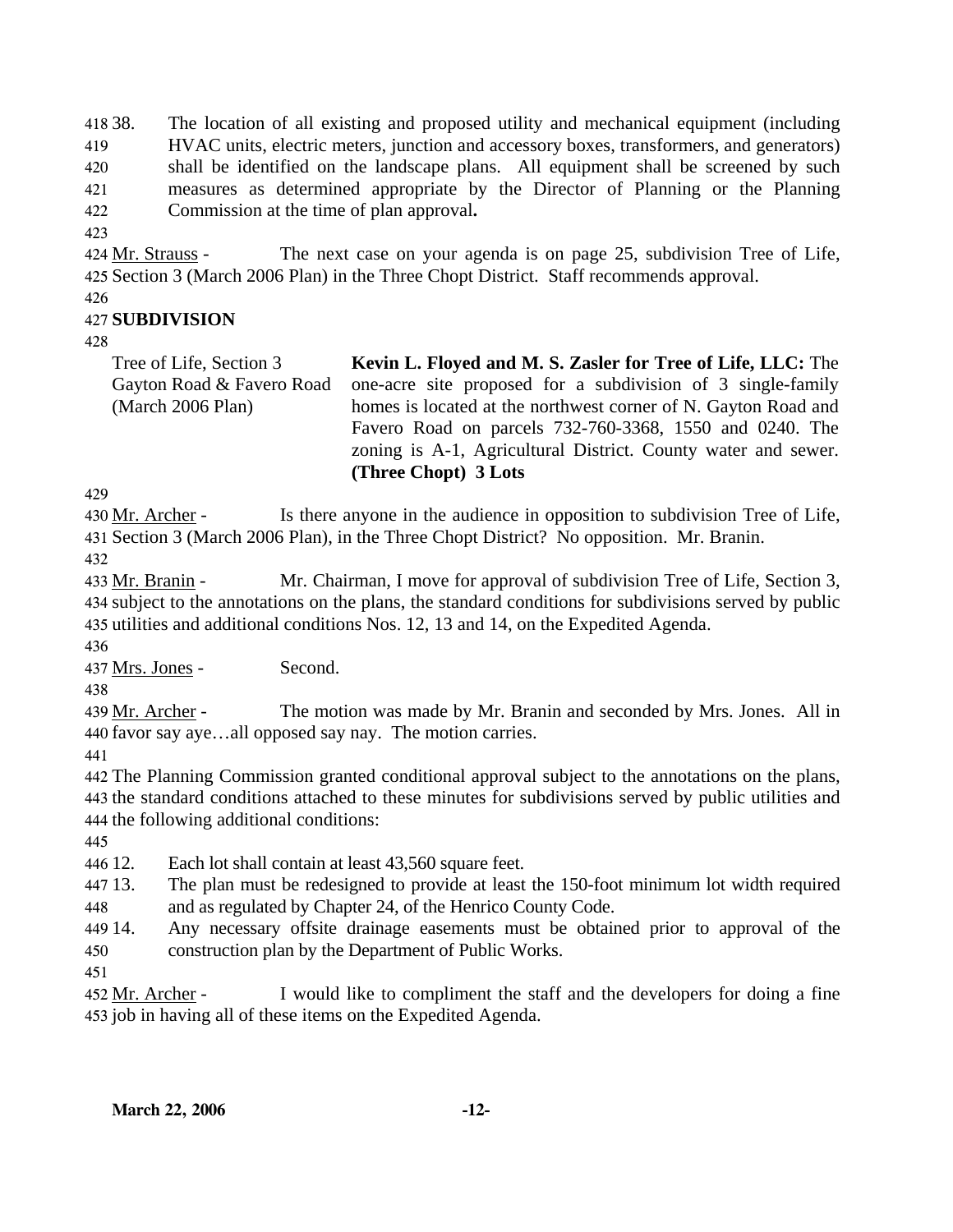Mr. Chairman, I have a deferment, but I would like to talk to Mike 455 Kennedy first. Mike, do you want to handle this when it comes up on the agenda, I believe it is 456 next? Is John Hodgson here? 454 Mr. Vanarsdall -

457

458 Mr. Kennedy - Yes, I'll handle it and Mr. Hodgson isn't here. 459 460 Mr. Vanarsdall - That's all I need. 461 462 Mr. Archer - Thank you, Mr. Vanarsdall. All right, Mr. Secretary, we can move on. 463 Next on the agenda would be consideration of Extension of Conditional 464 Mr. Silber -

465 Subdivision Approvals. We have two this morning. One requires Planning Commission 466 approval and the other one doesn't and it's just simply for informational purposes only. The one 467 requiring Planning Commission approval is Effinger Drive. It is a dedication of a portion of Effinger Drive (June 1998 Plan) in the Fairfield District. Mr. McGarry, is there any information 468 469 that the Commission needs to be aware of on either of these?

470

# 471 **SUBDIVISION EXTENSIONS OF CONDITIONAL APPROVAL**

#### 472

# 473 **PLANNING COMMISSION APPROVAL**

474

| <b>Subdivision</b>             | <b>Magisterial</b> | Original         | <b>Remaining</b> | <b>Previous</b>   | $\text{Year}(s)$ |
|--------------------------------|--------------------|------------------|------------------|-------------------|------------------|
|                                | <b>District</b>    | No. of           | Lots             | <b>Extensions</b> | <b>Extended</b>  |
|                                |                    | Lots             |                  |                   | Recom-           |
|                                |                    |                  |                  |                   | mended           |
| <b>Effinger Drive</b>          | Fairfield          | $\boldsymbol{0}$ | -0               | O                 | 1 Year           |
| (A Ded. of a Port. of Effinger |                    |                  |                  |                   | 3/28/07          |
| Drive) (June 1998 Plan)        |                    |                  |                  |                   |                  |

475

## 476

# 477 **FOR INFORMATIONAL PURPOSES ONLY**

478

| <b>Subdivision</b>    | <b>Magisterial</b> | Original | <b>Remaining</b> | <b>Previous</b>   | Year(s)         |
|-----------------------|--------------------|----------|------------------|-------------------|-----------------|
|                       | <b>District</b>    | No. of   | Lots             | <b>Extensions</b> | <b>Extended</b> |
|                       |                    | Lots     |                  |                   | <b>Recom-</b>   |
|                       |                    |          |                  |                   | mended          |
| <b>Wilton Parkway</b> | <b>Varina</b>      |          |                  |                   | 1 Year          |
| (December 2004 Plan)  |                    |          |                  |                   | 3/28/07         |

479

480

For those of you who have been on the Commission since 1998, you are 482 probably familiar with this case, and we have been moving it right along and I talked with Mr. 483 McGarry about it and we are okay with extending it for another year. 481 Mr. Archer -

484

485 Mr. Silber - This does not involve any lots, it's for a road dedication.

**March 22, 2006 -13-**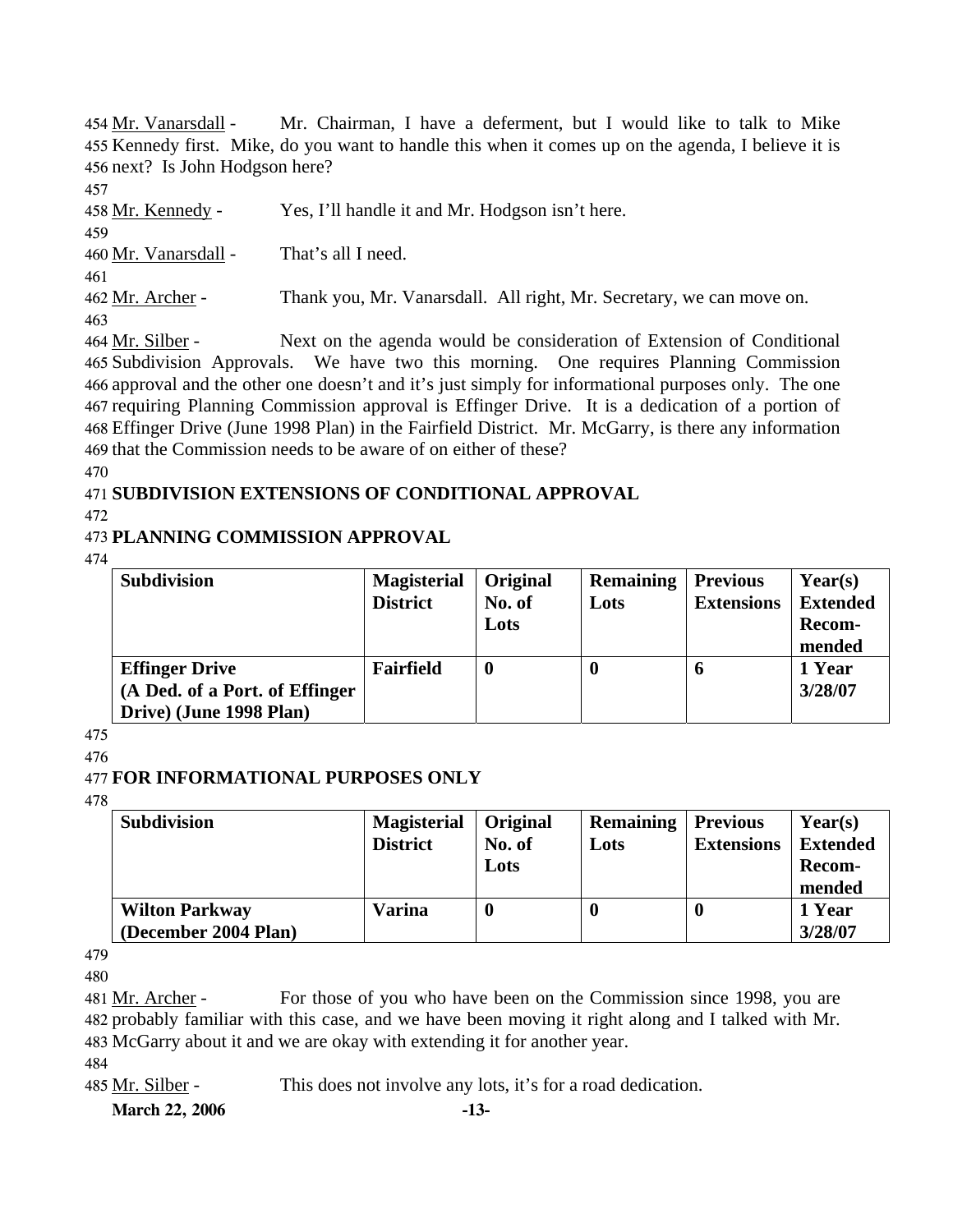486 Mr. McGarry - Correct. 487 I move for approval of extension for one year for Effinger Drive (1998) 489 Plan). 488 Mr. Archer -490 491 Mr. Branin - Second. 492 The motion was made by Mr. Archer and seconded by Mr. Branin. All in 494 favor say aye...all opposed say nay. The motion passes. 493 Mr. Archer -495 496 The Planning Commission voted to approve subdivision extension of conditional approval for 12

497 months, March 28, 2007, for Effinger Drive (A dedication of a portion of Effinger Drive)(June 498 1998 Plan).

499

The other item, subdivision, is for informational purposes only. This is 501 Wilton Parkway (December 2004 Plan) and it will be serving the Wilton Development and 502 Wilton on the James in the east end. It's for your information only. Okay, moving on to page 3 503 of your agenda this is a transfer of approval, POD-56-74, Commonwealth Tents. 500 Mr. Silber -

#### 504 505 **TRANSFER OF APPROVAL (Deferred from the February 22, 2006, Meeting)**  506

| POD-56-74                 | <b>John Hodgson for W&amp;H, LLC:</b> Request for transfer of     |
|---------------------------|-------------------------------------------------------------------|
| <b>Commonwealth Tents</b> | approval as required by Chapter 24, Section 24-106 of the         |
| (Formerly Bertozzi        | Henrico County Code from A. Bertozzi, Inc. to W&H, LLC.           |
| Warehouse)                | The 3.076-acre site is located on the east line of Greendale Road |
| 5603 Greendale Road       | between Irisdale Avenue and Greenway Avenue at 5603               |
|                           | Greendale Road on parcel 775-745-7650. The zoning is M-1,         |
|                           | Light Industrial District. County water and sewer. (Brookland)    |

507

Is there anyone in the audience in opposition to this case, transfer of 509 approval, POD-56-74, Commonwealth Tents (Formerly Bertozzi Warehouse) in the Brookland 510 District? No opposition? Mr. Vanarsdall. 508 Mr. Archer -

511

I have a presentation on it. The applicant just recently purchased the 513 building and is occupying it. He's got storage containers outside of the building that need to be 514 removed and some pavement repairs and some wall repairs are required. He's doing renovation 515 of the building in conjunction with the Community Revitalization Program. He has gotten some 516 funds from the County to do some façade improvements. He is working on the building. He has 517 asked for a six-month deferral so that he can finish occupying the building and getting rid of his 518 trailers, the storage containers. He spoke with Mr. Vanarsdall about it and the owner has been 519 working diligently to remove the trailers within six months. He has requested a deferral to the 520 September 28 (sic) meeting and at which time he will have to post a bond for any remaining 521 repairs to be done and have them completed before the end of the year. 512 Mr. Kennedy -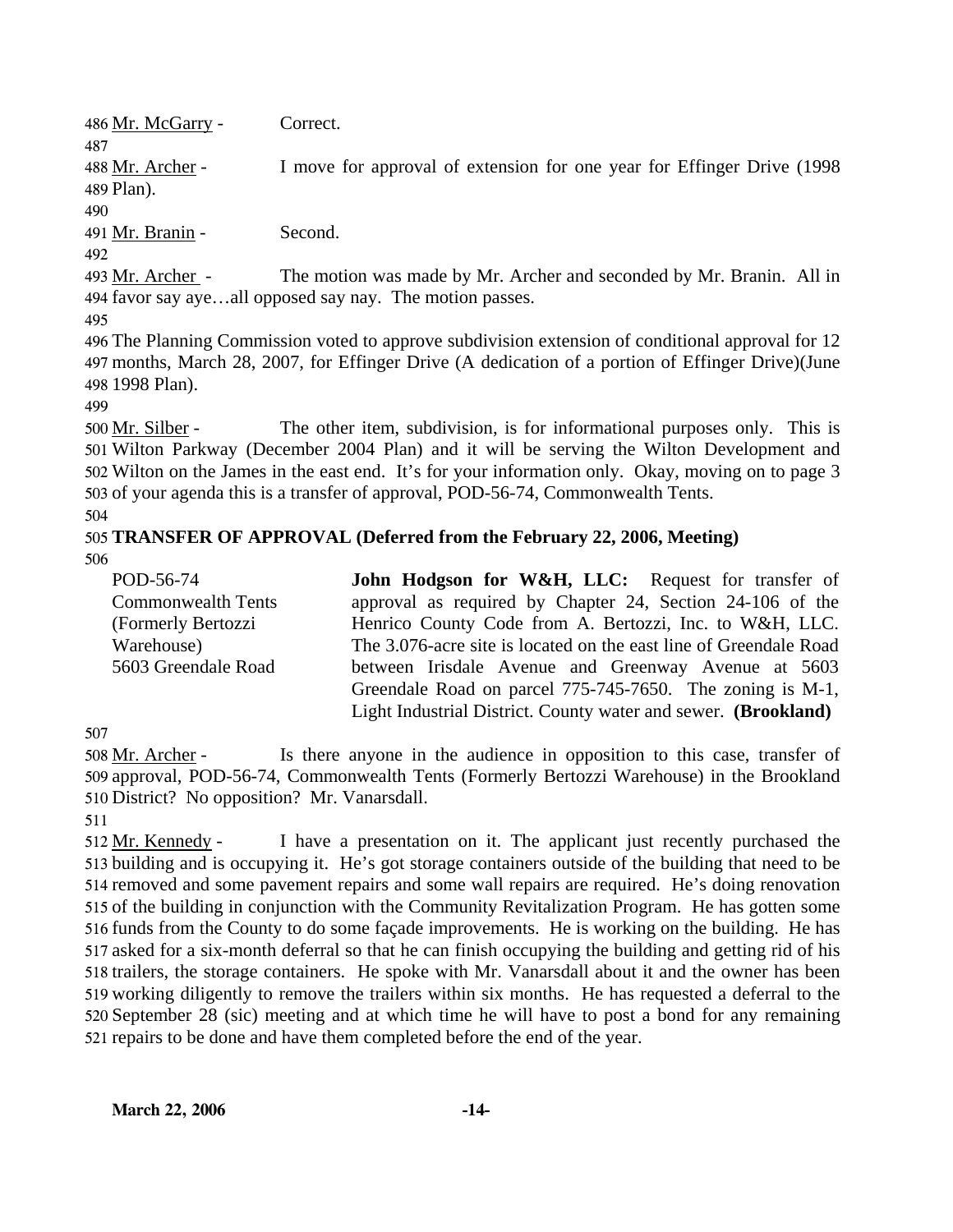All right. Thank you. Mr. Vanarsdall, would you like to hear from the 523 applicant? 522 Mr. Archer -524

He's not here. Thank you, Mr. Kennedy. And, I believe that is September 526 27 instead of the 28. The reason we did this the way we did it, is because a couple of months 527 ago Mr. Hodgson was very upset about the fact that he had to have deficiencies over and above 528 what he thought was needed. I haven't had a chance to meet or see him. I've talked with him 529 over the phone a couple of times. Mr. Kennedy has worked... he has gone the extra mile to try to 530 keep it from being denied and trying to work something out and had has done a good job at it. 531 And yesterday he sent me an email, I'm not going to read the whole thing, but I want to 532 acknowledge it so that it will be in the record. Mike sent an email to John Hodgson, the 533 applicant, Dave O'Kelly and then sent a copy to me. And what he is outlining is the site 534 deficiencies, which are five, and then he has a bond estimate and he has done a good job with 535 that and I want to make sure that this gets into the record and put a copy of it in the file. So what 536 we are trying to do is help him get over his hard time. So with that, I recommend that POD-56-74, Commonwealth Tents at 5603 Greendale Road be deferred for six months, September 27, 537 538 2006, at the Commission's request. 525 Mr. Vanarsdall -

539

540 Mr. Branin- Second.

541

The motion was made by Mr. Vanarsdall and seconded by Mr. Branin. 543 All in favor say aye...all opposed say nay. The motion Carries. 542 Mr. Archer -

544

545 The Planning Commission deferred the transfer of approval request for POD-56-74, 546 Commonwealth Tents (Formerly Bertozzi Warehouse) 5603 Greendale Road, to its September 547 27, 2006 meeting.

548

# 549 **TRANSFER OF APPROVAL (Deferred from the February 22, 2006, Meeting)**

550

POD-14-02 Long & Foster Office Building – 3991 Williamsburg Road **Hirschler Fleischer for Wilton Development Corporation:**  Request for transfer of approval of a portion of a plan of development as required by Chapter 24, Section 24-106 of the Henrico County Code from Wilton Development Company to Wilton Family Investments II, L.C. The 3.15-acre site is located at 3991 Williamsburg Road on parcel 847-711-9746. The zoning is B-3, Business District. County water and sewer. **(Varina)** 

551

Is there anyone in the audience in opposition to this transfer of approval 553 request for POD-14-02, Long & Foster Office Building, in the Varina District? No opposition. 554 Mr. McGarry. 552 Mr. Archer -

555

Good morning, Mr. Chairman and members of the Commission. The site 557 inspection for compliance with the approved conditions is complete and only minor landscaping 558 discrepancies were found. Yesterday at the follow-up inspection, we found that all of the 559 landscaping materials had been planted. The new owners Wilton Family Investments, II, L.C., 556 Mr. McGarry -

**March 22, 2006 -15-**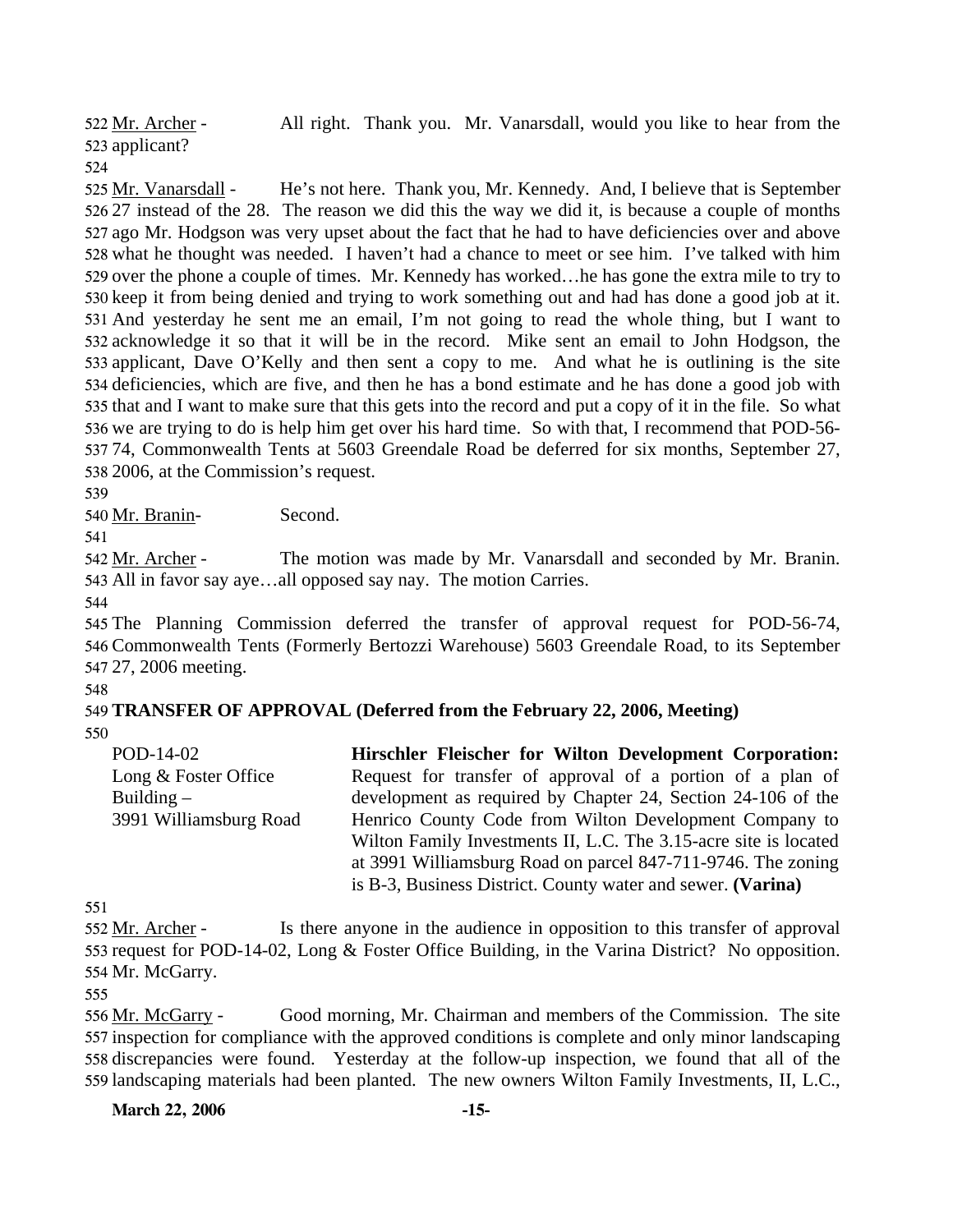560 accepts and agrees to be responsible for the continued compliance for the conditions of the 561 original approval. Staff recommends that the transfer of approval be granted. I'll be happy to 562 answer any questions.

563

564 Mr. Archer - Are there any questions for Mr. McGarry? All right. Mr. Jernigan. 565

Mr. Chairman, with that, I will move for approval of POD-14-02, Long  $\&$ 567 Foster Office Building, on 3991 Williamsburg Road. 566 Mr. Jernigan -

568

569 Mr. Vanarsdall - Second.

570

The motion was made by Mr. Jernigan and seconded by Mr. Vanarsdall. 572 All in favor say aye...all opposed say nay. The motion carries. 571 Mr. Archer -

573

 The Planning Commission approved the request for a transfer of approval for POD-14-02, Long & Foster Office Building, 3991 Williamsburg Road, from Wilton Development Company to Wilton Family Investments II, L.C., subject to the standard and additional conditions approved previously approved and accepted by the new owner Wilton Family Investments, II, L.C. 578

579 **LANDSCAPE & LIGHTING PLAN** 

#### 580 LP/POD-14-04 Gaskins Professional Offices **Balzer & Associates for Katherman & Company, Inc.:**  Request for approval of a landscape and lighting plan, as required by Chapter 24, Sections 24-106 and 24-106.2 of the Henrico County Code. The 6.81-acre site is located at the southwest corner of Gaskins Road and Three Chopt Road on parcel 749- 754-5736. The zoning is O-2C, Office District (Conditional). **(Three Chopt) (Tuckahoe)**

581

Is there anyone in the audience in opposition to the landscape and lighting 583 plan for LP/POD-14-04, Gaskins Professional Offices? No opposition. Mr. Kennedy. 582 Mr. Archer -584

The applicant has submitted a revised plan that provides for additional 586 screening around the mechanical equipment. The freestanding mechanical equipment will be 587 screened with evergreen shrubs on the three sides. The meters that are on the side of the 588 building, especially those that are very visible from the street, will be screened by PVC lattice 589 with vines growing on them. We were concerned about this. It is a nice landscaping plan but we 590 were concerned about those meters on the face of the building. And what they have tried to do is 591 come up with something that would be a permanent solution that would screen it from the street 592 so that it wouldn't be too visible. 585 Mr. Kennedy -

593

Is that because they are office condo's and they have to be individually 595 metered? 594 Mrs. O'Bannon -

596

597 Mr. Kennedy - Yes, that's right.

**March 22, 2006 -16-**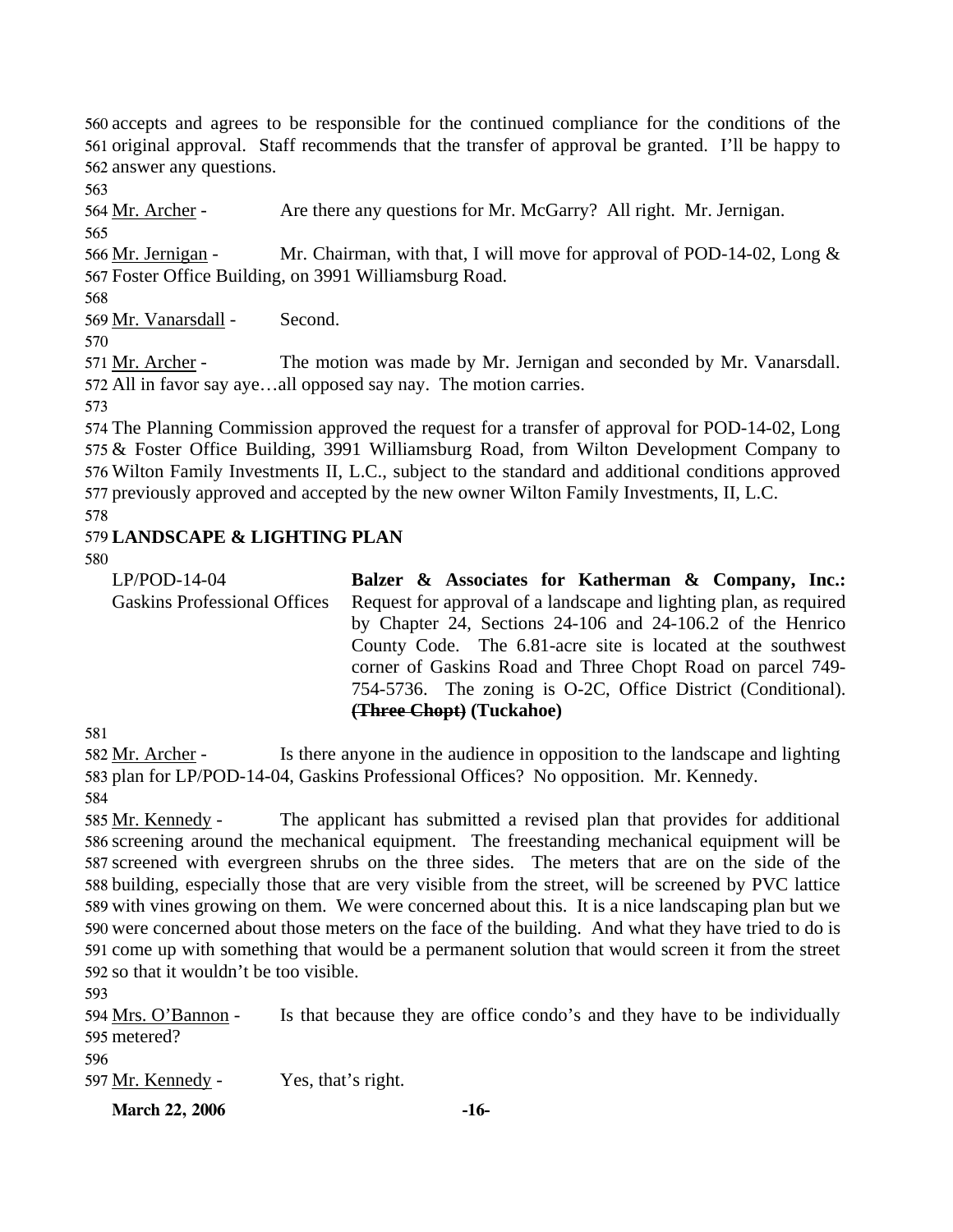598 <u>Mrs. O'Bannon</u> - I've got a comment about that.

That's why they are individually metered so each person has their own 601 utilities. As far as the landscaping, landscaping is extensive on this site, there are two dry ponds and they do not require fountains. And all the landscaping on this site will be irrigated. If you 602 603 have any questions, I'll be happy to answer them for you. 600 Mr. Kennedy -

604

599

605 Mr. Archer - Are there any questions of Mr. Kennedy by the Commission? 606

I have a question, and this may be best answered by the applicant, the 608 landscape plan is certainly extensive and well done and I'm very happy with it, but I have a 609 question about one aspect of the plan. It has to do with the road through the development and my concerns about some traffic issues. I don't know if the applicant can answer that or if you 610 611 would like to take a stab at it, Mr. Kennedy. 607 Mrs. Jones -

612

613 Mr. Kennedy - I don't see anyone from Balzer here. 614 615 Mrs. Jones - There's no one here? 616 617 Mr. Kennedy - No. 618

My concern is whether there is a way to discourage cut-through traffic. I 620 have had concerns with this with a number of corner properties and people at this particular 621 intersection will be faced with some significant traffic at that light at certain times of day. It encourages cut-through, and as we were just discussing earlier, although I didn't see this plan 622 623 when it first came through, looking at it now, do you think it would be possible to do any kind of 624 speed bump or any kind of a slowing mitigating device on the road through there? 619 Mrs. Jones -

625

Mrs. Jones, maybe instead of having Mr. Kennedy answer that we might 627 want to have Mr. Jennings to attempt to answer that. Mr. Kennedy, the applicant is not here 628 today? 626 Mr. Silber -

629

630 Mr. Kennedy - I don't see them here.

631

632 Mr. Silber - Are you representing the applicant?

633

I'm Cameron Palmore from Balzer & Associates, Inc. Our office in the 635 south side is doing this plan and I'm not familiar with it exactly, but I did want to, as a 636 representative of Balzer speak to it. Being unfamiliar with the plan I think Mr. Kennedy could 637 get some input to your concerns. 634 Mr. Palmore -

638

639 Mrs. Jones - Thank you. 640 641 <u>Mr. Archer</u> - Good morning, Mr. Jennings. 642

**March 22, 2006 -17-**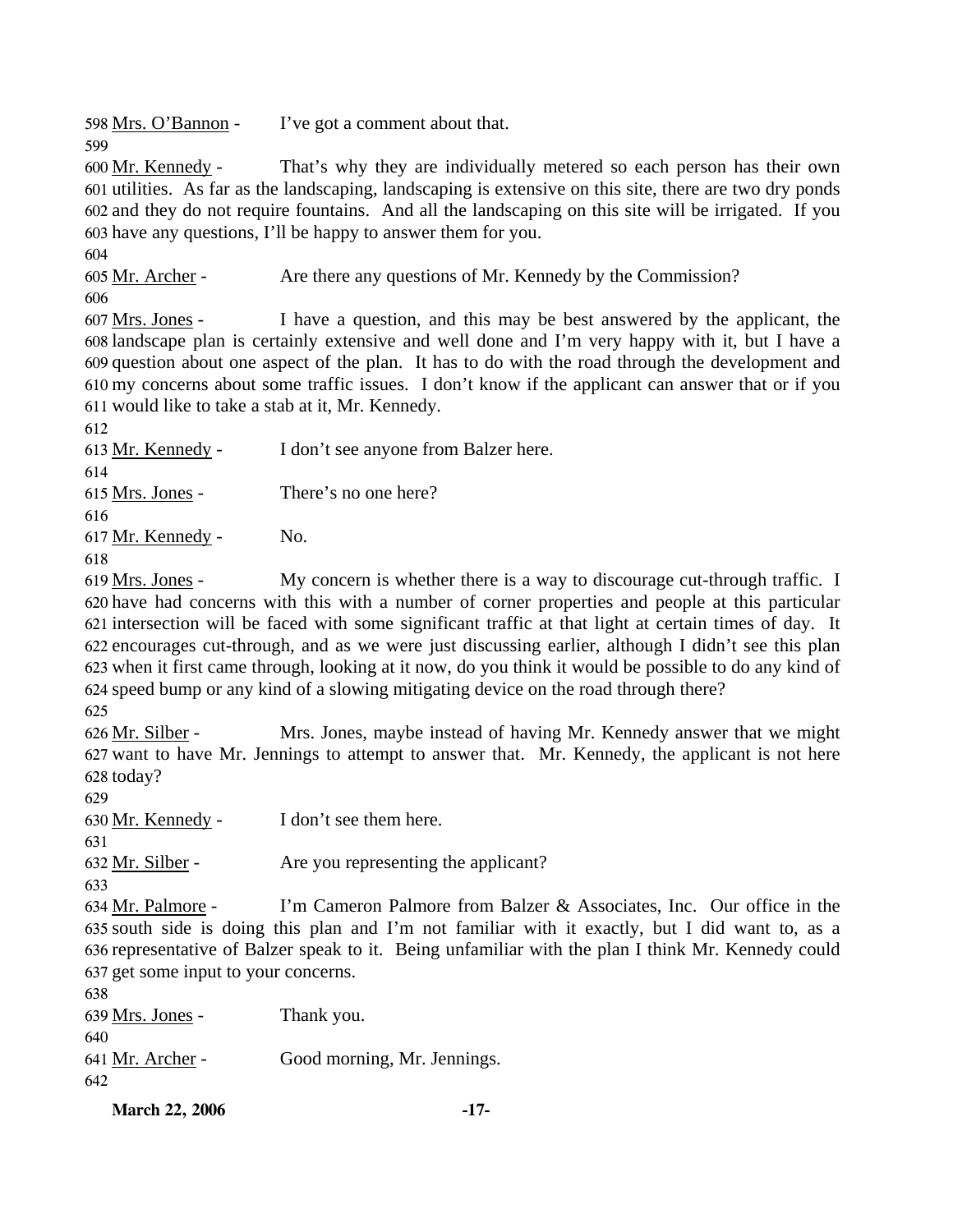Good morning. I'm Mike Jennings, Assistant Traffic Engineer with 644 Henrico County. We had reviewed this plan, and I guess it came in a couple of years ago, and 645 we do not have any concerns with the cut-through traffic. Because of the nature of this site, the 646 winding through here, the low speeds and with the improvements they are planning for Three Chopt Road…. In regards, to speed bumps, those probably wouldn't be allowed by the 647 Department of Fire. They have regulations against them but at the time we reviewed this we 648 649 didn't see perceive any cut-through traffic avoiding the light because of improvements on Three Chopt Road. 650 643 Mr. Jennings -

651

Well, thank you. That is a pretty clear-cut answer. I guess my concern 653 might not be very valid except that I see this... I will give you an example, Parham and 654 Mayland. The cut-through traffic right through the offices right there on that corner almost makes it impossible to get onto I-64 west, if you are coming north on Parham. It's just a fact of 655 656 life. People will do that. But if you are saying that some calming device such as speed bumps 657 would not be acceptable because of the repercussion for emergency vehicles.  $652$  Mrs. Jones -

658

They are normally not allowed by fire. Maybe a speed hump or 660 something may be allowed. They would have to work with the Division of Fire. But, at this 661 point, because of the way it slows, speeds and winds through that development and parking all 662 along all the roads, I don't foresee a lot of cut-through traffic. There may be some traffic but I 663 don't think it would be encouraged on a site like this. 659 Mr. Jennings -

664

Thank you. The landscape plan I realize doesn't normally take into these 666 kinds of considerations but this is my only shot at this so that is why I thought I would raise it now. I will defer to traffic's expertise and assume that this will be just fine. 667 665 Mrs. Jones -

668

I have a question. We have been encouraged to try and trying to do more 670 office/condominium projects when we get to office rather than just rental property and having to 671 purchase them eventually. And so the idea of each one of them having one of those big green boxes out front, is that the point? Did Dominion Virginia Power require them to do that because 672 673 they are individually metered or something? 669 Mrs. O'Bannon -

674

Unfortunately, Dominion Virginia Power has a single size requirement for 676 the switch boxes for the building and even though these are very small units, you've got this big 677 switch box and a meter, the meter box, which is next to it and so it does visually distracts from 678 the building. What we are trying to do is come up with more innovative ways to screen these 679 things opposed to just painting them and trying to blend them into the building. So we are 680 looking to the developers to come up with wing walls and other things that are more appropriate. 675 Mr. Kennedy -681

Like along the sides of the building or maybe a back entry or a way to get 683 in with the power trucks or something? 682 Mrs. O'Bannon -

684

Yes. And a part of the problem with this building, in fact, is the fact that 686 some of the buildings along Gaskins Road face Gaskins Road but they also face into the parking 687 lot. So, you don't want them on the parking lot side of the front of the building where their 685 Mr. Kennedy -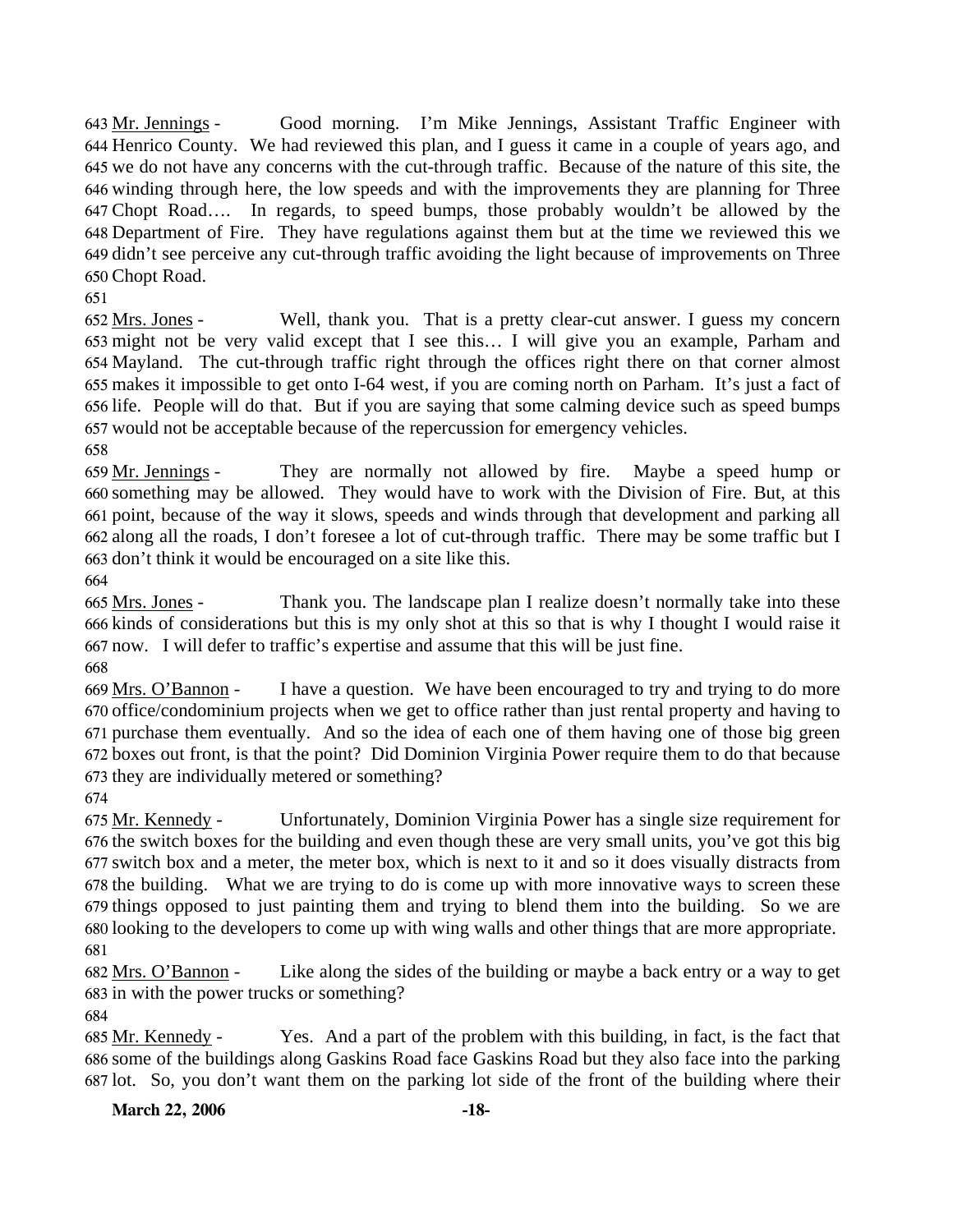customers enter and because they are multiunit buildings you can't put it on the sides because of the tenants in the middle. So, it is difficult sometimes in locating these things and they are not as visible, so what we need is, like this lattice work, try to find an attractive way to make it fit into the landscape.

692

Isn't there a rule on how close you can put screening to it because a 694 workman will have to be able to get into it within a certain amount of feet? 693 Mr. Branin -695

Yes, and that is the reason, when they do have the box mounted to the 697 ground, they can only landscape it on three sides. There has to be some separation but they also 698 have to have access from one side. In this case the lattice work is between the buildings and the 699 sides are open. But, the object is to maintain access so that they can work on the switchbox. We 700 do try to provide the maximum amount of screening that we can given the parameters. A part of 701 the difficulties is that Virginia Dominion Power actually does their metering diagrams after we 702 have approved everything. They don't submit plans to us and they are subject to The State 703 Corporation Commission and not us. They feel they don't have to answer to us. And sometimes 704 they pick very inappropriate locations that affect sight distance and other things and safety issues 705 as well. That's much more of a concern for Mr. Jennings. I know he has dealt with several of 706 them where there have actually been sight issues where the box was so big that they blocked the 707 sight distance. 696 Mr. Kennedy -

708

| 709 Mrs. O'Bannon -          | Or cars will pull in and hit them and then they would have to reconfigure                        |
|------------------------------|--------------------------------------------------------------------------------------------------|
| 710 the parking.             |                                                                                                  |
| 711                          |                                                                                                  |
| 712 Mr. Vanarsdall -         | Mrs. O'Bannon, back in What year was it, Mr. Archer?                                             |
| 713                          |                                                                                                  |
| 714 Mr. Archer -             | I think it was 1997.                                                                             |
| 715                          |                                                                                                  |
| 716 Mr. Vanarsdall -         | It was in 1997 and Mr. Archer wrote the County Manager a long memo                               |
| 717 about these green boxes. |                                                                                                  |
| 718                          |                                                                                                  |
| 719 Mrs. O'Bannon -          | Oh, yes. The Board of Supervisors had a separate session on this.                                |
| 720                          |                                                                                                  |
| 721 Mr. Vanarsdall -         | We had several meetings and invited Dominion Virginia and they never                             |
|                              | 722 came. We put the plans out on the front desk for Virginia Power and I said who picks them up |
|                              | 723 and they said, "We don't know." So, we didn't get anything from them.                        |
| 724                          |                                                                                                  |

Well, I think what came out of that meeting was we will put these boxes 726 wherever we want too and you can't do anything about it. 725 Mr. Archer -

727

In our discussions, in that case, was with residential property, and there 729 were some of the green boxes that were smack-dap in front of the front porch. People would 730 come out into their front yards and would have to build a sidewalk around the big green box in 731 the middle of the front yard. We did try to talk to them about grouping the boxes, you know, 732 four or five houses at a time and group them in one spot so that at least they weren't right in 728 Mrs. O'Bannon -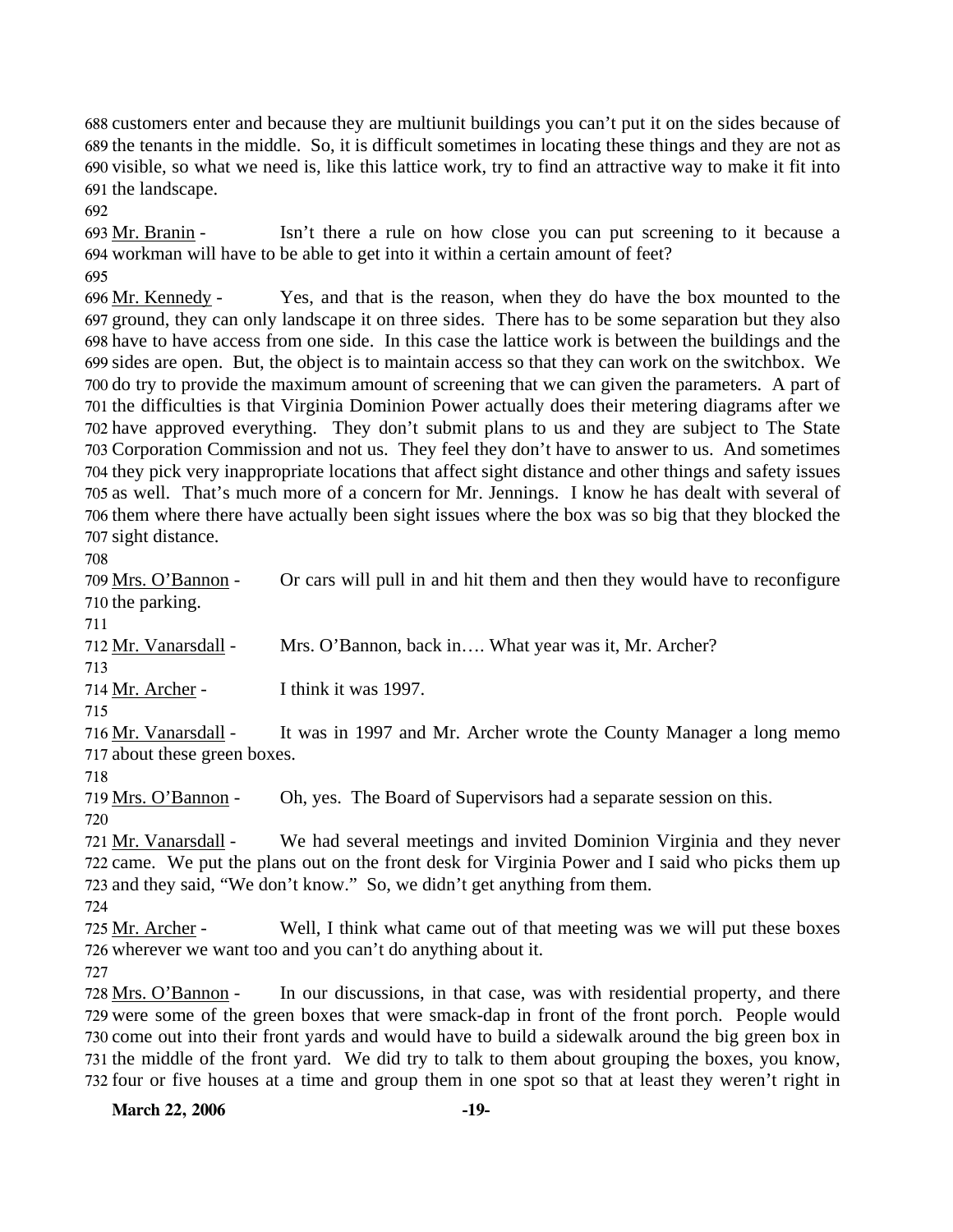front of someone's front yard. And you are right, we got nowhere, but somehow it didn't click that when we talked about office condominiums, I know the problem with residential properties, we've got that everywhere. But with office condominiums, we are encouraging them because people will purchase them rather than renting them. But, somehow I didn't think about it, the fact that these boxes would crop up then because it's an ownership of property. How do they do it with townhouse condominiums? Where do they put them there? Do they stick them right out in front of them because they are kind of narrow too?

740

They tend to put them in the rear yards and sometimes they occupy 742 someone's entire rear yard. What is unfortunate also is that.... Often staff works on doing very 743 nice entrance features with developers and developers like doing those things. The developers 744 spend a lot of money on doing entrance features. In general, what you will find is a green box in 745 front of it as opposed to behind it. And we say, "Why did you do it that way" and they say, "We 746 wanted it to be visible so that we can find it" and we say, "You could have a map." 741 Mr. Kennedy -

747

Well, not to prolong this, but when we did meet, we met with everybody 749 that had access to running any kind of cable. And, Mr. Vanarsdall, if you can recall, we had the 750 telephone people here, we had folks from the cable company there and they all seem to follow 751 suit. And wherever Virginia Power put their boxes, we will put ours. We have some yards that 752 have a green box, a telephone box and a cable box all sitting in the same front yard. And I can 753 recall up until the mid 1980s, all of the boxes were in the rear yards. There were no boxes in front yards but all of a sudden they said they can't do it anymore. And, Mr. O'Kelly got 754 755 involved with quite a bit. We just didn't get anywhere. I remember the last time they said we 756 will get together again in a few months and we will talk about this, and, I said I'm not talking 757 about it anymore and we just left it at that. 748 Mr. Archer -

758

767

Well, with residential property for a future solution…we talked about this 760 in great length, is to put alleyways in and of course we are not going to get developers to give us 761 that much land but in something that is a business development, is there any way to put like... 762 you know we have access many times to dumpsters and things like that at the back of the 763 buildings. Would there be a way to put the green boxes along the back of them? And I know 764 that probably with businesses it's not as much of a problem with them. As you said you are just 765 trying to landscape them rather than trying to move them or change where Dominion Virginia 766 Power puts them but is that a thought? 759 Mrs. O'Bannon -

Well, I think, Mrs. O'Bannon, that is a thought. I think the challenge is 769 that as many designs issues go into laying out a site and so often these utility boxes and utility 770 fixtures are sort of after the fact, and it is very difficult to have those built into the design and 771 layout of a particular development. I think it is best, probably, to deal with these in some later 772 fashion to screen them with a technique that has been recommended by staff and agreeable to 773 this developer. It is hard to figure out where to place these in certain instances. I know with the UMU development we have seen some designs where they are incorporating these into their 774 775 buildings themselves with enclosed structures. So I think we can begin to improve on these 776 situations but office condos and residential properties are a challenge, but we will keep on 777 working on it. 768 Mr. Silber -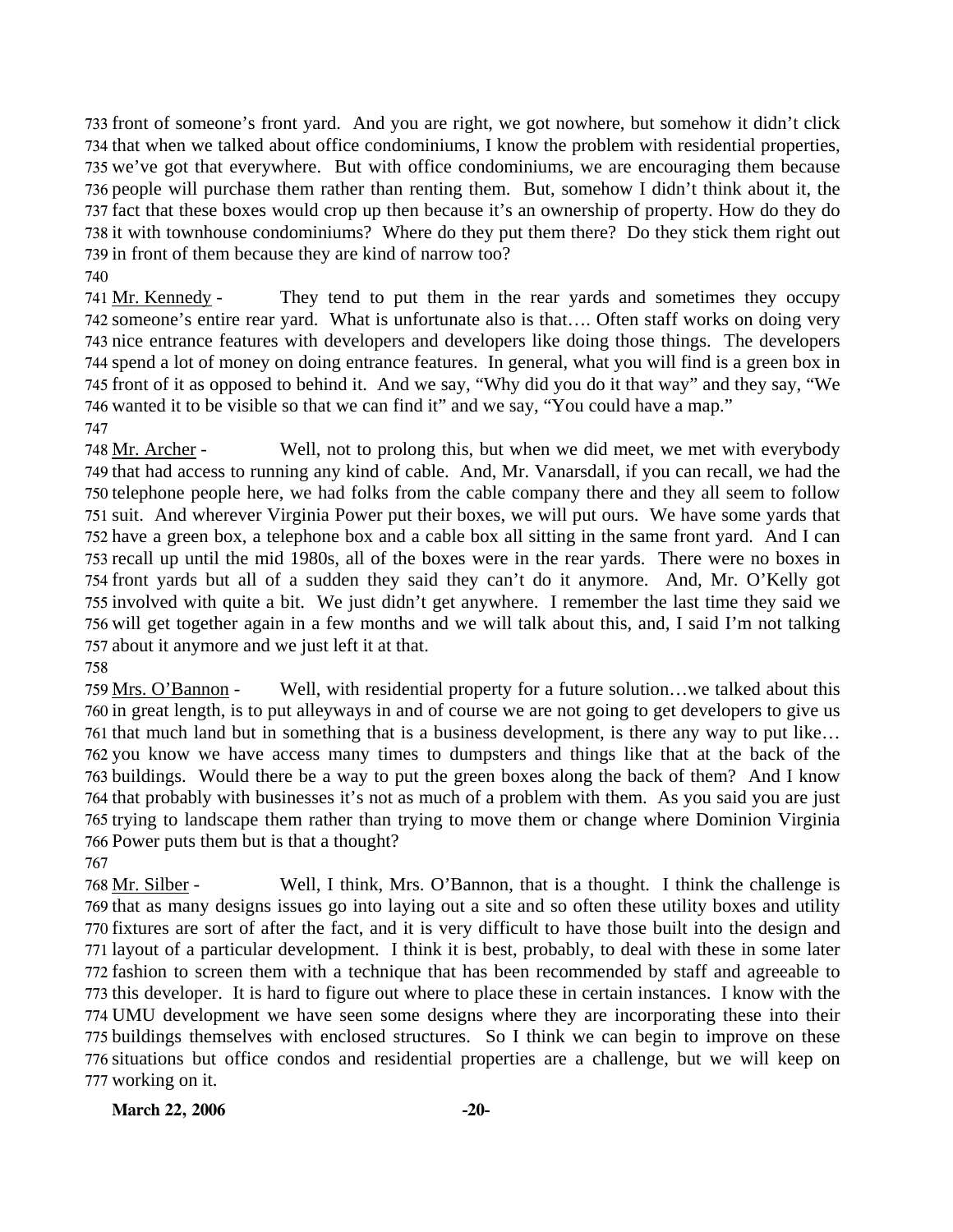778 Mrs. O'Bannon - Okay. 779

In the residential area, during the meeting, we got a surprise, Mr. Archer 781 may remember, but no one knew what day, what year, what month that Virginia Power all of a 782 sudden started putting everything out front, or when the developers started out. The ordinance 783 has never been changed, for real, anywhere but real. So, we had so many surprises and hurdles 784 to jump over and like Mr. Archer said, we just stopped it. 780 Mr. Vanarsdall -

785

786 Mr. Archer - All right, I guess we are ready for a motion, Mrs. Jones.

787

Well, we can't solve it all this morning, but I think the applicant made a 789 good faith effort to screen this and make this as attractive as possible under the circumstances 790 and I appreciate that. I think it is a good plan. I will move for approval of the revised plan for LP/POD-14-04, Gaskins Professional Offices, subject to the standard conditions for landscape 791 792 and lighting plans. 788 Mrs. Jones -

793

794 Mr. Vanarsdall - Second.

795

The motion was made by Mrs. Jones and seconded by Mr. Vanarsdall. All 797 in favor say aye...all opposed say nay. The motion carries. 796 Mr. Archer -

798

799 The Planning Commission approved the landscape and lighting plan for LP/POD-14-04, Gaskins 800 Professional Offices, subject to the standard conditions for landscape and lighting plans and the 801 annotations on the plans.

802

# 803 **SUBDIVISION (Deferred from the February 22, 2006, Meeting)**

804

| North James Estates     | Balzer & Associates, P.C. for Margaret Moore c/o Carl L.          |
|-------------------------|-------------------------------------------------------------------|
| (February 2006 Plan)    | Moore, Anirav Swim Club and Hamlin Homes: The 22.42-              |
| Midview and New Markets | acre site proposed for a subdivision of 52 single-family homes is |
| Roads                   | located on the northeast corner of New Market Road (State         |
|                         | Route 5) and Midview Road on parcel 803-702-3640 and part of      |
|                         | 804-702-0772. The zoning is R-3, One-Family Residence             |
|                         | District. County water and sewer. (Varina) 52 50-51 Lots          |

805

806 Mr. Silber - There is an amendment on the addendum to change the lots from 52 to 50. 807

Is there anyone in the audience in opposition to North James Estates (February 2006 Plan) in the Varina District? No opposition. Ms. Goggin. 809 808 Mr. Archer -810

A revised staff plan was just handed out to you. This subdivision was 812 deferred from last's month Planning Commission meeting to allow the applicant time to address some outstanding issues, but there are some items that still remain. But, since our last discussion 813 814 I think they have been resolved but I will go over them again. Staff requested, and the applicant 815 has agreed, to provide a modified boulevard entrance into the subdivision and modified enough 811 Ms. Goggin -

March 22, 2006 -21-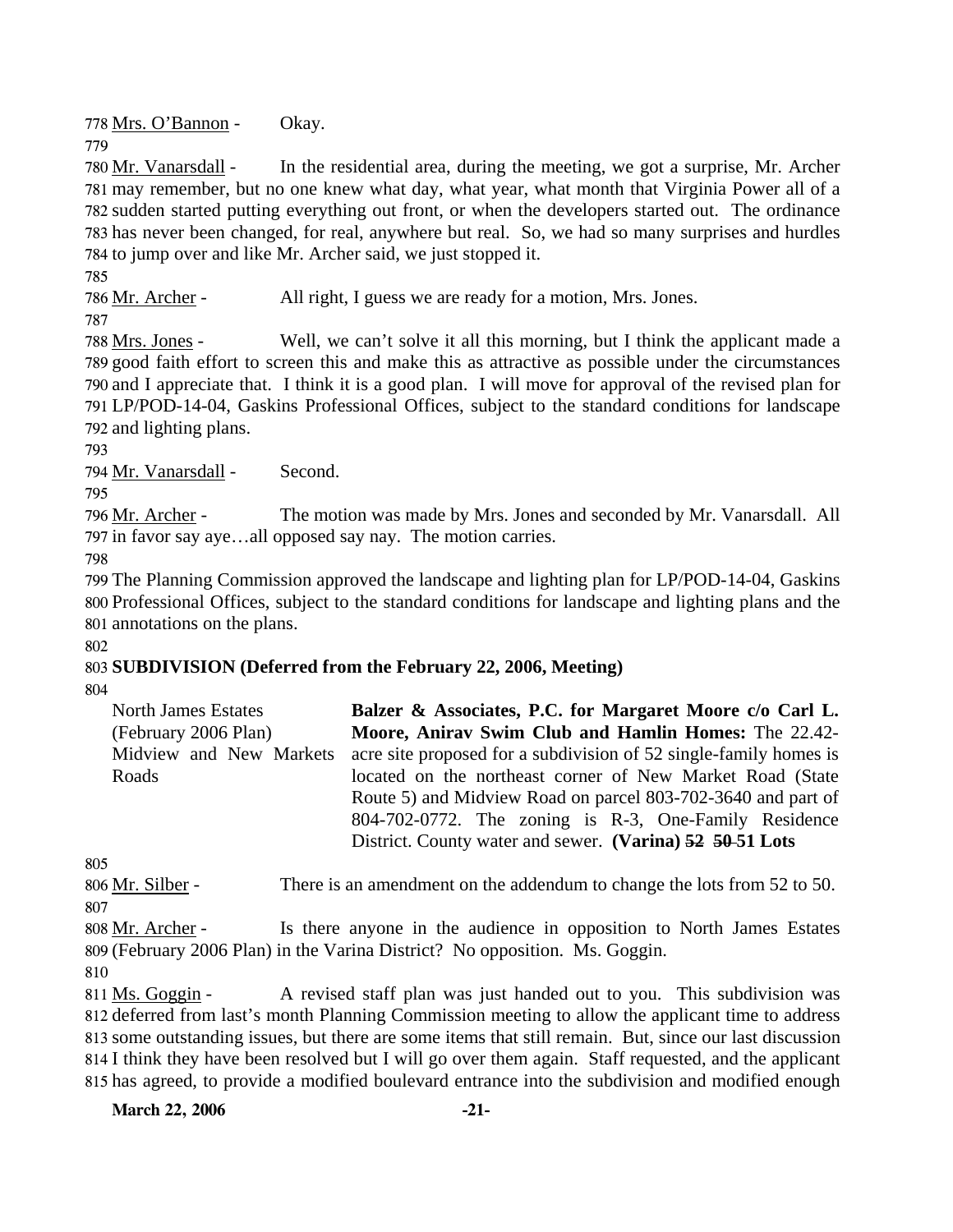816 to allow the person in Lot 1 to make a left turn into their lot without having to do a U-turn to get 817 to it.

818

 The Planning staff also requested a stub road across from Road C, but Public Works Traffic is concerned about the stub and possible cut through traffic into New Market Farm subdivision. The property is mixed zoning and parcels 48 and 49 at the end of Road B are zoned B-1 and staff recommends that they are held for future development while the developer pursues rezoning his parcels for this business and residential zoning.

824

825 The applicant proposes creating common areas for the preservation of wetlands. Staff encourages 826 the applicant to provide amenities such as benches or gazebos with adequate landscaping to 827 create what could be called a "Pocket Park" for the neighborhood residents.

828

 The applicant has agreed to provide a sidewalk along New Market Road, and Planning just learned that Public Works will not require curb and gutter along Midview Road but Planning staff did require that the sidewalk continue along Midview Road. Cameron Palmore is here from Balzer to answer any questions that you may have for him, and I'm here to answer any questions you may have as well. Should the Commission choose to approve this plan, staff recommends the standard conditions for conditional subdivisions served by public utilities, the annotations on the revised plans and additional conditions Nos. 12 through 17 in the agenda. The number of lots may increase back to 51 after our discussion this morning and I will like to leave that up to Mr. Jernigan.

838

All right. Thank you, Ms. Goggin. Are there any questions from the Commission for Ms. Goggin? 840 839 Mr. Archer -

841

I have a question, Ms. Goggin, on 52 or 51, or maybe Mr. Jernigan can 843 help me. As the Commission may be aware, or explained to you this morning, there is some B-1 844 Zoning that comes up into this proposed subdivision, so obviously any property that's zoned B-1 845 is not allowed in residential development. You can't approve residential lots or property that is 846 zoned B-1, or partially zoned B-1. So, I guess I need some clarification of where the B-1 847 property is and whether is crosses one or two lots? 842 Mr. Silber -

848

Staff is working on that. The B-1 was a part of the Comprehensive 850 Rezoning in 1963 and when you scale it out it is different on those maps than it is on today's maps. Today's maps, GIS maps, were made without benefits of surveys so the parcels are kind 851 852 of floating, but we have got it nailed down a little bit more now and we are going to work with 853 the engineer on making sure exactly where that is, but, as previously mentioned, the applicant is 854 intending to come back to take that portion of B-1 that is in the neighborhood to "R." He hopes 855 to expand his B-1 a little bit along New Market Road. 849 Ms. Goggin -

856

Maybe we need to hear from the applicant, their intent. I think we rather 858 error to be on the safe side and not approve on lots zoned B-1 but perhaps the applicant can 859 address that. 857 Mr. Silber -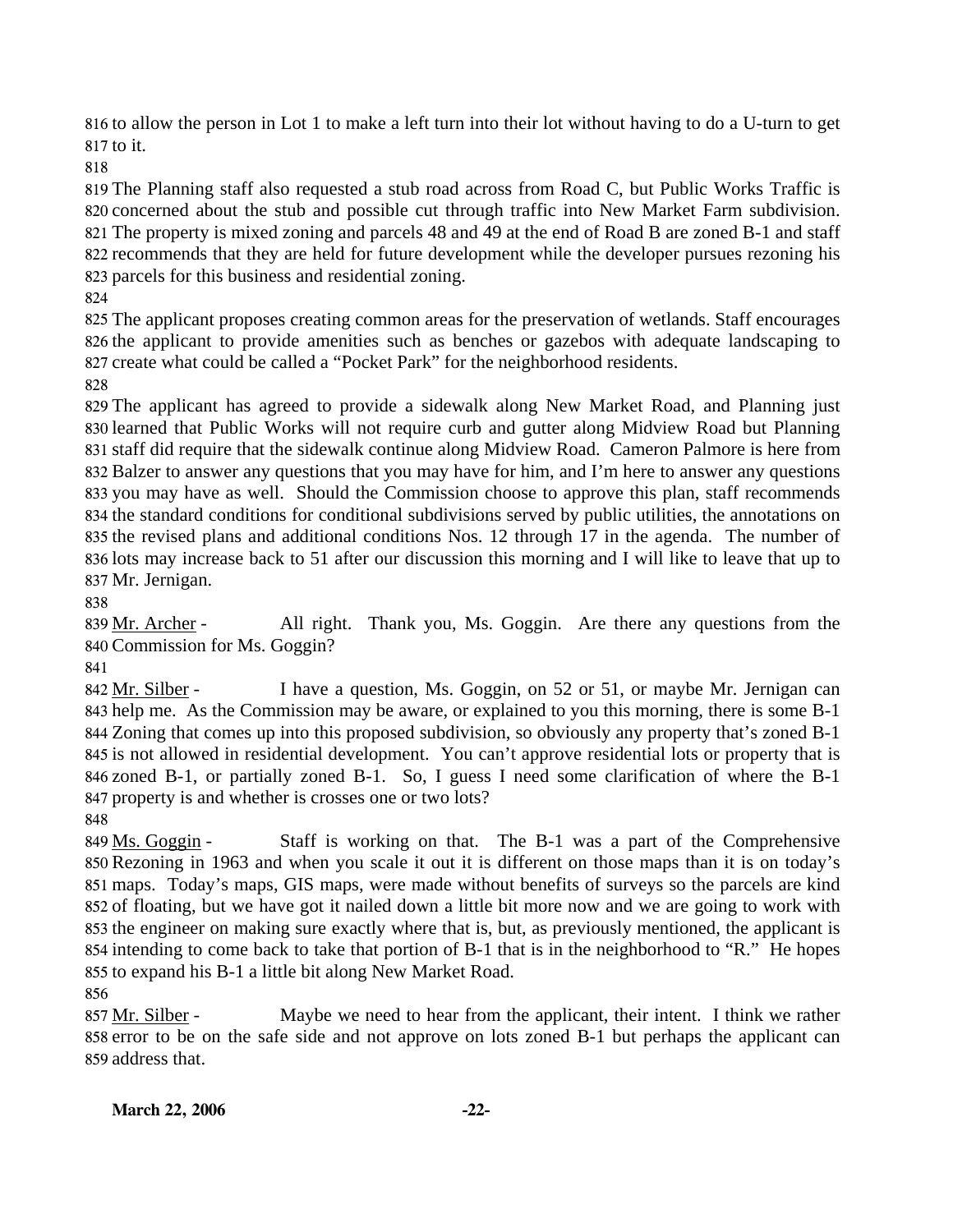They are okay with that. They are just pulling those two lots out, after this 861 case, and then bring it back later after the B-1 is pulled out of it. 860 Mr. Jernigan -862 863 Mr. Silber- Okay. 864 They are okay with that because they have got the rest of them to work 866 with. The reason Christina said... actually said they went to 50 lots, we have got 51 and it is 867 going to come back again anyway so rather than changing the caption, and just leave it at 51 868 because it will probably adjust to 52 later. 865 Mr. Jernigan -869 870 Ms. Goggin - I thought in our discussions you were concerned about the stub road. 871 Well, I was just discussing the lots at that point because the stub road 873 could make a difference also. 872 Mr. Jernigan -874 Mr. Jernigan, I'm a little confused. Are we going to... there are certain 876 things we can not approve. 875 Mrs. Jones -877 878 Mr. Jernigan - We are not going to approve the two lots, 48 and 49. 879 And so where is that noted as a condition? Where is that officially in the 881 reference, here? 880 Mrs. Jones -882 That is an annotation on the plan. It is the third annotation down and staff 884 has also annotated the plan on top of those lots that says, "Reserved for future development." 883 Ms. Goggin -885 886 Mrs. Jones - Okay. I'm sorry, it was hard to read. 887 There is a little bit of B-1 and they can't determine if it is on one lot or 889 two lots but I told them let's just knock out both lots for safety, and then we will come back and 890 adjust them after the B-1 is deleted. 888 Mr. Jernigan -891 892 <u>Mrs. Jones</u> - I see them. Thank you. 893 So, what would be considered by the Commission is 50 lots. We are 895 going from 52 to 50 lots. 894 Mr. Silber -896 Mr. Jernigan, I'm sorry but I would like clarification about the future stub 898 road across from lot B, whether the Commission would like to see that stub road or not. 897 Ms. Goggin -899 Well, I haven't gotten to that, yet, Christina. I was going to talk to Mr. 901 Jennings. I do want to get Mike up here so that we can address that. 900 Mr. Jernigan -902 903 Mr. Vanarsdall - You said Lots 38 and what was the other lot? 904

**March 22, 2006 -23-**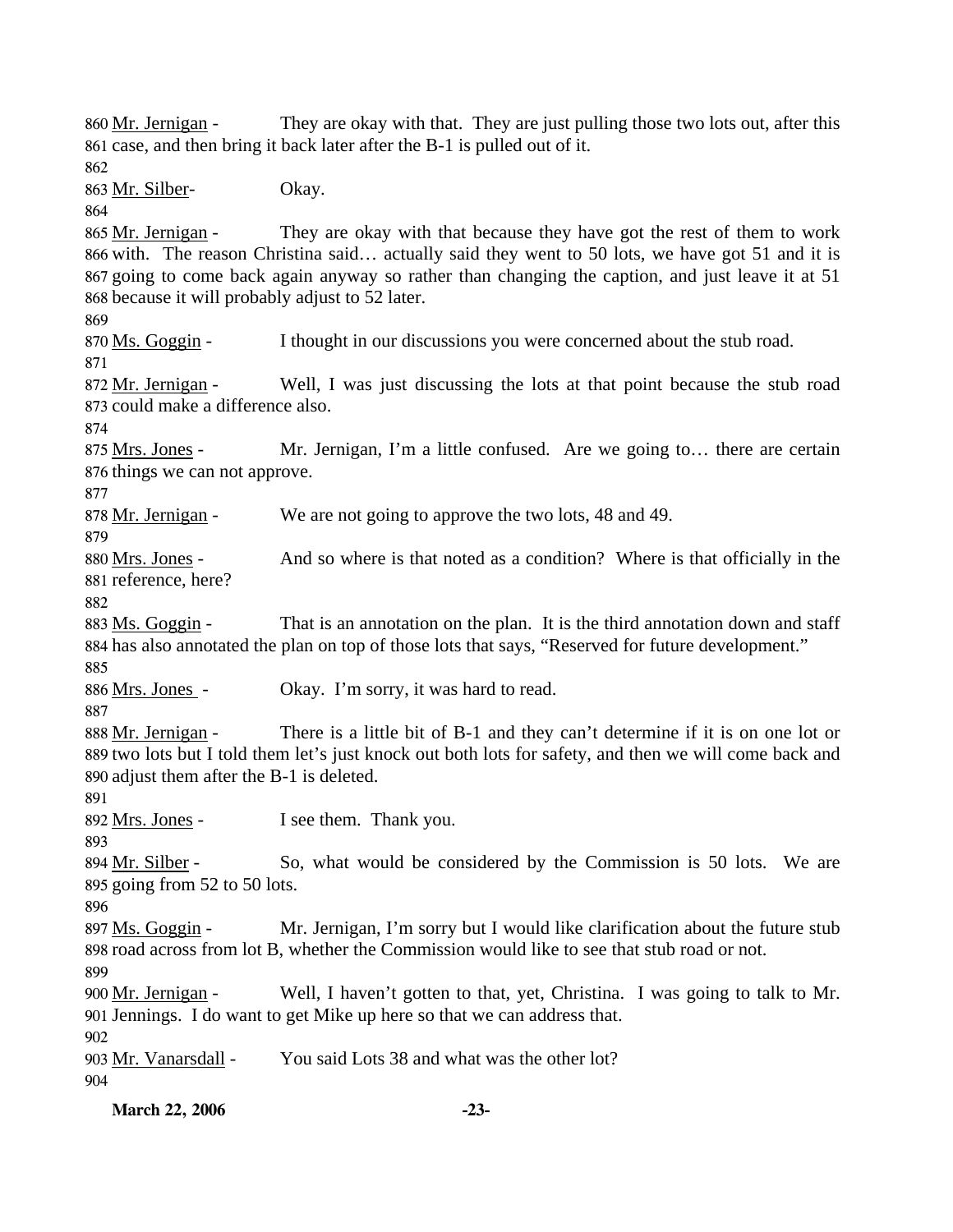905 Mr. Jernigan- It was 48 and 49. 906 907 Mr. Jennings- Good morning, again. 908

As we were discussing earlier, and this is pretty good, I told them usually 910 I'm suppose to get things straight between the developer and staff and here we have Planning 911 wanting a stub road and Public Works don't, and would you explain why on the stub road. 909 Mr. Jernigan -

912

We like to see stub roads when a property is either landlocked or 914 interconnectivity would work but in this situation we feel that this would create a cut through 915 directly over to Oakland Road and encourage traffic from this development to go through an 916 existing neighborhood over to Oakland Road and vice versa, that neighborhood to come through 917 this neighborhood to get over to New Market Road. So, we are worried about cut through traffic 918 through the neighborhoods. 913 Mr. Jennings -

919

920 Mr. Jernigan - It would make it a whole lot intense through the neighborhoods.

921

922 Mr. Jennings - Correct.

923

While you are up here, I want to ask you something, and I didn't ask it 925 when Mrs. Jones brought it up, but tell me... Fire don't want speed bumps? 924 Mr. Jernigan -

926

Technically, no. They do not approve them because it affects their 928 reaction time to a fire or a situation. They have to come to an almost complete stop and it really 929 rattles and twist the truck. They don't allow speed bumps. 927 Mr. Jennings -

930

Okay. Well, I've learned something today because we have been 932 discussing that before even on one of the cases we had in Varina over there on Miller Road. 931 Mr. Jernigan-

933

But, they are okay with speed, I think they call them speed tables, or 935 something like that. 934 Mrs. O'Bannon -

936

Speed tables or speed humps you can continue to slow speed but you can 938 gradually go over them. They do allow them, they still don't like those, but they have allowed 939 those. 937 Mr. Jennings -

940

That's what you did on Bremo Road, well it isn't Bremo Road, it's more 942 of a speed hump but it is a very flat one, though. They call it a speed table. 941 Mrs. O'Bannon -

943

944 Mr. Jennings - Right, which is a little bit wider than a speed hump.

945 You will have people tell you that we have speed bumps but they are on 947 private property. 946 Mr. Vanarsdall -

948

949 Mr. Jennings - There are some existing speed bumps on private property, yes, sir.

**March 22, 2006 -24-**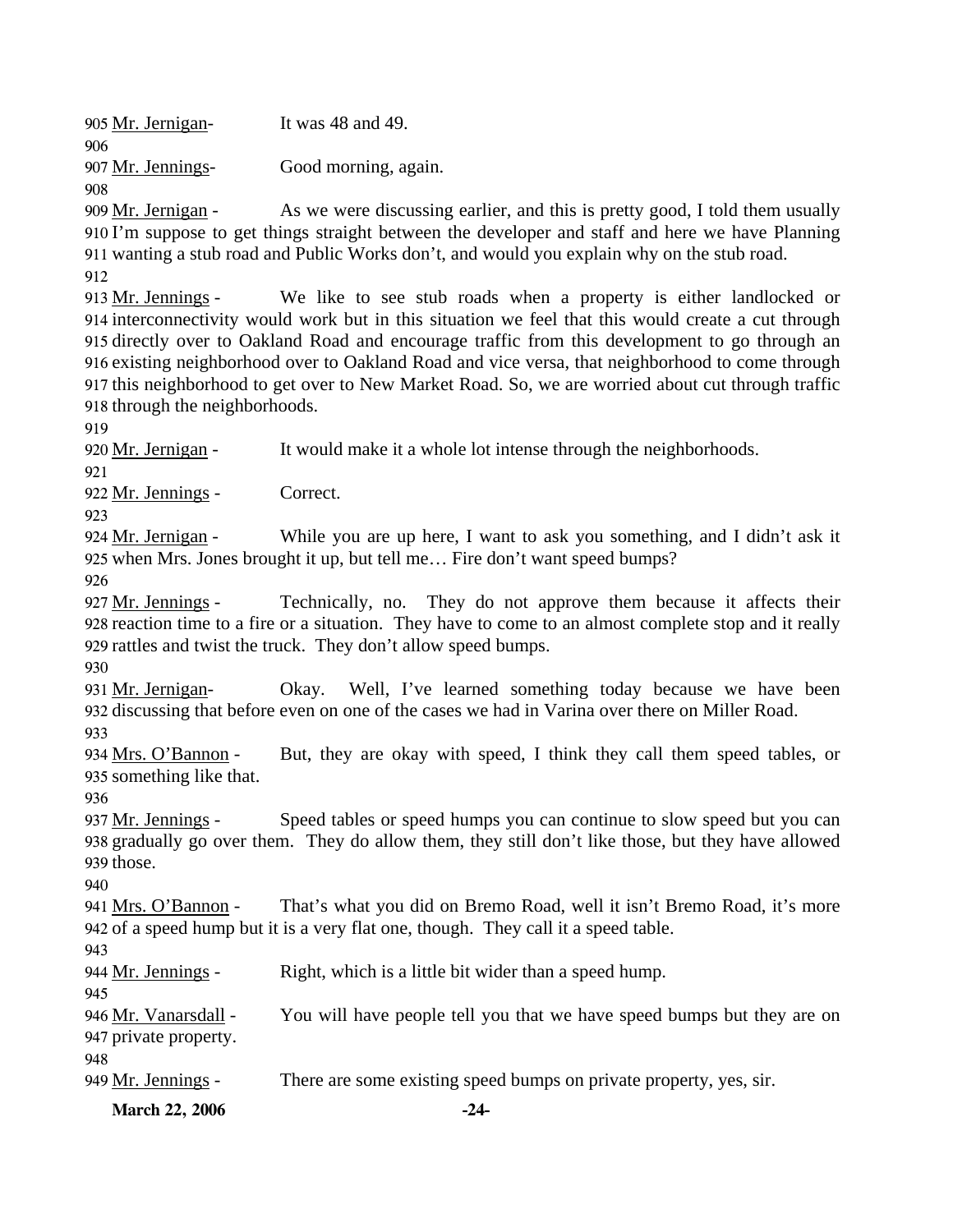| 950 Mr. Vanarsdall - | Particularly in parking lots.                                                                   |
|----------------------|-------------------------------------------------------------------------------------------------|
| 951                  |                                                                                                 |
| 952 Mr. Jernigan -   | Thank you, Mike.                                                                                |
| 953                  |                                                                                                 |
| 954 Mr. Archer -     | Are there any more questions by Commission members?                                             |
| 955                  |                                                                                                 |
| 956 Mr. Jernigan -   | Christina, let's go ahead and straighten this out. On the stub road, I agree                    |
|                      | 957 with Mr. Jennings on that. So, I would like to delete the stub road, annotated on the plan. |
| 958                  |                                                                                                 |
| 959 Mr. Archer -     | Are you going to annotate the plan to that, Mr. Jernigan, or put a condition                    |
| 960 or what?         |                                                                                                 |
| 961                  |                                                                                                 |
| 962 Ms. Goggin -     | I can annotate the plan.                                                                        |
| 963                  |                                                                                                 |
|                      |                                                                                                 |

Okay, so that takes care of the stub. We deleted lots 48 and 49 from the 965 case to be developed later. All right, now we are going to have a sidewalk on Route 5, New 966 Market Road. On Midview, being that there is no curb and gutter there, and that road is 967 scheduled to be widen, and the determination of where that is going to be, so I want to delete the 968 sidewalk on Midview Road. And on the lot, because you come in at the intersection of Road A 969 and B, that is to be a common area. We haven't decided what we want to put in there so let's annotate the plan that before this goes to final construction that we will have a decision as to 970 what will be there. I know we don't want a tot lot, not at an intersection like that, but I'll work 971 972 with the developer to see if we can get a gazebo or a few benches or whatever out there, for 973 common area. 964 Mr. Jernigan -

974

Mr. Jernigan, are you eliminating the sidewalk on Midview Road 976 permanently or until the construction is finished? 975 Mrs. Jones-

977

The property down from that has been developed and it is  $R$  zoning now 979 with no sidewalks, but we do want it on Route 5 though, on New Market Road. 978 Mr. Jernigan -

980

981 Mrs. Jones - Okay.

982

983 Mr. Archer- Okay. Is there any further discussion?

984 Plus the boulevard entrance has been annotated on the modified plan. 986 With that, Mr. Chairman, I will move for approval of North James Estates (February 2006 Plan) 987 with... Do we have to change the caption to say 50, or can we leave it at 51? 985 Mr. Jernigan -

988

Go on and leave it at 51, if that's what you want to do. We have done that before. It doesn't exceed it that much. 990 989 Mr. Vanarsdall -

991

Well, it's going to change later that's the reason I would say to leave it at 51. 993 992 Mr. Jernigan -994

**March 22, 2006 -25-**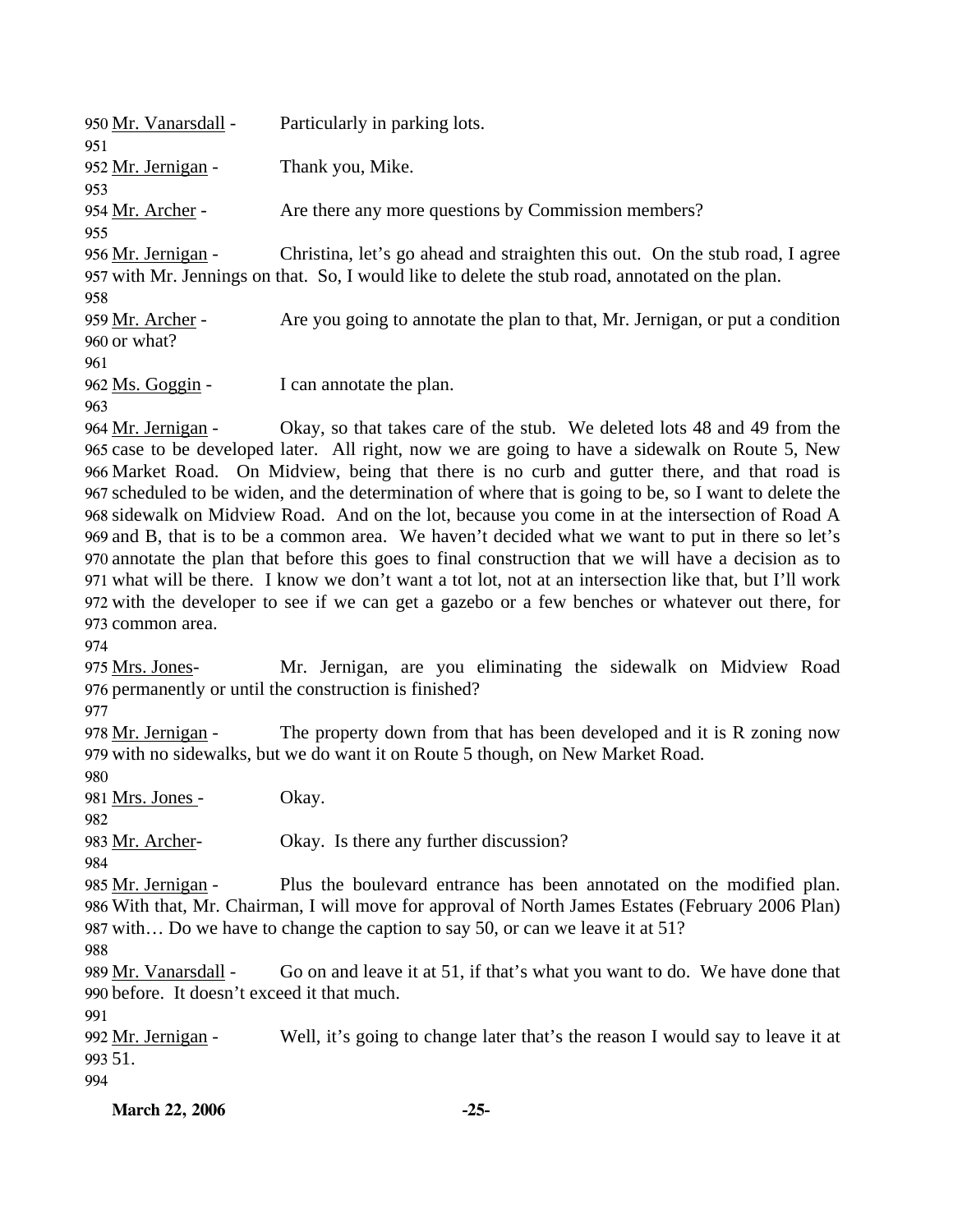995 Mr. Vanarsdall- That's a policy anyway, it's not in the ordinance.

996

Just leave it at 51, I think the notation to remove the two lots, 48 and 49, addresses that issue. So, 51 lots is fine. 998 997 Mr. Silber -

999

Okay. So approval of subdivision North James Estates (February 2006) 1001 Plan) with the annotations on the plan, which was removal of the stub street, Lots 48 and 49 1002 deleted in this case to be developed later, the sidewalk deleted from Midview Road and 1003 annotations for the common area at the intersection of Roads A and B and also with the caption 1004 of 51 lots as shown on the revised caption in the addendum. 1000 Mr. Jernigan -

1005

1006 Mr. Vanarsdall - Second.

1007

The motion was made by Mr. Jernigan and seconded by Mr. Vanarsdall. 1009 All in favor say aye...all opposed say nay. The motion passes. 1008 Mr. Archer -

1010

 The Planning Commission granted conditional approval to subdivision North James Estates (February 2006 Plan) subject to the standard conditions attached to these minutes for subdivision served by public utilities, the annotations on the plans and the following additional conditions: 1014

1015 12. 1016 12. Prior to requesting recordation, the developer shall furnish a letter from Dominion Virginia Power stating that this proposed development does not conflict with its facilities.

1017 13. Each lot shall contain at least 11,000 square feet.

1018 14. 1019 1020 1021 The detailed plant list and specifications for the landscaping to be provided within the 25foot-wide planting strip easement along New Market Road and Midview Road shall be submitted to the Department of Planning for review and approval prior to recordation of the plat.

1022 15. 15. A County standard sidewalk shall be constructed along the east side of New Market Road.

 $102316.$ 1024 16. Any necessary offsite drainage easements must be obtained prior to approval of the construction plan by the Department of Public Works.

1025 17. 1026 1027 1028 1029 1030 1031 1032 Any future building lot containing a BMP, sediment basin or trap and located within the buildable area for a principal structure or accessory structure, may be developed with engineered fill. All material shall be deposited and compacted in accordance with the Virginia Uniform Statewide Building Code and geotechnical guidelines established by a professional engineer. A detailed engineering report shall be submitted for the review and approval by the Building Official prior to the issuance of a building permit on the affected lot. A copy of the report and recommendations shall be furnished to the Directors of Planning and Public Works.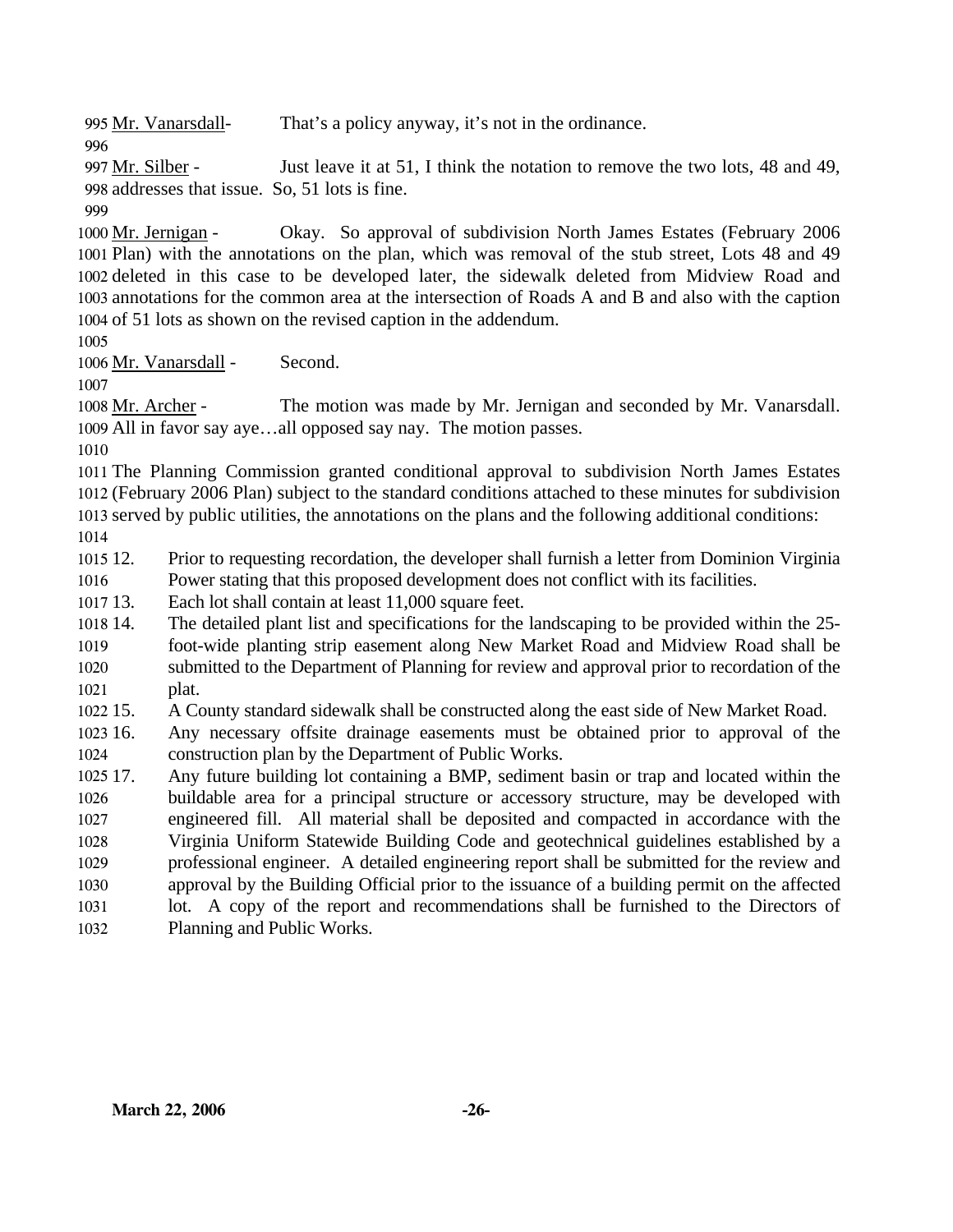#### 1033 **LANDSCAPE & LIGHTING PLAN**

1034

| $LP/POD-61-04$           | <b>Tommy Cullather:</b> Request for approval of a landscape and |
|--------------------------|-----------------------------------------------------------------|
| Greendale Road Warehouse | lighting plan, as required by Chapter 24, Sections 24-106 and   |
|                          | 24-106.2 of the Henrico County Code. The .757–acre site is      |
|                          | located at the northwest corner of Briar Lane and Greendale     |
|                          | Road on parcel 775-746-2420. The zoning is M-1, Light           |
|                          | Industrial District. (Brookland)                                |

1035

Is there anyone in the audience in opposition to this landscape and lighting 1037 plan, LP/POD-61-04 Greendale Road Warehouse, in the Brookland District? No opposition. 1038 Mr. Kennedy. 1036 Mr. Archer -

1039

The applicant has agreed to staff's annotations on the plans in particularly 1041 in enhancing the natural buffers on the northern and eastern sides of the property. Parts of those 1042 buffers were disturbed during the construction of this site and the BMP on the site, so basically 1043 what we have to do is turn it back into a 50-foot transitional buffer requirements. There will be a 1044 substantial amount evergreens planted in both of those buffers and we want to make sure that 1045 there is adequate separation between this development and the adjoining residential properties. 1046 The property will be occupied by Mr. Bertozzi's race team. 1040 Mr. Kennedy -1047

| 1048 Mr. Archer -     | Are there any questions for Mr. Kennedy, by the Commission members?        |
|-----------------------|----------------------------------------------------------------------------|
| 1049                  |                                                                            |
| 1050 Mr. Vanarsdall - | I don't have a question for him but I've got a question for the applicant. |
| 1051                  |                                                                            |
| 1052 Mr. Archer-      | All right, will the applicant come forward, please. Good morning.          |
| 1053                  |                                                                            |
| 1054 Mr. Bertozzi -   | Good morning.                                                              |
| 1055                  |                                                                            |
| 1056 Mr. Vanarsdall-  | Are you Sonny's son?                                                       |
| 1057                  |                                                                            |
| 1058 Mr. Bertozzi -   | Yes, sir.                                                                  |
| 1059                  |                                                                            |
| 1060 Mr. Vanarsdall - | That's what I thought. Which one are you?                                  |
| 1061                  |                                                                            |
| 1062 Mr. Bertozzi -   | I'm Anthony.                                                               |
| 1063                  |                                                                            |
| 1064 Mr. Vanarsdall-  | Hey, Anthony. I just wanted to know if you were in agreement with all of   |
| 1065 this?            |                                                                            |
| 1066                  |                                                                            |
| 1067 Mr. Bertozzi -   | Yes, sir, y'all know best.                                                 |
| 1068                  |                                                                            |
| 1069 Mr. Vanarsdall - | Thank you. Somebody else might have a question.                            |
| 1070                  |                                                                            |
| 1071 Mr. Archer -     | Are there any more questions? All right, Mr. Vanarsdall.                   |
| <b>March 22, 2006</b> | $-27-$                                                                     |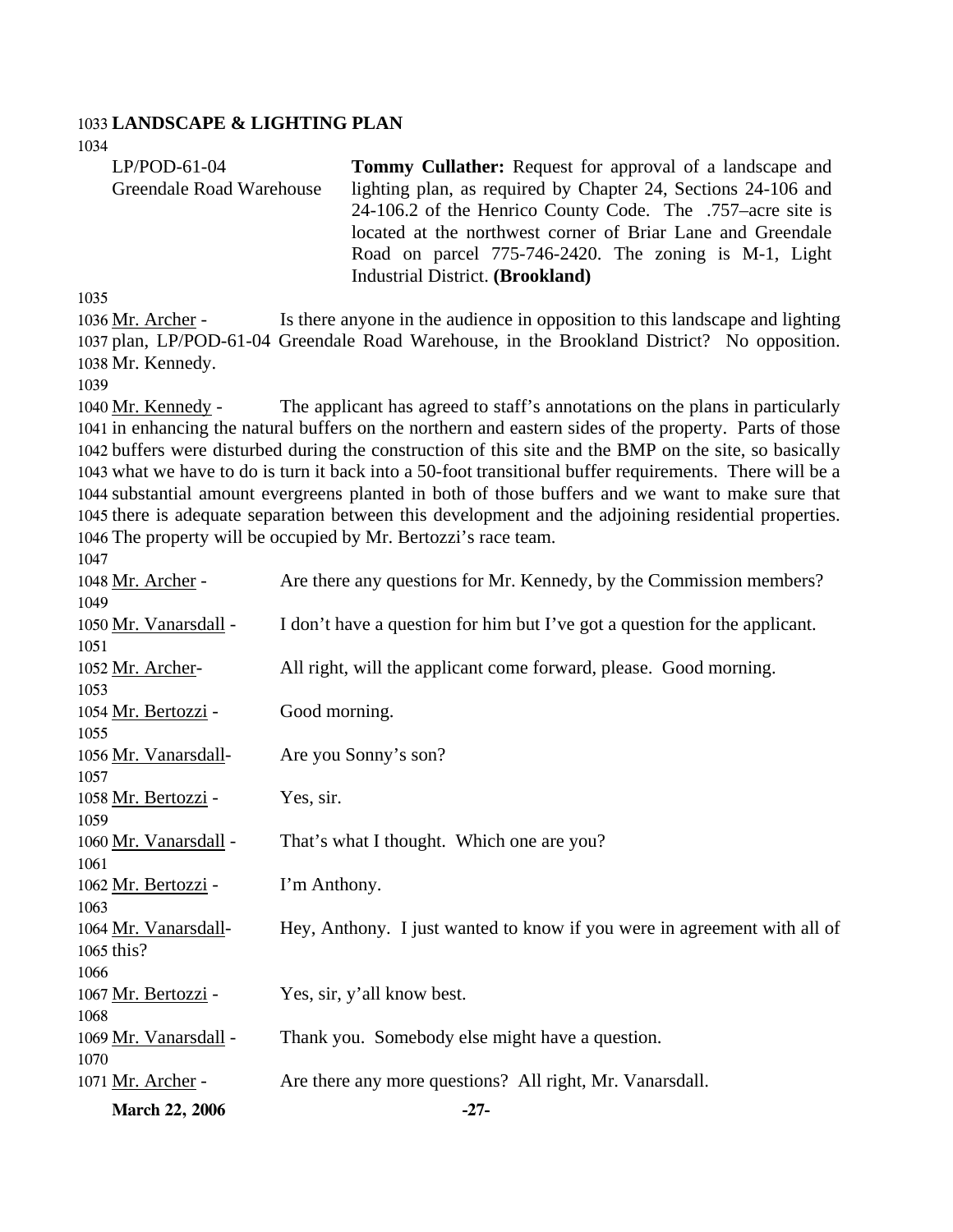I move LP/POD-61-04, Greendale Road Warehouse, be approved with the 1073 annotations on the plans and the standard conditions for landscape and lighting plans and the 1074 staff recommendation for approval on the addendum. 1072 Mr. Vanarsdall -

1075

1076 Mr. Jernigan - Second.

1077

The motion was made by Mr. Vanarsdall and seconded by Mr. Jernigan. 1079 All in favor say aye...all opposed say nay. The motion passes. 1078 Mr. Archer -

1080

1081 The Planning Commission approved the landscape and lighting plan for LP/POD-61-04, 1082 Greendale Road Warehouse, subject to the standard conditions attached to these minutes for 1083 landscape and lighting plans and the annotations on the plans.

1084

# 1085 **PLAN OF DEVELOPMENT, MASTER PLAN & TRANSITIONAL BUFFER DEVIATION**  1086

| POD-14-06                      | Hulcher & Associates for Faith Community Baptist Church:          |
|--------------------------------|-------------------------------------------------------------------|
| <b>Faith Community Baptist</b> | Request for approval of a revised plan of development, master     |
| Church                         | plan and transitional buffer deviation as required by Chapter 24, |
| $(POD-74-02$ Revised)          | Sections $24-106$ and $24-106.2(e)(3)$ of the Henrico County      |
| 1903 Cool Lane                 | Code, to construct a one-story, 10,000 square foot multipurpose   |
|                                | building for church use. The 3.10-acre site is located            |
|                                | approximately 400 feet east of Mechanicsville Turnpike (U.S.      |
|                                | Route 360) on parcel 798-726-9359. The zoning is B-3,             |
|                                | Business District. County water and sewer. (Fairfield)            |

1087

Is there anyone in the audience in opposition to POD-14-06, Faith 1089 Community Baptist Church, in the Fairfield District? No opposition. Ms. Goggin. 1088 Mr. Archer -1090

This project was submitted and previously approved by the Planning 1092 Commission in November 2002. The church was unable to proceed with the project at that time 1093 but has now decided to move forward. The project is requesting the first phase of a multi-phase 1094 church on an existing B-3 zoned site in an already developed area of town. And as you can 1095 imagine, they faced problems trying to accumulate land and build a building when they have 1096 definite constraints on their boundaries. Therefore, as you can tell from their master plan, which 1097 is the first  $14 \times 17$  sheet and the phase I plan which is the second sheet. They only have six feet 1098 for landscaping on their southern and eastern property lines, and that is adjacent to residential 1099 zoning. Across the street is an active nursing home but that is zoned Agricultural and that will 1100 also require a 35-foot transitional buffer. I would like to note that if this property was zoned 1101 residential the church could still go there and not have any transitional buffer at all, per Code. 1091 Ms. Goggin -1102

 The church has agreed to provide a, what we would call a mark iron or a wrought iron fence, on the residential side of the church and that is a request by Police to help stop cut-through traffic and people walking back and forth through the neighborhood and the businesses. They have also agreed to install landscaping such as a hedgerow and a mix of evergreen and deciduous trees to help screen the headlights from adjacent property owners while at the same time, maintaining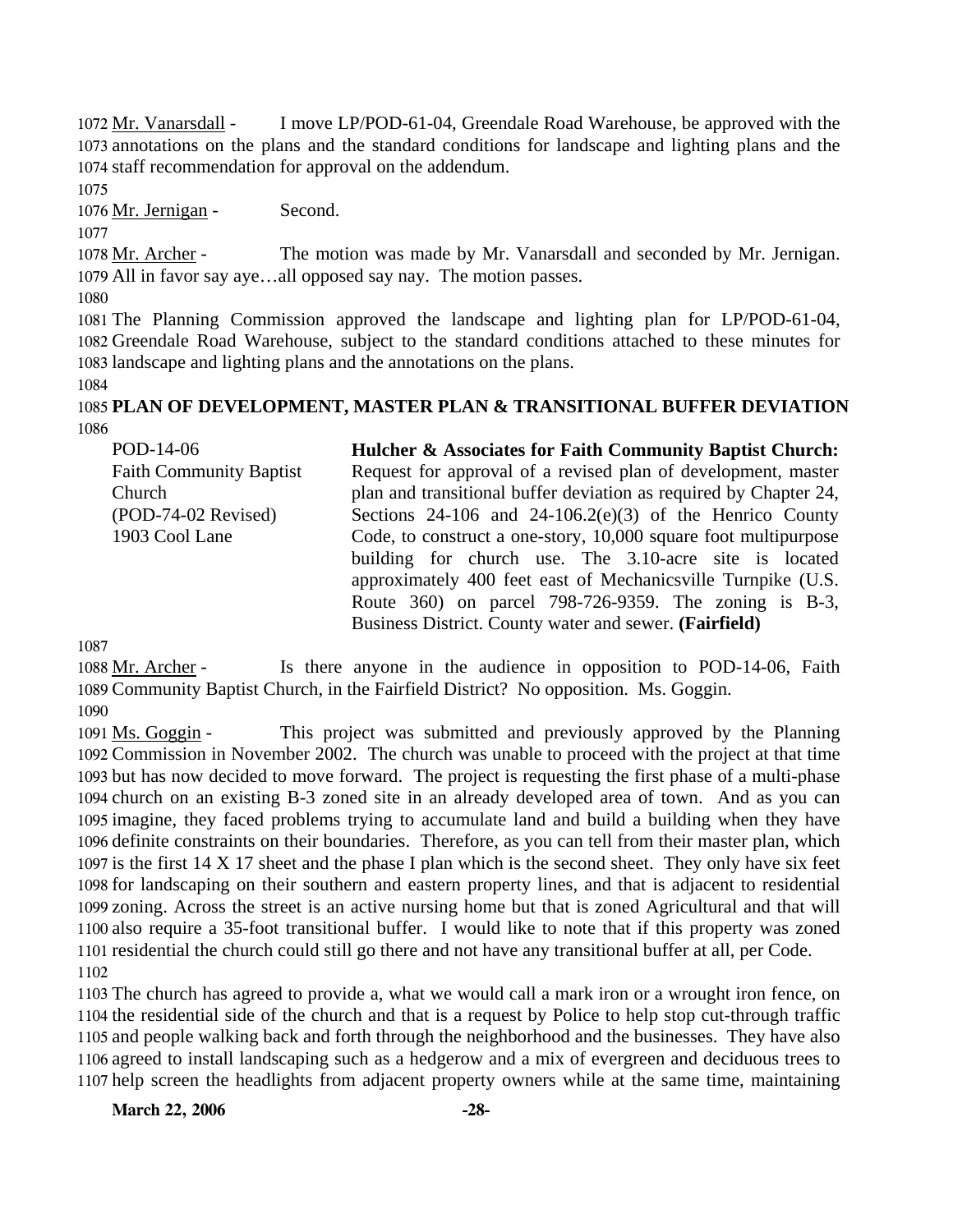1108 sight distance for the church and the residences to help keep an eye on what's going on there. 1109

 Currently, the lot is a complete asphalt lot, so anything they do to add greenery is an improvement over what's there. The applicant has also agreed to work with staff on providing the proper landscaping to have the reduced buffer on Cool Lane but still provide something that is attractive and inviting to the neighborhood and the nursing home across the street. Staff has suggested that the landscape and lighting is returned to the Planning Commission for review and approval. This way staff can work with the applicant and the neighbors to make sure that an appropriate amount of landscaping is provided to ease the church into the area while at the same time providing opportunities for neighbors to keep an eye on the street and for Police to be able to patrol the area versus an opaque fence that could be provided but would not allow visibility. 1119

 This will require a motion for both the transitional buffer deviations as well as the POD and the master plan, if the Commission chooses to approve all of the transitional buffers or only one or two of them or as they see fit. Should the Commission choose to approve this plan, staff recommends approval subject to the annotations on the plans, conditions Nos. 9 and 11 amended and conditions Nos. 24 through 37 in your agenda. The church's pastor Dr. Patricia Gould- Champ is here and Charlie Hankins the site engineer is here if you have any questions, and I'll be happy to answer any questions as well that the Commission may have. 1127

Ms. Goggin, you and I were talking about some connections to be made, 1129 the sewer connections, has that been worked out? 1128 Mr. Archer -

1130

They have received a verbal okay from the City for their stormwater. 1132 They are still having to pursue that. Hopefully, that will work out and there won't be any site 1133 changes. 1131 Ms. Goggin -

1134

Do we have any assurance that we can go forward with this if the City 1136 defaults or.... 1135 Mr. Archer -

1137

I would like to leave that to the engineer, since they know what they have 1139 to do. 1138 Ms. Goggin -

1140

Okay. Are there any more questions for Ms. Goggin by the Commission? All right, will the applicant please come forward? Good morning, sir. 1142 1141 Mr. Archer -

1143

1144 Mr. Hankins - Good morning, I'm Charlie Hankins with Hulcher & Associates.

1145

The situation with the sewer connection I think is one that could be a 1147 problem if we are not unable to get it done. Can you give us any reasonable assurance that we 1148 can work through that? 1146 Mr. Archer -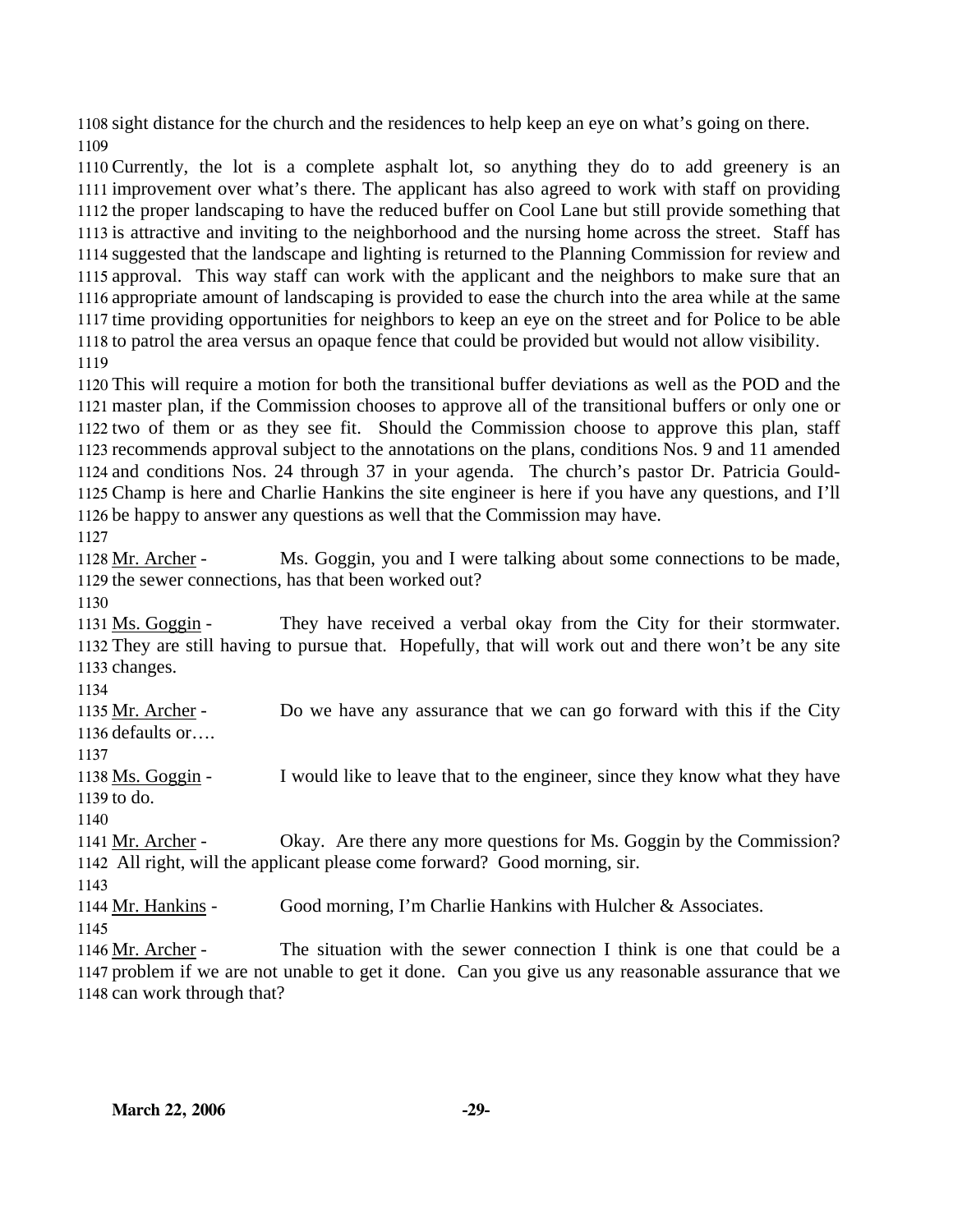Only in as much that… I've spoken by phone and with email messages 1150 with the City's Department of Public Utilities and have explained and shown them calculations 1151 that were not increasing but, in fact, slightly under the existing flow to the City with our plan of 1152 development. 1149 Mr. Hankins -1153 1154 Mr. Archer - I guess what troubles me is if they bulk at it, where do we go from there? 1155 We would have to pursue drainage toward s the Henrico side if we can not 1157 connect to the City. 1156 Mr. Hankins -1158 1159 Mr. Archer - Mr. Secretary, can you help me out on this one? 1160 Well, Mr. Archer, I don't know if I really can. I think much of this need 1162 to be resolved at some later point. It involves City aspects. 1161 Mr. Silber -1163 I don't want to go forward with this if we are going to reach a stumbling 1165 block that we can't overcome. 1164 Mr. Archer-1166 We had the same concerns and we went through a lot of discussions with 1168 the City and I sent them a drainage map showing them pre versus post situations and they are 1169 convinced that we are meeting the requirement to stay under the existing flow to the City. 1167 Mr. Hankins -1170 I guess what I am driving at is if we approve the plan and you move 1172 forward with it, and then you get to a point that this can't be resolved and then you would have 1173 to go in some other direction, would that be a significant alteration to how you plan to do this? 1171 Mr. Archer -1174 1175 Mr. Hankins - Potentially, it could alter the layout. 1176 Okay, would you rather defer this and have that resolved before we go 1178 forward? Do you think you can piecemeal it until you get to that point? 1177 Mr. Archer -1179 (Unintelligible) to make that judgment. Certainly, there's that potential 1181 that we might run into some situations that might prevent us to go that way, but those are details 1182 that have not been work out as of yet. 1180 Mr. Hankins -1183 1184 Mr. Silber - When do you think you might have information on that? 1185 1186 Mr. Hankins - Perhaps in the next month. 1187 I do agree with Mr. Archer in that if this plan of development is approved 1189 and then require site changes then you have to come back to the Commission. If there is 1190 something that you could resolve in a month or two maybe it would be best to defer this for a 1191 month or two and have those questions addressed. If not, you would be subjected to come back 1192 to this Commission to get the site changes. 1188 Mr. Silber -1193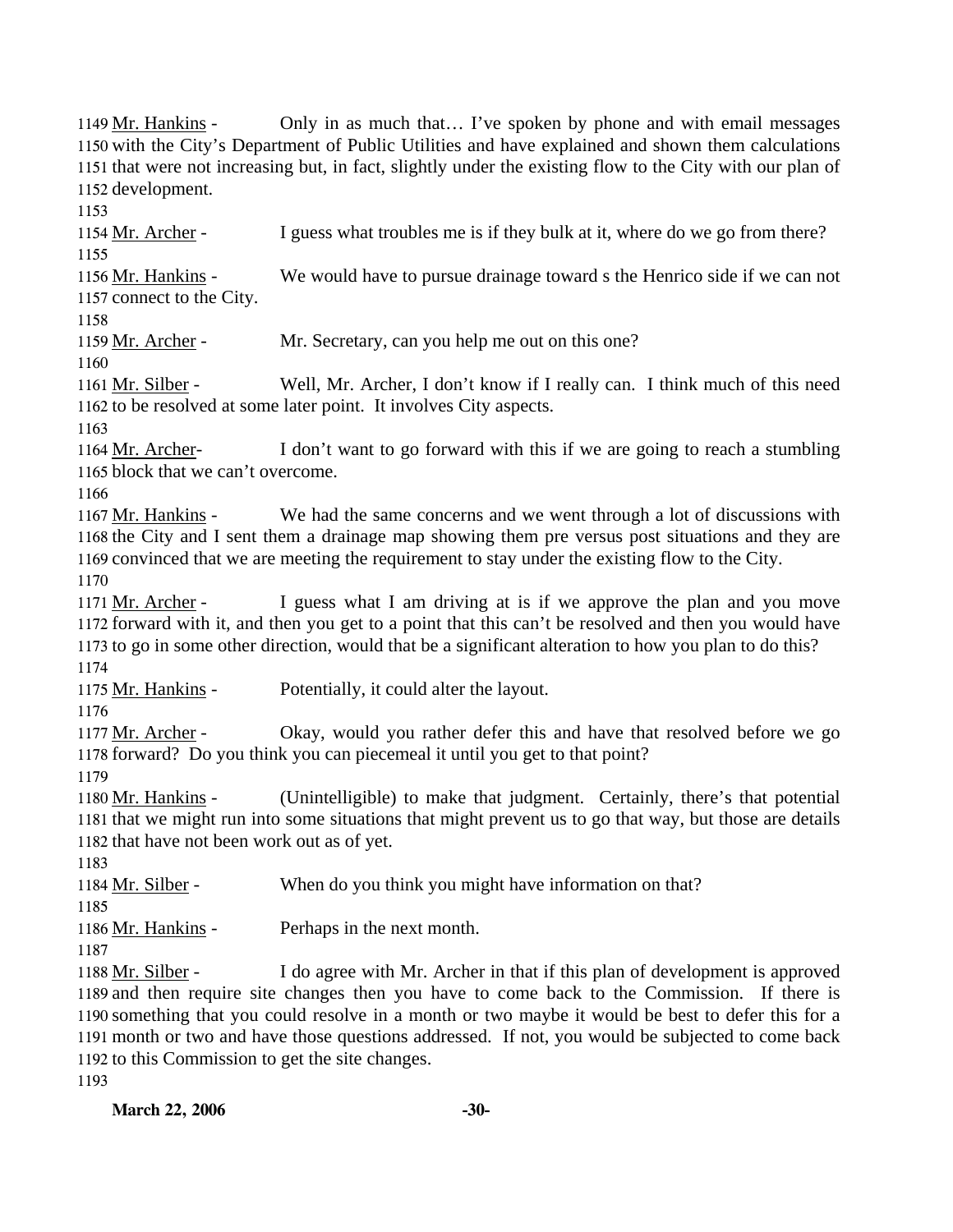| 1194 Mr. Archer -     | Good morning, Dr. Gould.                                                               |
|-----------------------|----------------------------------------------------------------------------------------|
| 1195                  |                                                                                        |
|                       | 1196 Dr. Gould-Champ - Good morning. I think the thing that is not being made clear is |
| 1197                  |                                                                                        |
| 1198 Mr. Vanarsdall - | Excuse me, could you give us your name?                                                |
| 1199                  |                                                                                        |

Yes. Patricia Gould-Champ, pastor of Faith Community Baptist Church. 1201 Thank you for hearing this again. Mr. Hankins has been in discussions with the Director of 1202 Utilities from the City of Richmond. The tentative agreement is that they will be doing 1203 everything they can to work it out so that we will be able to go with the existing plan. It has been 1204 a verbal type of agreement, they did a three-way on yesterday, and I think it is just a matter of 1205 the technicalities of working it out. One of the issues for them was the amount of water, and 1206 when Mr. Hankins showed them that what they were proposing, and asking us to do, in fact, 1207 would make for a lesser amount. So, I think that is what satisfied them that, as the original plan, 1208 the way it was drawn up, was really more than what they were asking for. I'm fairly confident 1209 because we have the Director's agreement that he will work with the other persons there to work 1210 the details of it out. In other words, the deal is go and we just need to work the details out. And, 1211 that is why we chose really to go with the meeting today because we are just that confident that 1212 the details will be worked out, probably within the next week or so, or at the latest the next 1213 month. 1200 Dr. Gould-Champ-

1214

Okay. I'm not hesitant with the plan that's presented because we did 1216 approve this before, a few years ago but you were unable to go forward. But, I am more concern 1217 about you having to bare some extra expense that may come about because of having to change 1218 the plan if they should not do it, but if you feel confident about it then I can defer to your wishes. 1219 All right. Nice seeing you ma'am. 1215 Mr. Archer -

1220

1221 Mr. Vanarsdall - Thank you.

1222

All right, are there any other questions from the Commission? Mr. 1224 Secretary, this will require two motions, will it not? 1223 Mr. Archer -

1225 1226 Mr. Silber - Yes, two motions, sir. 1227 1228 Mr. Archer - Well, first I will move for approval of the transitional buffer deviation. 1229 1230 Mr. Vanarsdall - Second. 1231 The motion was made by Mr. Archer and seconded by Mr. Vanarsdall. 1233 All in favor say aye...all opposed say nay. The motion carries. 1232 Mr. Archer -

1234

1235 The Planning Commission approved the transitional buffer deviation for POD-14-06, Faith 1236 Community Baptist Church (POD-74-02 Revised).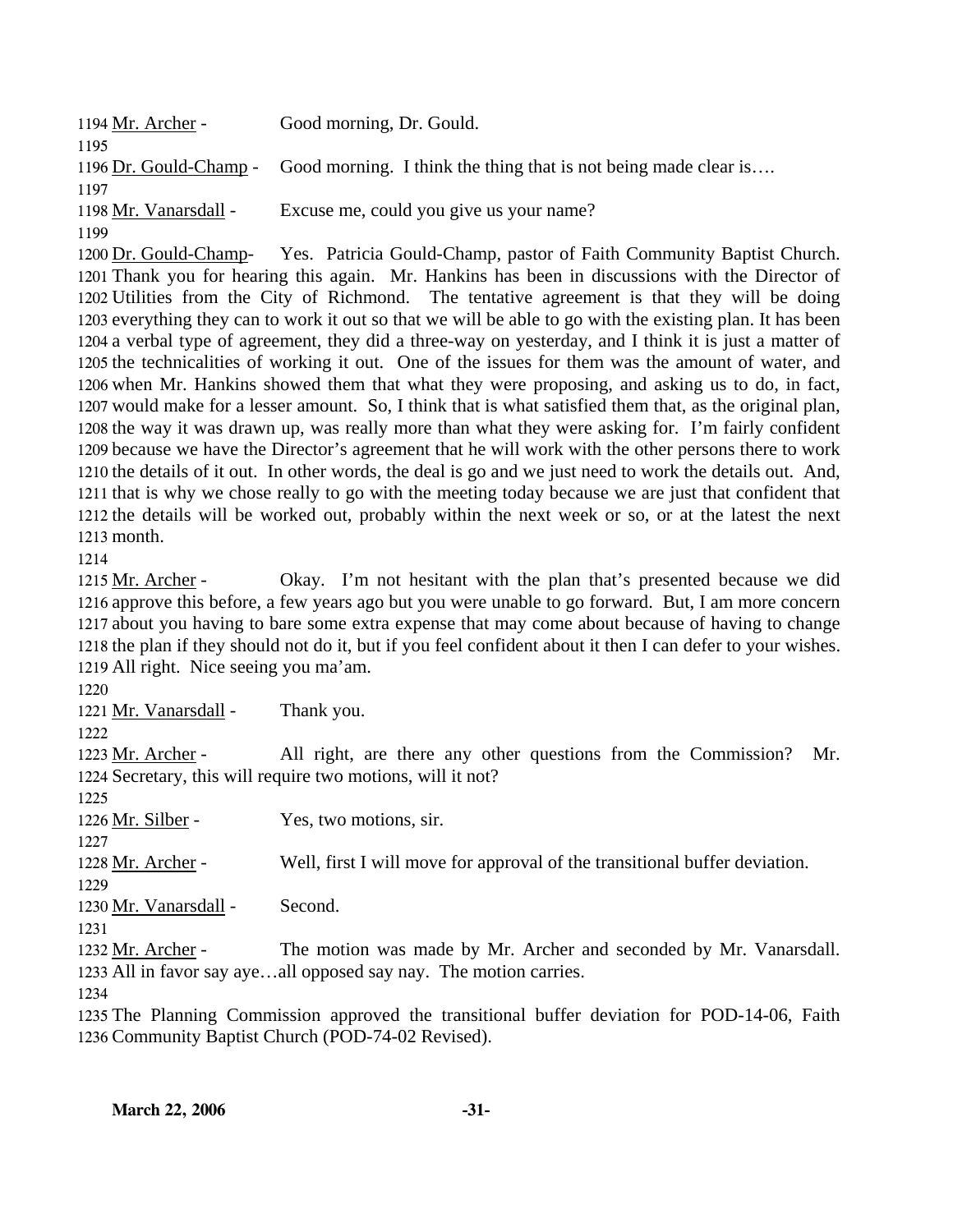Then second, I will move for approval of the plan of development and the 1238 master plan, subject to the annotations on the plans, the standard conditions for developments of 1239 this type, Nos. 9 and 11 amended and Nos. 24 through 37. 1237 Mr. Archer -

1240

1241 Mr. Branin - Second.

1242

The motion was made by Mr. Archer and seconded by Mr. Branin. All in 1244 favor say aye...all opposed say nay. The motion carries. 1243 Mr. Archer -

1245

1246 The Planning Commission approved POD-14-06, Faith Community Baptist Church (POD-74-02 1247 Revised) subject to the standard conditions attached to these minutes for developments of this 1248 type, the annotations on the plans and the following additional conditions:

1249

1250 9. 1251 1252 **AMENDED** - A detailed landscaping plan shall be submitted to the Department of Planning for review and Planning Commission approval prior to the issuance of any occupancy permits.

1253 11. 1254 1255 1256 **AMENDED** - Prior to the installation of the site lighting equipment, a plan including depictions of light spread and intensity diagrams, and fixture and specifications and mounting height details shall be submitted for Department of Planning review and Planning Commission approval.

1257 24. 1258 1259 1260 The right-of-way for widening of Cool Lane as shown on approved plans shall be dedicated to the County prior to any occupancy permits being issued. The right-of-way dedication plat and any other required information shall be submitted to the County Real Property Agent at least sixty (60) days prior to requesting occupancy permits.

 $1261\,25$ . 1262 1263 1264 1265 The easements for drainage and utilities as shown on approved plans shall be granted to the County in a form acceptable to the County Attorney prior to any occupancy permits being issued. The easement plats and any other required information shall be submitted to the County Real Property Agent at least sixty (60) days prior to requesting occupancy permits.

- 1266 26. 1267 26. The drainage facilities on Mechanicsville Turnpike (State Route 360) shall be approved by the Virginia Department of Transportation and the County.
- 1268 27. 1269 The developer shall provide fire hydrants as required by the Department of Public Utilities and Division of Fire.
- 1270 28. A standard concrete sidewalk shall be provided along the south side of Cool Lane.
- 1271 29. Outside storage shall not be permitted.
- 1272 30. 1273 Any necessary off-site drainage and/or water and sewer easements must be obtained in a form acceptable to the County Attorney prior to final approval of the construction plans.
- 1274 31. 1275 1276 Deviations from County standards for pavement, curb or curb and gutter design shall be approved by the County Engineer prior to final approval of the construction plans by the Department of Public Works.
- 1277 32. 1278 Storm water retention, based on the 50-10 concept, shall be incorporated into the drainage plans.
- 1279 33. 1280 1281 Insurance Services Office (ISO) calculations must be included with the plans and contracts and must be approved by the Department of Public Utilities prior to the issuance of a building permit.

# **March 22, 2006 -32-**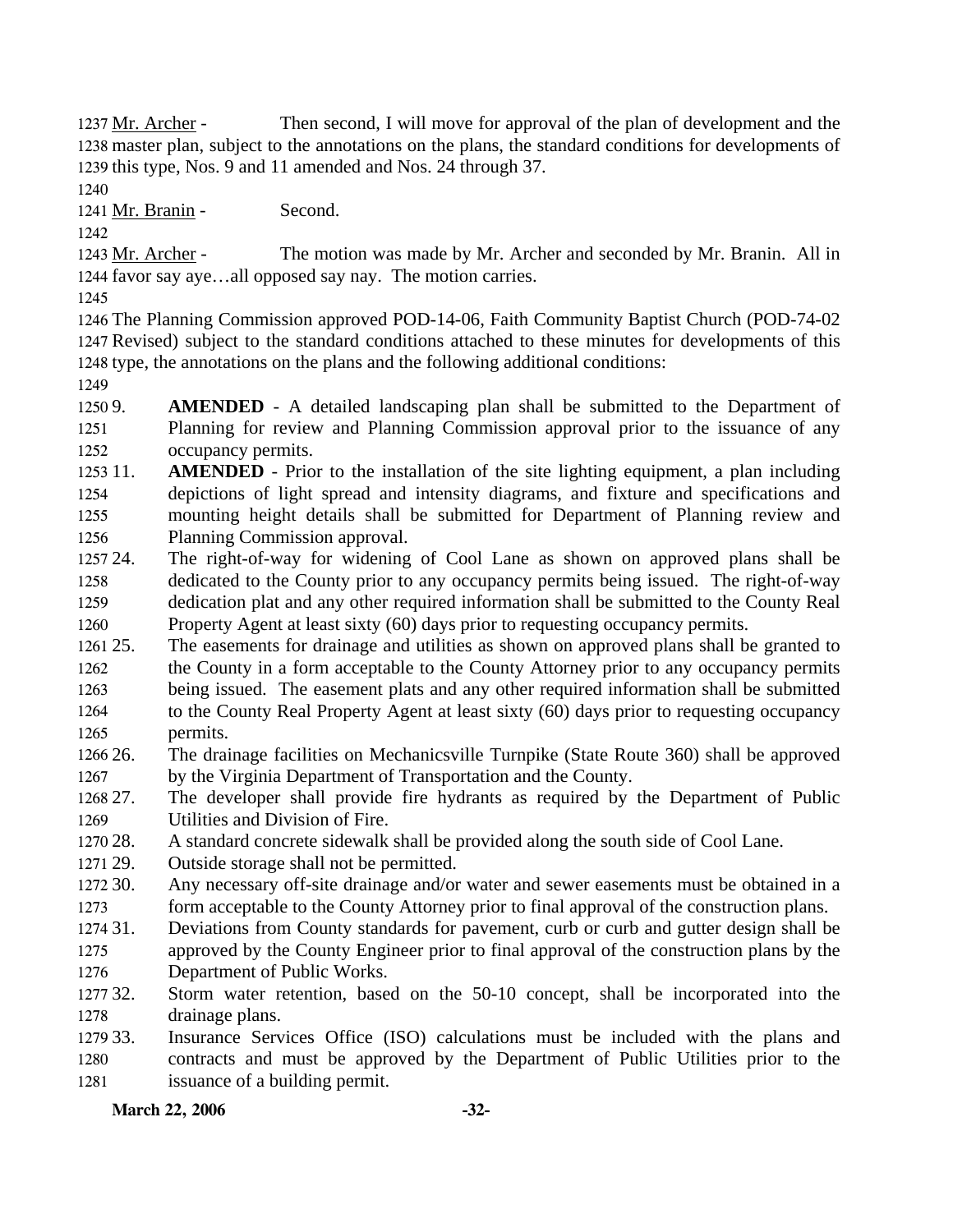1282 34. 1283 1284 Approval of the construction plans by the Department of Public Works does not establish the curb and gutter elevations along the Henrico County maintained right-of-way. The elevations will be set by Henrico County.

1285 35. 1286 1287 1288 1289 The conceptual master plan, as submitted with this application, is for planning and information purposes only. All subsequent detailed plans of development and construction plans needed to implement this conceptual plan may be administratively reviewed and approved and shall be subject to all regulations in effect at the time such subsequent plans are submitted for review/approval.

1290 36. 1291 1292 1293 1294 The location of all existing and proposed utility and mechanical equipment (including HVAC units, electric meters, junction and accessory boxes, transformers, and generators) shall be identified on the landscape plans. All equipment shall be screened by such measures as determined appropriate by the Director of Planning or the Planning Commission at the time of plan approval**.** 

1295 37. 1296 1297 1298 1299 1300 1301 1302 37. A note in bold lettering shall be provided on the erosion control plan indicating that sediment basins or traps located within buildable areas or building pads shall be reclaimed with engineered fill. All materials shall be deposited and compacted in accordance with the applicable sections of the state building code and geotechnical guidelines established by the engineer. An engineer's report certifying the suitability of the fill materials and its compaction shall be submitted for review and approval by the Director of Planning and Director of Public Works and the Building Official prior to the issuance of any building permit(s) on the affected sites.

1303

## 1304 **SUBDIVISION**

1305

Mansfield Woods (March 2006 Plan) **Bay Design Group, P.C. for Virgil and Evelyn D. Mansfield; O. Woodland Hogg, Jr. and Pam M. Hogg:** The 224.29-acre site proposed for a subdivision of 98 single-family homes is located at the southwestern intersection of Darbytown and Carters Mill Roads, approximately 2,000 feet westward along Darbytown Road and 2,600 feet southward along Carters Mill Road on parcel 842-686-7289. The zoning is A-1, Agricultural District. Individual well and septic tank/drainfield. **(Varina) 98 105 Lots** 

1306

There is an addendum item on this case, adding an additional condition, 1308 No. 16. 1307 Mr. Silber -

1309

Is there anyone in the audience in opposition to this subdivision, 1311 Mansfield Woods (March 2006 Plan) in the Varina District? No opposition. Mr. Greulich. 1310 Mr. Archer -1312

1313

Good Morning Mr. Chairman, Good Morning Planning Commission 1315 members, the applicant is proposing a subdivision of approximately 224 acres of A-1 zoned 1316 property into 105 lots. The site is at the southwest corner of Darbytown Road and Carter's Mill 1317 Road in Varina. After reviewing the initial layout, County staff had several comments and 1314 Mr. Greulich -

March 22, 2006 -33-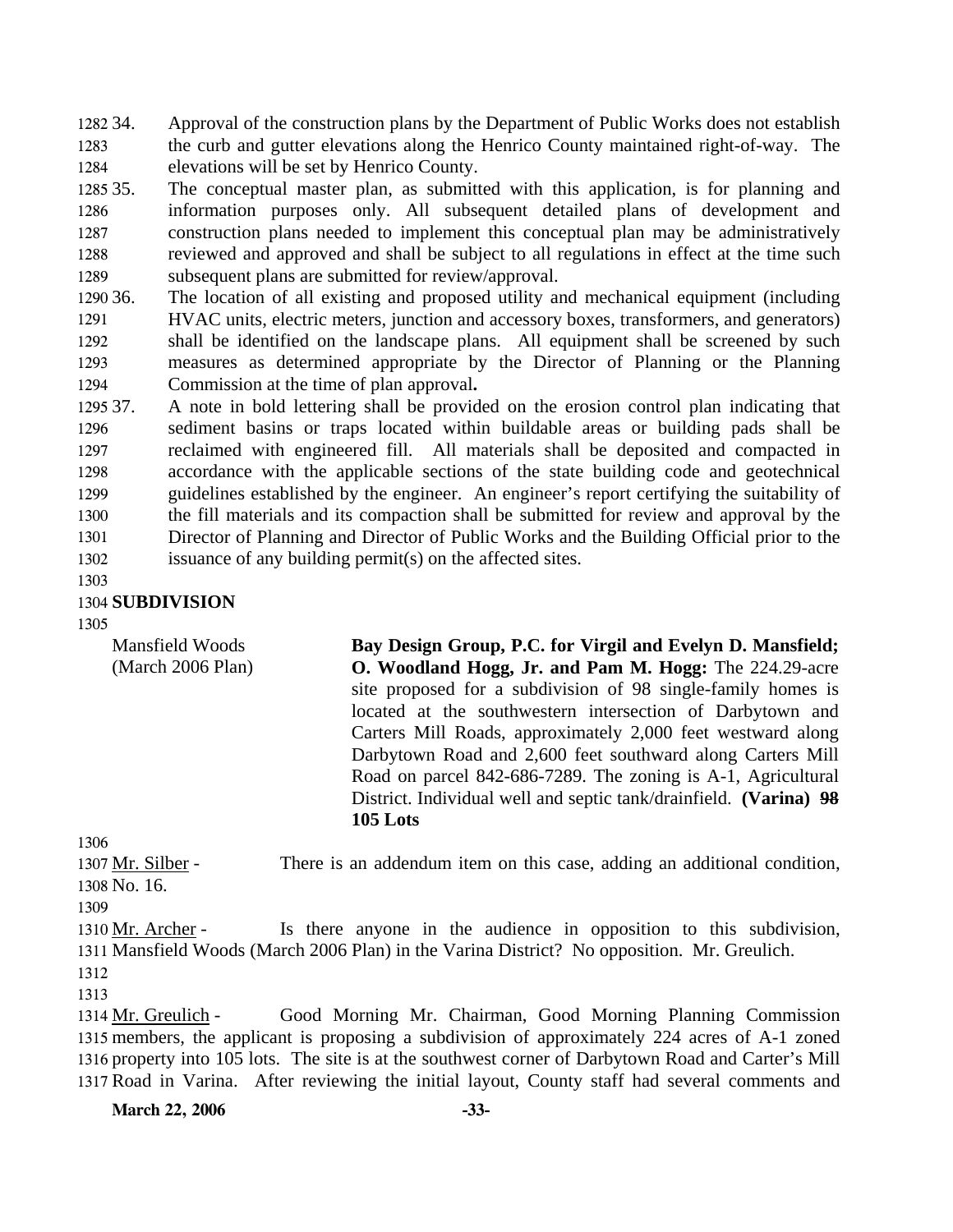suggestions that impacted the layout of the plan. Some of the more prominent comments revolved around such issues as stub roads, boulevard entrances, no ingress/egress easements, wetland impact delineation and a Phase II archeological study. As requested, a revised layout that has addressed all of the concerns and suggestions of the County has been received. This revised plan can be found in your addendum packet, along with a revised caption, a revised recommendation and an additional condition, numbered sixteen. This condition states that the applicant shall undergo a Phase II Archeological Study of the site and will provide the County with any required documentation of artifacts and other historically significant items that are found on the site. As the applicant is in agreement with all County comments, the plan, as submitted before you meets all County Code requirements for a subdivision of this type. 

 Staff can recommend approval of the submitted, revised plan. It is subject to the annotations on the plan, the standard conditions for conditional subdivisions not served by public utilities, additional conditions eleven through fifteen and addendum condition sixteen found in the addendum packet. Finally, as this revised plan was received on Monday, if the Planning Commission chooses to approve the plan, they will also need to approve the waiving of the time limits to accept this plan.

 Staff and representatives of the applicant are available to answer any questions you may have. Thank you.

| 1339 Mr. Archer         | Thank you, Mr. Greulich. Are there any questions for Mr. Greulich from    |
|-------------------------|---------------------------------------------------------------------------|
| 1340 the Commission?    |                                                                           |
| 1341                    |                                                                           |
| 1342 Mr. Jernigan -     | I haven't seen too many cases where we went to a phase two                |
| 1343 archeological.     |                                                                           |
| 1344                    |                                                                           |
| 1345 Mr. Greulich -     | This is the first one that I've run into, but the applicant is willing to |
| 1346 undergo the study. |                                                                           |
| 1347                    |                                                                           |
| 1348 Mr. Jernigan -     | Okay.                                                                     |
| 1349                    |                                                                           |
| 1350 Mr. Archer -       | Do you need to hear from the applicant, Mr. Jernigan?                     |
| 1351                    |                                                                           |
| 1352 Mr. Jernigan -     | Yes.                                                                      |
| 1353                    |                                                                           |
| 1354 Mr. Hogg -         | Good morning. I'm Woody Hogg. Regarding the staff's scenario of           |

1355 significance for the Battleground... We met with Chuck Peple, with Parks & Recreation, and we 1356 walked the property last Friday and we hope it is going to be a sort of a limited phase two study 1357 based on Chuck's comments and what we found out there and what we didn't find out there. So, 1358 Phase II on the whole acreage is a pretty significant cost factor. But, we are willing to cooperate, 1359 we felt it was better to cooperate with the County rather than go forward and impact areas... We 1360 could do a certain number of lots without going through some of the Phase II but we felt it was 1361 better to cooperate and try to.... If we do need to preserve some of the area we will do it but at 1362 the same time, I don't know what this is going to mean to the Commission, but we are going to

**March 22, 2006 -34-**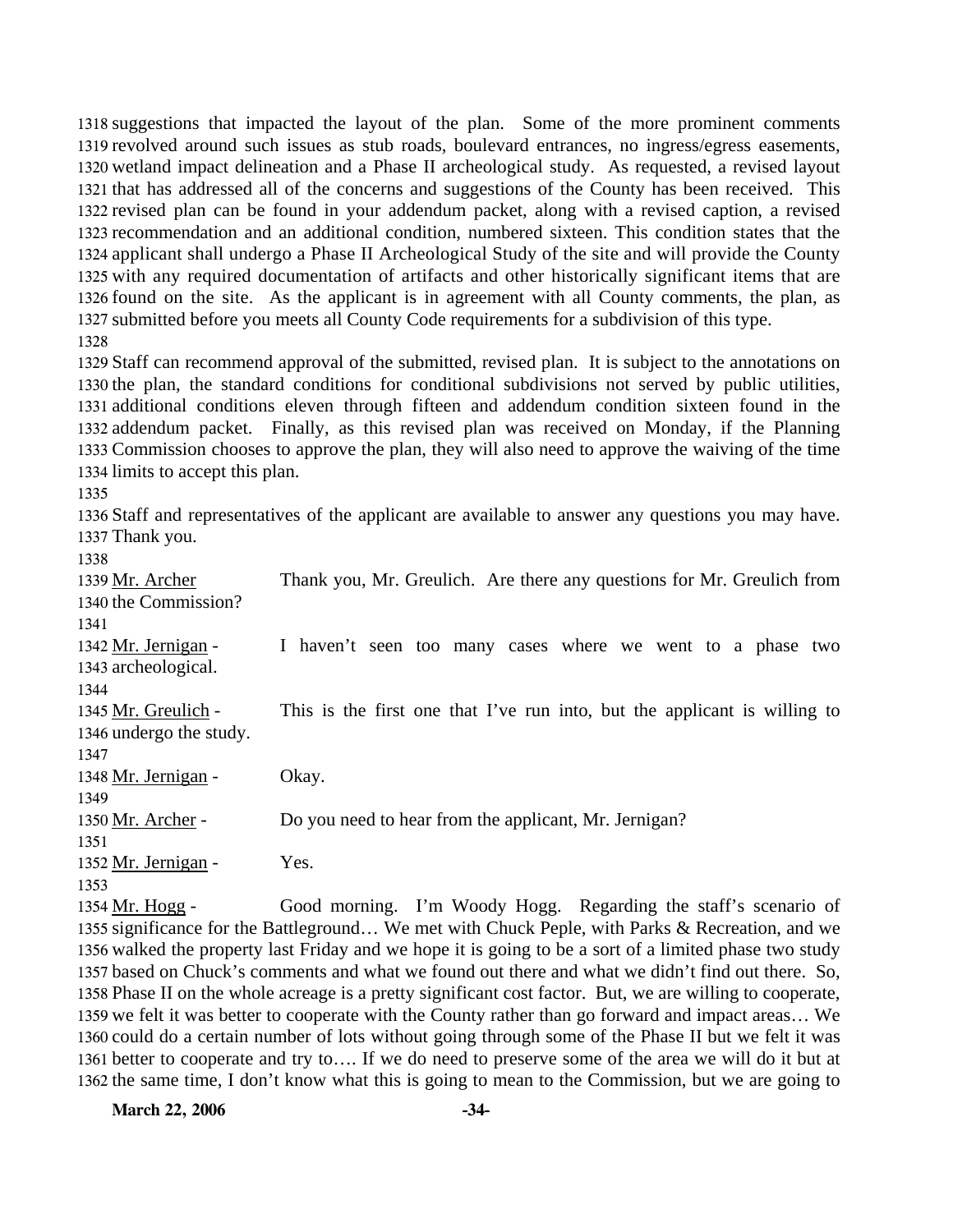1363 cooperate with staff to do that.

1364

1366

1365 Mr. Jernigan - Okay.

1367 Mr. Archer - Are there any questions for Mr. Hogg from the Commission?

1368 I'm all right. Mr. Chairman, first I'll make a motion to waive the time limit. 1370 1369 Mr. Jernigan -

1371

1372 Mr. Vanarsdall - Second.

1373

The motion was made by Mr. Jernigan to waive the time limit and 1375 seconded by Mr. Vanarsdall. All in favor say aye...all opposed say nay. The motion carries. 1374 Mr. Archer-1376

1377 The Planning Commission approved to waive the time limit for Mansfield Woods (March 2006 1378 Plan).

1379

With that, I will move for approval of subdivision Mansfield Woods (March 2006 Plan) with the standard conditions for subdivisions not served by public utilities 1381 1382 and the following additional conditions Nos. 11 through 15 and No. 16 on the addendum and the 1383 change in the number of lots from 98 to 105. 1380 Mr. Jernigan -

1384

1385 Mr. Vanarsdall - Second.

1386

The motion was made by Mr. Jernigan and seconded by Mr. Vanarsdall. 1388 All in favor say aye...all opposed say nay. The motion carries. 1387 Mr. Archer-

1389

 The Planning Commission granted conditional approval to subdivision Mansfield Woods (March 2006 Plan) subject to the standard conditions attached to these minutes for subdivisions not served by public utilities, the annotations on the plans and the following additional conditions: 1393

- 1394 11. 11. Prior to requesting recordation, the developer shall furnish a letter from Dominion Virginia
- 1395 Power stating that this proposed development does not conflict with its facilities.

1396 12. Each lot shall contain at least 43,560 square feet.

1397 13. 13. The detailed plant list and specifications for the landscaping to be provided within the 25-

- 1398 1399 1400 foot-wide planting strip easement along Darbytown Road and Carters Mill Road shall be submitted to the Department of Planning for review and approval prior to recordation of the plat.
- 1401 14. 1402 Any necessary offsite drainage easements must be obtained prior to approval of the construction plan by the Department of Public Works.

1403 15. 1404 1405 1406 1407 Any future building lot containing a BMP, sediment basin or trap and located within the buildable area for a principal structure or accessory structure, may be developed with engineered fill. All material shall be deposited and compacted in accordance with the Virginia Uniform Statewide Building Code and geotechnical guidelines established by a professional engineer. A detailed engineering report shall be submitted for the review and

**March 22, 2006 -35-**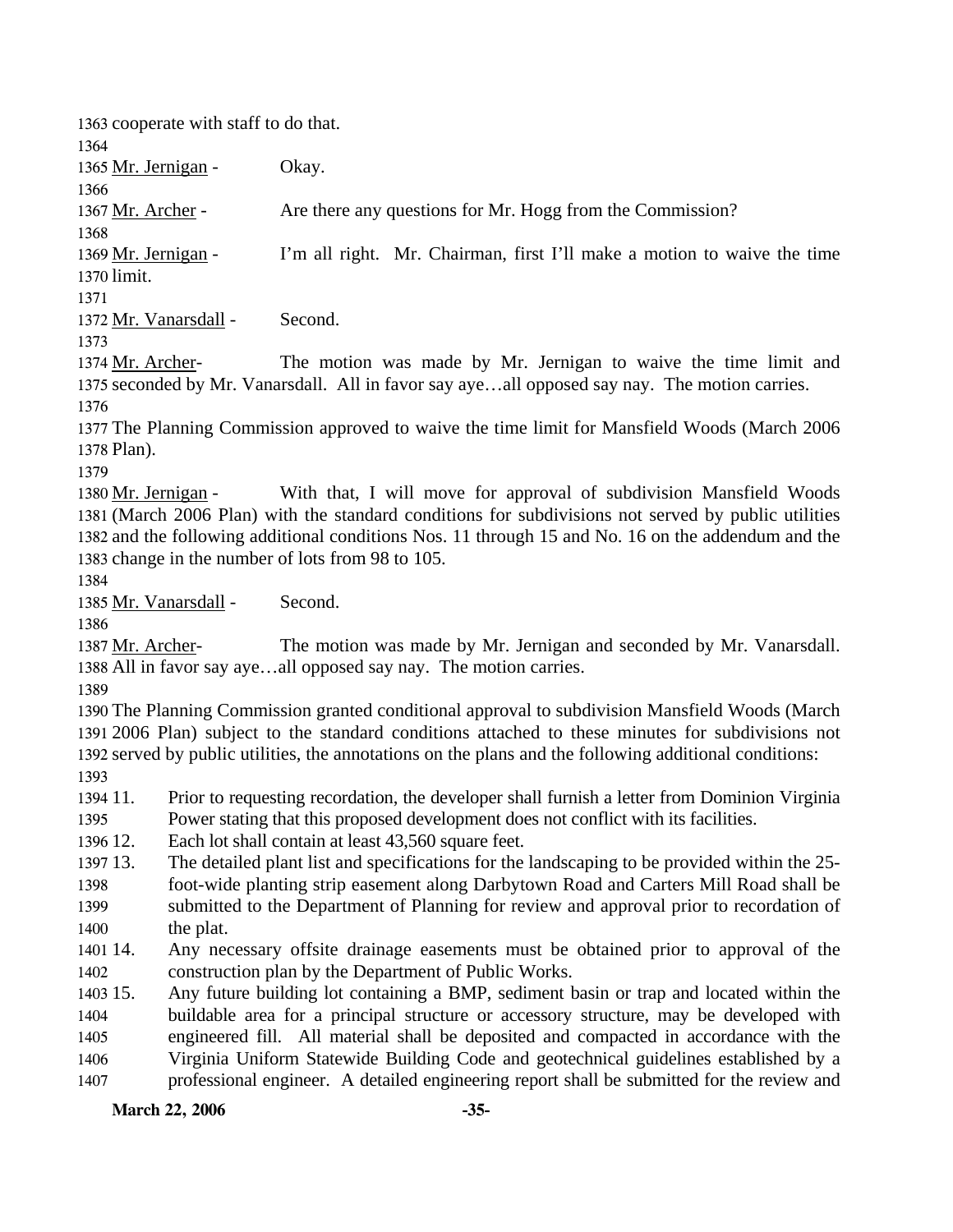1408 1409 1410 approval by the Building Official prior to the issuance of a building permit on the affected lot. A copy of the report and recommendations shall be furnished to the Directors of Planning and Public Works.

- 1411 16. 16. The applicant shall undergo a Phase II Archeological Study of the site and will provide the
- 1412 County with any required documentation of artifacts and other historically significant items
- 1413 that are found on the site.
- 1414

#### 1415 **PLAN OF DEVELOPMENT & SPECIAL EXCEPTION**

1416

| POD-16-06                  | Bay Design Group, P.C. for Pouncey Tract Development,                                                                                                                                                                                                                                                                                                                                                                                                                                                                                         |
|----------------------------|-----------------------------------------------------------------------------------------------------------------------------------------------------------------------------------------------------------------------------------------------------------------------------------------------------------------------------------------------------------------------------------------------------------------------------------------------------------------------------------------------------------------------------------------------|
| <b>Avington Townhouses</b> | <b>LLC:</b> Request for approval of a plan of development and special<br>exception, as required by Chapter 24, Sections, 24-2, 24-94(b)<br>and 24-106 of the Henrico County Code, to construct 52, three<br>and four story townhouse units. The special exception would<br>authorize buildings exceeding $2 \frac{1}{2}$ stories in height. The<br>11.7575-acre site is located at 4501 Pouncey Tract Road (State<br>Route 271) on parcel 740-764-5065. The zoning is RTHC,<br>Residential Townhouse District (Conditional). County water and |
|                            | sewer. (Three Chopt)                                                                                                                                                                                                                                                                                                                                                                                                                                                                                                                          |

1417

Is there anyone in the audience in opposition to POD-16-06, Avington 1419 Townhouses, in the Three Chopt District? No opposition. Mr. Kennedy. 1418 Mr. Archer -

1420

The developer has submitted a revised plan that will provide additional 1422 open-space around the proposed water feature. That was a part of the discussion at the 1423 conditional subdivision stage. That would be included with the fountain and gazebo. The water 1424 feature will be redesigned within its current limits to satisfy Public Works safety design 1425 standards. They would have to have four to one slopes and it will have a safety ledge going into 1426 the pond. A stormwater filter system will be installed under existing pavement to satisfy the 1427 stormwater quality requirements in lieu of the pond being larger or deeper, actually. The 1428 developer requested that the perimeter fence around the property not be considered as a part of 1429 this approval as shown on the plans and they are going to come back with something else more The revised fence details will be submitted to the Planning 1431 Commission approval at the time of landscape plan approval. Staff recommended Nos. 9 and 11 1432 amended so that plan will come back to the Commission and at that time an alternative fence 1433 height will be considered for the fence in the front yard along Pouncey Tract Road. 1421 Mr. Kennedy -1430 appropriate for that area. 1434

 Avington Townhouses is a residential townhouse community along the east side of Pouncey Tract Road just right of I-64 and it occupies the space formerly occupied by Target Golf, the driving range there. The current property is zoned RTHC. It was rezoned in December of last year. The proposed development has 4.52 units per acre. The RTH development would permit up to 90 units per acre not as dense as it would be permitted. 1440

1441 Pouncey Tract Road is a major collector on the Thoroughfare Plan. That section of Pouncey 1442 Tract Road is currently scheduled to be improved in conjunction with the construction of I-288

March 22, 2006 -36-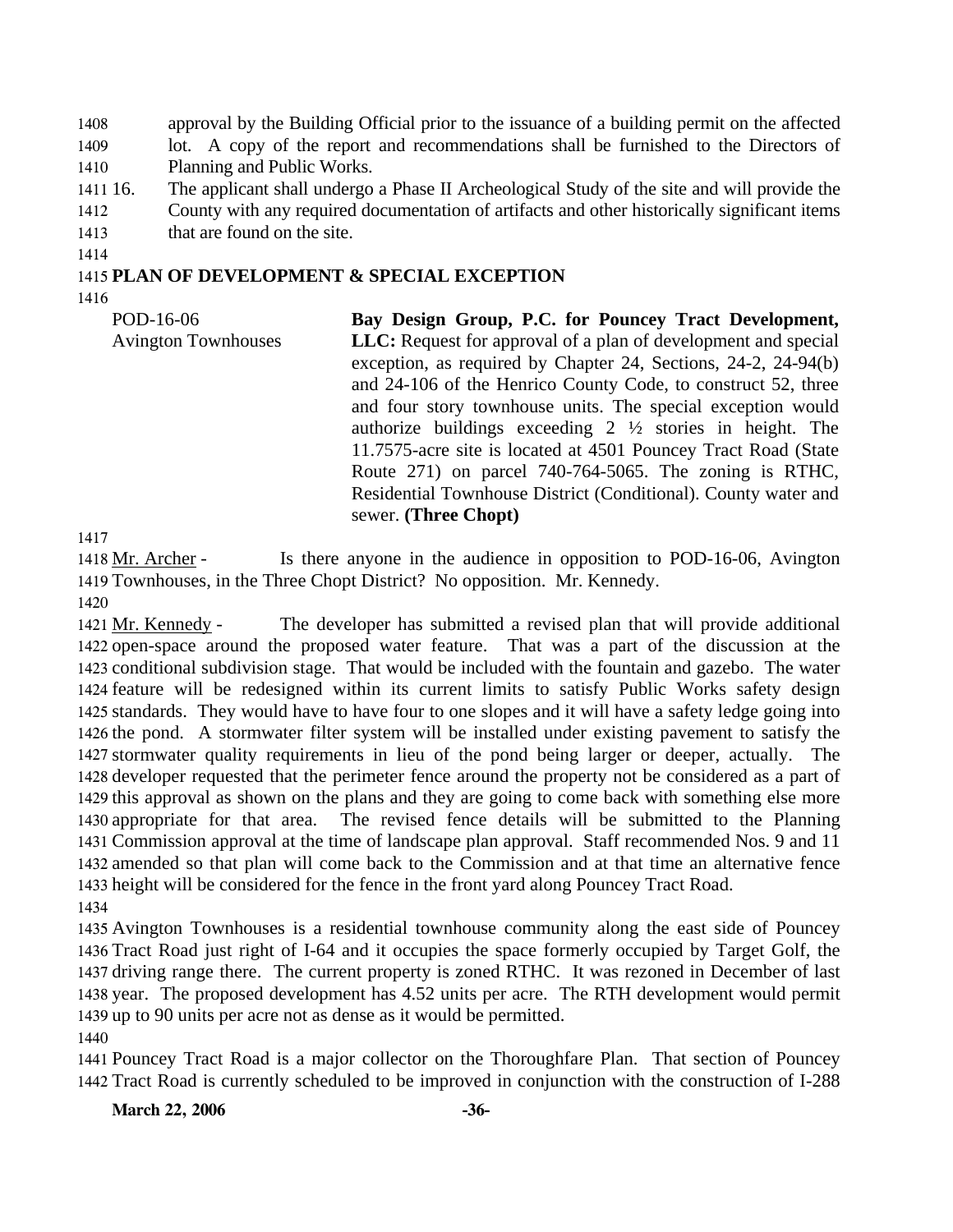connection to I-295. So, that bridge will be improved at that time and actually Pouncey Tract Road will be improved. And at that time when the road is done, sidewalks will be provided along Pouncey Tract Road the developer is not really required to do it but if the project does not provide those sidewalks then the developer construct them at that time. 

 The plans satisfies the applicable zoning requirements and meet the design standards applicable proffers which includes unit size, density, buffers, architectural designs, amenities, sidewalks and height. It also satisfies a propose 25-foot landscape buffer we have provided adjacent to Twin Hickory subdivision which is already existing. The facades of the building will be 100% brick exclusive of windows and openings. Due to the grade difference at the rear of the property, several of the buildings are proposed to be four stories in the front and three stories in the back. All of the remaining buildings are proposed to be three stories.

 A special exception is required to permit buildings exceeding two and a half stories, so all of the buildings will require a special exception. The third floor will be occupied by a bonus room in all of the units. Should the Commission approve this special exception, there are two conditions that have been attached to this POD, conditions Nos. 40 and 41 are recommended. Condition No. 40 requires the buildings to have fire sprinkler systems. Anything more than two stories require fire sprinkler systems in accordance to the Fire Marshall. And condition No. 41 requires high-quality roofing materials. So, it will require 50-year shingle roofs with 100-MPH warranty so that the shingles won't blow off. When the roofs are that high they are difficult to maintain and we want to make sure that this will be a quality development for a long time. With that, staff recommends approval with the annotations on the plans, standard conditions for developments of this type, and the conditions on the agenda.

Thank you, Mr. Kennedy. Are there any questions for Mr. Kennedy by 1469 Commission members? 1468 Mr. Archer -

1471 Mrs. Jones - Mr. Kennedy, what did you say is on the fourth level?

Anytime a residential building exceeds two stories, they have to provide 1474 fire sprinkler systems. 1473 Mr. Kennedy -

Mrs. Jones - I just didn't understand what you were saying, that's all.

Mr. Silber - Mr. Kennedy, is there a sidewalk provided along Pouncey Tract Road?

According to the proffers, if the sidewalk is not provided with the Pouncey 1481 Tract Road widening plan, the developer will have to provide it. 1480 Mr. Kennedy -

We covered that in the initial stages, Randy. We told them that there will 1484 have to be sidewalks, and VDOT still hasn't told us whether or not they are going to be 1485 providing sidewalks or not. If VDOT do not provide sidewalks along Pouncey Tract, then the 1486 developer will pick it up. 1483 Mr. Branin -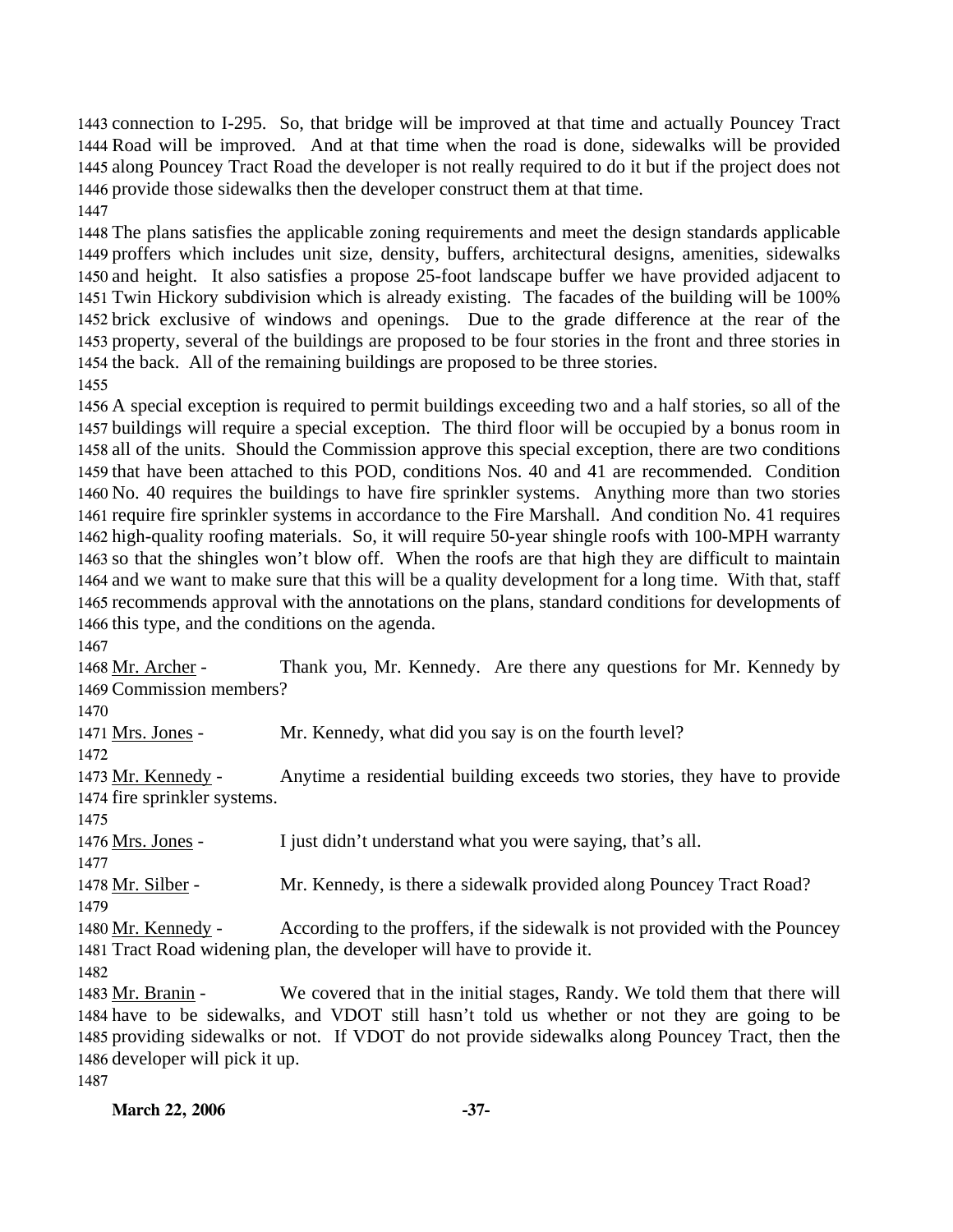| 1488 Mr. Silber -<br>1489                                                  | I am assuming that VDOT would have sidewalks along Pouncey Tract.                                                                                                                                                                               |
|----------------------------------------------------------------------------|-------------------------------------------------------------------------------------------------------------------------------------------------------------------------------------------------------------------------------------------------|
| 1490 Mr. Branin -<br>1491 didn't.                                          | We were assuming as well, but we wanted to cover it just in case they                                                                                                                                                                           |
| 1492<br>1493 Mr. Kennedy -<br>1494                                         | Those proffers require the developer to                                                                                                                                                                                                         |
| 1495 Mr. Silber -<br>1496                                                  | It's not shown on the plan.                                                                                                                                                                                                                     |
| 1497 Mr. Kennedy -<br>1498                                                 | Right. At this, the improvements are being provided by VDOT.                                                                                                                                                                                    |
| 1499 Mr. Branin -<br>1500                                                  | But, it is proffered.                                                                                                                                                                                                                           |
| 1501 Mr. Kennedy -<br>1502                                                 | Yes, it is proffered.                                                                                                                                                                                                                           |
| 1503 Mr. Silber -<br>1504                                                  | Okay.                                                                                                                                                                                                                                           |
| 1505 Mr. Branin -<br>1506 VDOT doesn't do it.<br>1507                      | That was my fall back. The proffer was my safety line if for some reason                                                                                                                                                                        |
| 1508 Mr. Silber -                                                          | I think that is a good fall back and I think that it is good that it was<br>1509 proffered that way. I just wasn't sure if there should be a note on the plan that says the<br>1510 developer will construct a sidewalk if not handled by VDOT. |
| 1511<br>1512 Mr. Kennedy -<br>1513                                         | There is a condition that requires them to follow the proffers.                                                                                                                                                                                 |
| 1514 Mr. Archer -<br>1515                                                  | All right is everybody satisfied?                                                                                                                                                                                                               |
| 1516 Mr. Kennedy -<br>1517                                                 | The applicant is here if there are any questions.                                                                                                                                                                                               |
| 1518 Mr. Archer -<br>1519 applicant.<br>1520                               | Are there any other questions? Mr. Branin, do you need to hear from the                                                                                                                                                                         |
| 1521 Mr. Branin -<br>1522                                                  | I don't need to hear from the applicant, does anyone else?                                                                                                                                                                                      |
| 1523 Mr. Archer -<br>1524 motions.<br>1525                                 | Okay then I guess we are ready for a motion. There should be two                                                                                                                                                                                |
| 1526 Mr. Branin -<br>1528 conditions and annotations on the plans.<br>1529 | Mr. Chairman, I move for approval of special exception for POD-16-06,<br>1527 Avington Townhouses, to permit three and four-story townhouses buildings, subject to the                                                                          |
| 1530 Mr. Vanarsdall -                                                      | Second.                                                                                                                                                                                                                                         |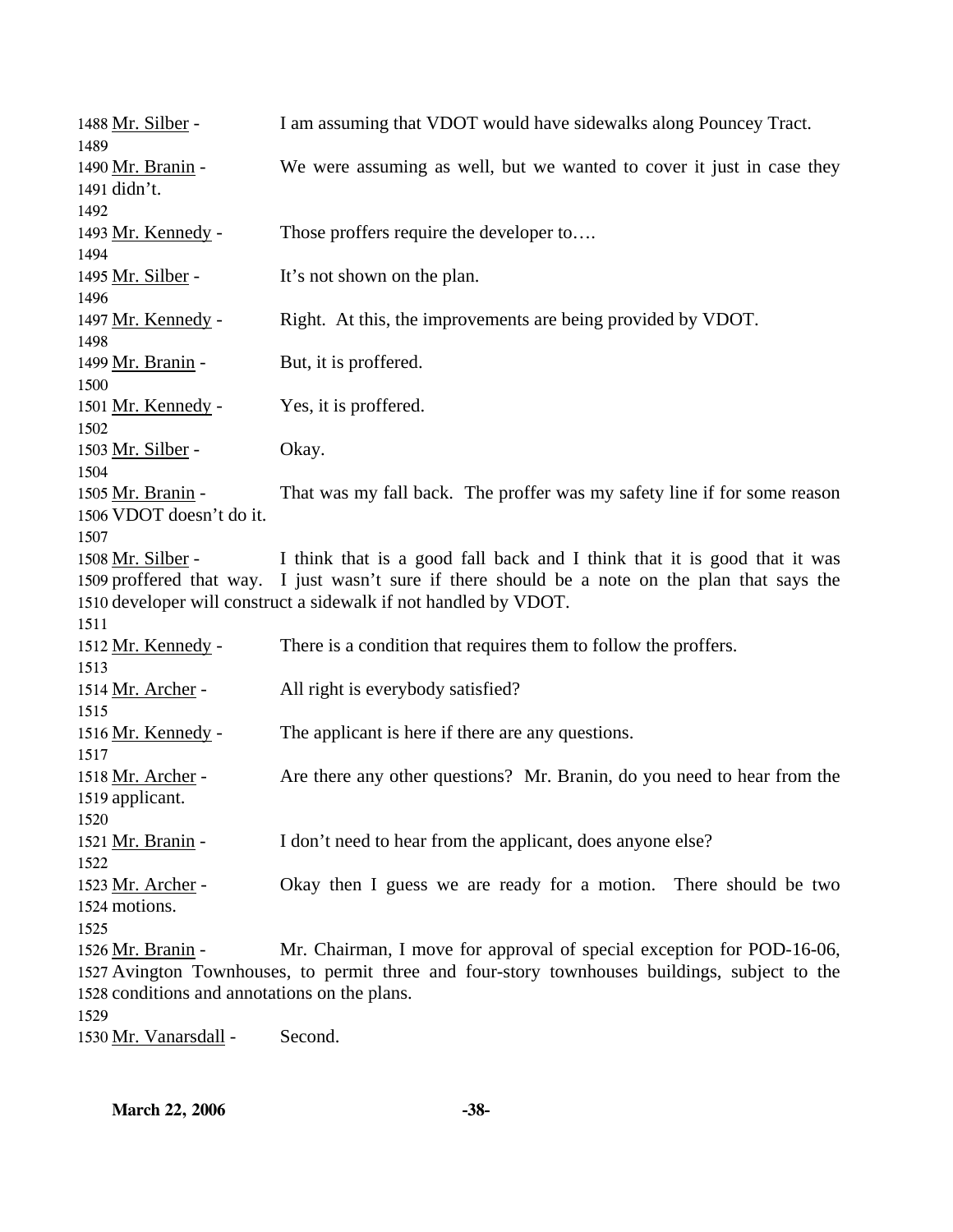The motion was made by Mr. Branin and seconded by Mr. Vanarsdall on 1532 the special exception. All in favor say aye...all opposed say nay. The motion carries. 1531 Mr. Archer -

1533

1534 The Planning Commission approved the special exception for three and-four story buildings for 1535 POD-16-06, Avington Townhouses.

1536

1537 Mr. Archer - Now we need a motion on the case.

1538

With that, I move POD-16-06, Avington Townhouses, be approved 1540 subject to the annotations on the plans, the standard conditions for developments of this type, Nos. 9 and 11 amended and additional conditions Nos. 24 through 41. 1541 1539 Mr. Branin -

1542

1543 Mr. Vanarsdall - Second.

1544

The motion was made by Mr. Branin and seconded by Mr. Vanarsdall. 1546 All in favor say aye...all opposed say nay. The motion carries. 1545 Mr. Archer -

1547

1548 The Planning Commission approved POD-16-06, Avington Townhouses, subject to the standard 1549 conditions attached to these minutes for developments of this type, the annotations on the plans 1550 and the following additional conditions:

1551

1552 9. 1553 1554 AMENDED - A detailed landscaping plan shall be submitted to the Department of Planning for review and Planning Commission approval prior to the issuance of any occupancy permits.

 $155511.$ 1556 1557 1558 **AMENDED** - Prior to the installation of the site lighting equipment, a plan including depictions of light spread and intensity diagrams, and fixture and specifications and mounting height details shall be submitted for Department of Planning review and Planning Commission approval.

1559 24. 1560 1561 1562 1563 The right-of-way for widening of Pouncey Tract Road (State Route 271) as shown on approved plans shall be dedicated to the County prior to any occupancy permits being issued. The right-of-way dedication plat and any other required information shall be submitted to the County Real Property Agent at least sixty (60) days prior to requesting occupancy permits.

1564 25. 1565 1566 1567 1568 25. The easements for drainage and utilities as shown on approved plans shall be granted to the County in a form acceptable to the County Attorney prior to any occupancy permits being issued. The easement plats and any other required information shall be submitted to the County Real Property Agent at least sixty (60) days prior to requesting occupancy permits.

- 1569 26. 1570 26. The entrances and drainage facilities on Pouncey Tract Road (State Route 271) shall be approved by the Virginia Department of Transportation and the County.
- 1571 27. 1572 1573 A notice of completion form, certifying that the requirements of the Virginia Department of Transportation entrances permit have been completed, shall be submitted to the Department of Planning prior to any occupancy permits being issued.

1574 28. 1575 28. The developer shall provide fire hydrants as required by the Department of Public Utilities and Division of Fire.

March 22, 2006 -39-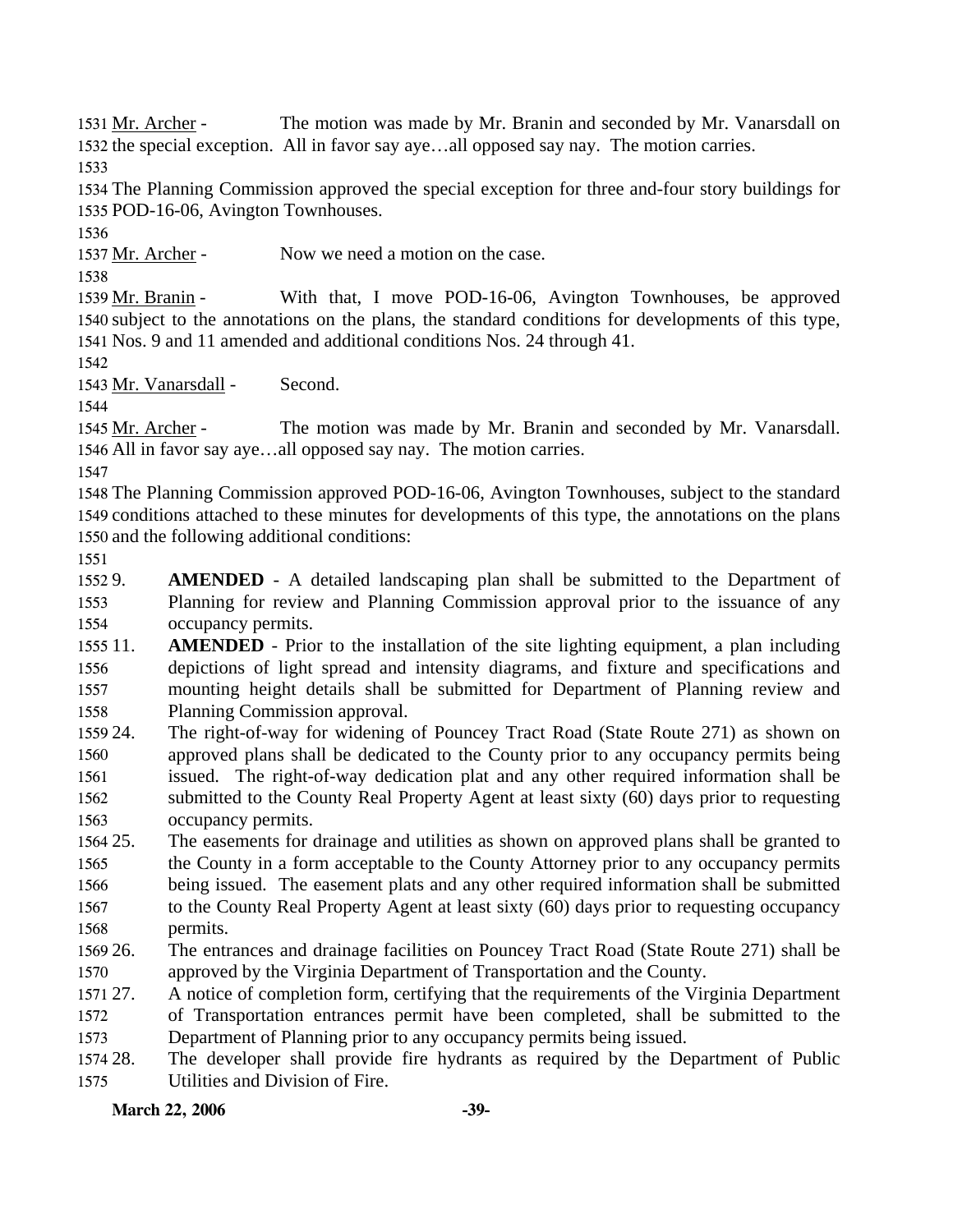1576 29. 1577 29. A standard concrete sidewalk shall be provided along the east side of Pouncey Tract Road.

1578 30. 1579 The proffers approved as a part of zoning case C-66C-05 shall be incorporated in this approval.

1580 31. 1581 Any necessary off-site drainage and/or water and sewer easements must be obtained in a form acceptable to the County Attorney prior to final approval of the construction plans.

1582 32. 1583 1584 Deviations from County standards for pavement, curb or curb and gutter design shall be approved by the County Engineer prior to final approval of the construction plans by the Department of Public Works.

- 1585 33. 1586 1587 1588 1589 1590 1591 1592 The pavement shall be of an SM-2A type and shall be constructed in accordance with County standard and specifications. The developer shall post a defect bond for all pavement with the Department of Planning - the exact type, amount and implementation shall be determined by the Director of Planning, to protect the interest of the members of the Homeowners Association. The bond shall become effective as of the date that the Homeowners Association assumes responsibility for the common areas. Prior to the issuance of the last Certificate of Occupancy, a professional engineer must certify that the roads have been designed and constructed in accordance with County standards.
- 1593 34. 1594 1595 Insurance Services Office (ISO) calculations must be included with the plans and contracts and must be approved by the Department of Public Utilities prior to the issuance of a building permit.
- 1596 35. 1597 1598 1599 35. Approval of the construction plans by the Department of Public Works does not establish the curb and gutter elevations along the Virginia Department of Transportation maintained right-of-way. The elevations will be set by the contractor and approved by the Virginia Department of Transportation.
- 1600 36 1601 1602 1603 1604 The location of all existing and proposed utility and mechanical equipment (including HVAC units, electric meters, junction and accessory boxes, transformers, and generators) shall be identified on the landscape plans. All equipment shall be screened by such measures as determined appropriate by the Director of Planning or the Planning Commission at the time of plan approval**.**
- 1605 37. 1606 1607 1608 1609 1610 1611 1612 37. A note in bold lettering shall be provided on the erosion control plan indicating that sediment basins or traps located within buildable areas or building pads shall be reclaimed with engineered fill. All materials shall be deposited and compacted in accordance with the applicable sections of the state building code and geotechnical guidelines established by the engineer. An engineer's report certifying the suitability of the fill materials and its compaction shall be submitted for review and approval by the Director of Planning and Director of Public Works and the Building Official prior to the issuance of any building permit(s) on the affected sites.
- 1613 38. The unit house numbers shall be visible from the parking areas and drives.
- 1614 39. 1615 1616 1617 The names of streets, drives, courts and parking areas shall be approved by the Richmond Regional Planning District Commission and such names shall be included on the construction plans prior to their approval. The standard street name signs shall be ordered from the County and installed prior to any occupancy permit approval.
- 1618 40. 1619 All residential buildings shall have fire sprinkler systems in accordance with the requirements of the Fire Marshall.

#### March 22, 2006 -40-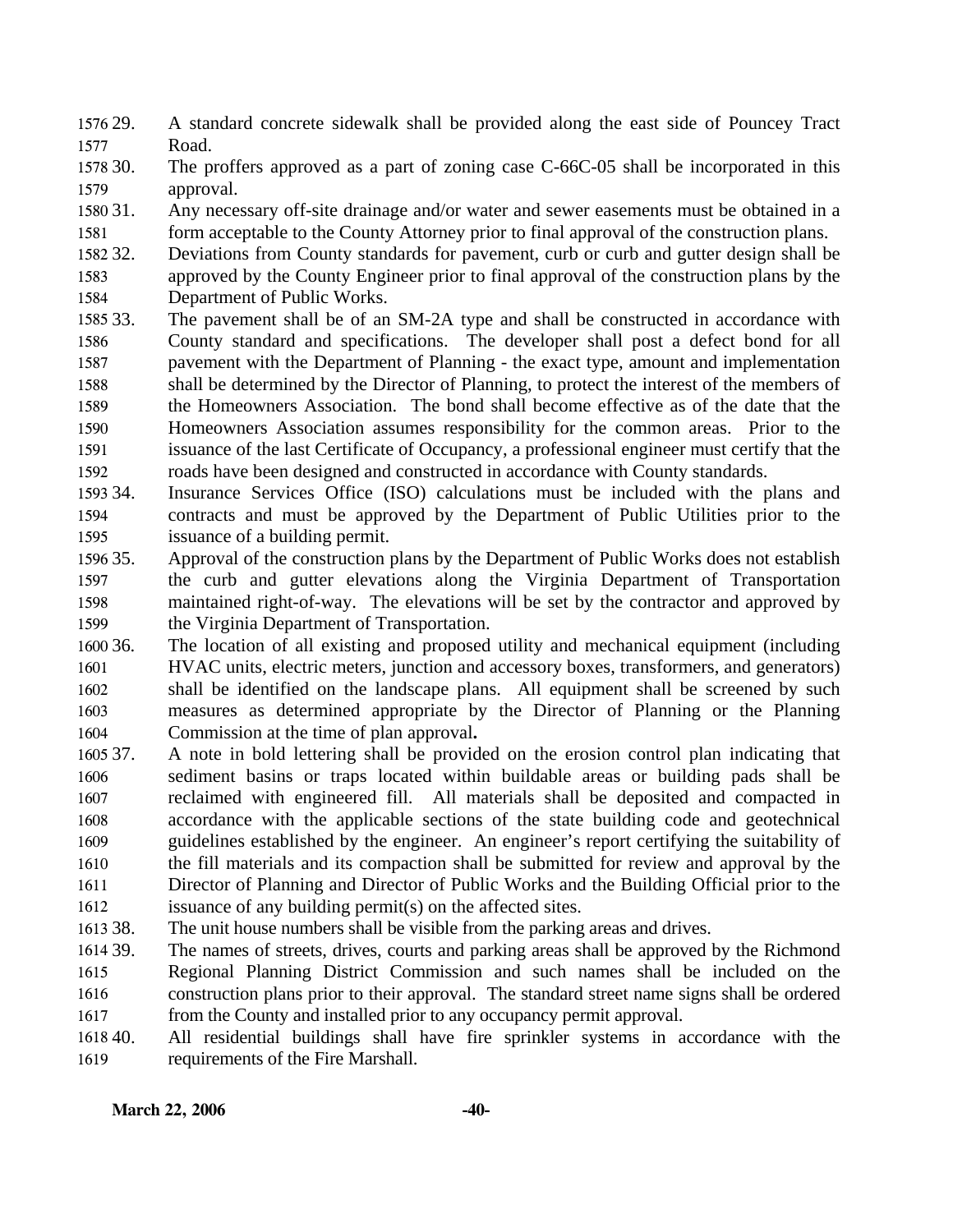$162041$ . 1621 41. All residential building roofs shall be finished with shingles having a 50-year and 110-MPH warranty.

1622

#### 1623 **PLAN OF DEVELOPMENT**

1624

| POD-15-06<br>South River Compounding<br>Pharmacy @ Gaskins Place<br>(POD-20-04 Revised) | McKinney & Company for Commonwealth Foundation for<br><b>Cancer Research and RBRMOB LLC:</b> Request for approval<br>of a plan of development, as required by Chapter 24, Section 24-<br>106 of the Henrico County Code, to construct a one-story,<br>13,369 square foot, pharmacy and retail building. The 1.64-acre<br>site is located at the southeast corner of Gaskins Road and<br>Mayland Drive on part of parcel 752-757-0556. The zoning is<br>M-1C, Light Industrial District (Conditional). County water and<br>sewer. (Three Chopt) |
|-----------------------------------------------------------------------------------------|------------------------------------------------------------------------------------------------------------------------------------------------------------------------------------------------------------------------------------------------------------------------------------------------------------------------------------------------------------------------------------------------------------------------------------------------------------------------------------------------------------------------------------------------|
|                                                                                         |                                                                                                                                                                                                                                                                                                                                                                                                                                                                                                                                                |

1625

Is there anyone in the audience in opposition to POD-15-06, South River 1627 Compounding Pharmacy, in the Three Chopt District? No opposition. Mr. Wilhite. 1626 Mr. Archer -

1628

Good morning, everyone. We did receive a revised site plan, last week 1630 and that was just handed out to you, with staff's annotations. By flipping the buildings footprint 1631 and the parking area so the building is now facing Gaskins Road, the applicant did satisfy most 1632 of staff's concerns. There is an enhanced façade now along Gaskins instead of it facing the rear 1633 of the site. The service area has been moved away from Gaskins Road towards the interior of the 1634 site and the parallel parking spaces were eliminated along the west side of the building. 1629 Mr. Wilhite -1635

 Staff did have some minor comments and those appear as annotations on your plan. The one issue that was still unresolved was staff's request for a sidewalk along Mayland Drive. Mayland in this section is a major collector roadway. The portion that the County constructed just east of Permberton Road has sidewalks on both sides of the street. There are also some properties nearby on this side of Mayland Drive that will probably develop shortly in the future, including the adjacent parcel in the Gaskins Place development. The staff is recommending a sidewalk along this side of Mayland Drive as well.

1643

1644 On page 5 of your addendum, there is a staff recommendation for approval and a revised plan 1645 with the additional annotations. I'll be happy to answer any questions you may have.  $1646$ 

| Thank you, Mr. Wilhite. Are there any questions for Mr. Wilhite from the |
|--------------------------------------------------------------------------|
|                                                                          |
|                                                                          |
| I have one, and I'll take that up with Mr. Burcin.                       |
|                                                                          |
| Good morning, Mr. Burcin.                                                |
|                                                                          |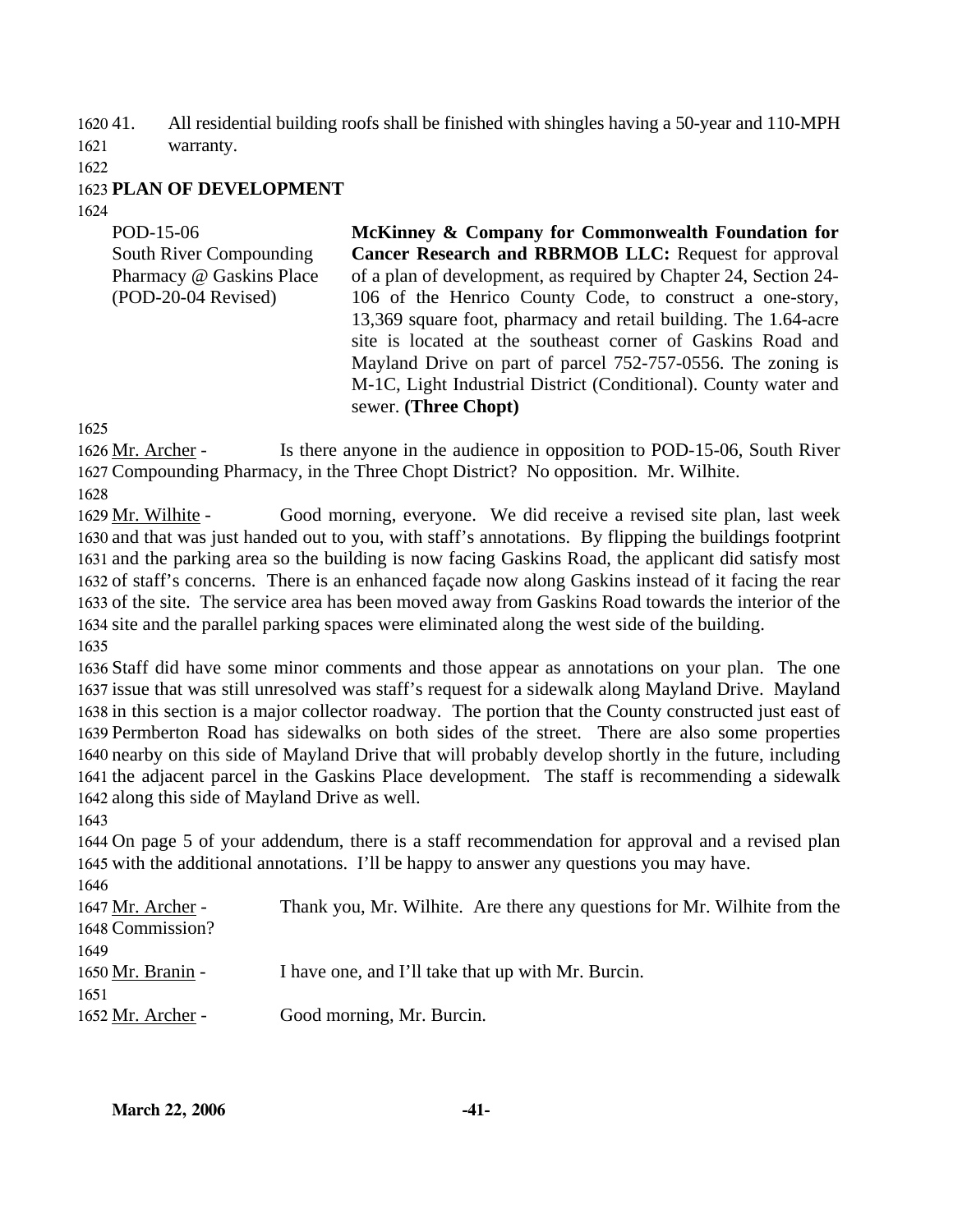Good morning. My name is Stacey Burcin with McKinney  $& Company$ 1654 here representing Mr. Baylor Rice who is the owner and operator of South River Pharmacy, and 1655 he also has interest in the ownership in this property, for development purposes. 1653 Mr. Burcin -1656

Mr. Burcin, we really appreciate what you've done. The staff has made 1658 you jump through hoops in changing buildings around and repositioning and I appreciate that. 1659 The one thing that I know you are in contention with, and I want to floor this so that the other 1660 Commissioners can hear my concerns as well as yours, are the sidewalks. It's your opinion or 1661 the owner's opinion that sidewalks should not be provided? 1657 Mr. Branin -

1662

That is correct. There's a question on whether or not the section of 1664 sidewalk on this particular section of Mayland, since most of this road is currently developed 1665 that what portion of sidewalk is there, is going to be an orphan sidewalk. Now Mr. Wilhite is 1666 correct, there is a property that will probably be coming before you in the near months next door, 1667 but even then it doesn't take you anywhere. The cost is a factor but that is a fairly minor factor 1668 in the overall concern of the owner it's more of, he doesn't want to be on record as 1669 recommending or providing something to sending people up to the ramp of I-64 and Gaskins 1670 Road. It is limited highway access there, and when we talked to VDOT we tried to see if there 1671 were any plans to do any pedestrian modifications. 1663 Mr. Burcin -

1672

 That's a dangerous weaving area that happens where the ramps intersects the turn lane and we don't think necessarily that it is a good ideal to send people across that road unless there are improvements planned to do that. I understand you have got to have your infrastructure in place before you can get your signal improvements, but at this point the owners acknowledges your request and requirement to provide sidewalk, and should he elect to build here, he will in fact provide it, he's not debating that, he would just like to go on record to state that he does not feel that it is appropriate in this case for him to bare that cost or from a design standpoint questioning.

1681

Okay. The reason I asked him to give his opinion is I know I've had 1683 several cases recently where the people come back and say we never had sidewalks and we want 1684 sidewalks, why doesn't the County put in sidewalks? So, I'm on a huge campaign for sidewalks. 1685 And, of course, Stacey is at the butt in of that because in this case he feels we really don't need 1686 it. I'm asking my fellow Commissioners for input. I would like your feelings on having or not 1687 having sidewalks. 1682 Mr. Branin -

1688

I would like to express an opinion that we have an obligation to try to do 1690 things that makes sense for now as well as way into the future. Although I realize that sidewalks 1691 need to start somewhere, with redevelopment of property, with changes that come down the line, 1692 I tend to think we would do our citizens a far greater service by providing sidewalks than by not 1693 and trying to redo later. This always seems to me to be a better option. 1689 Mrs. Jones - $1694$ 

| 1094              |                                             |
|-------------------|---------------------------------------------|
| 1695 Mr. Archer - | Well, if I can express my opinion, I agree. |
| 1696              |                                             |
| 1697 Mr. Branin - | I'm asking for it.                          |
|                   |                                             |

**March 22, 2006 -42-**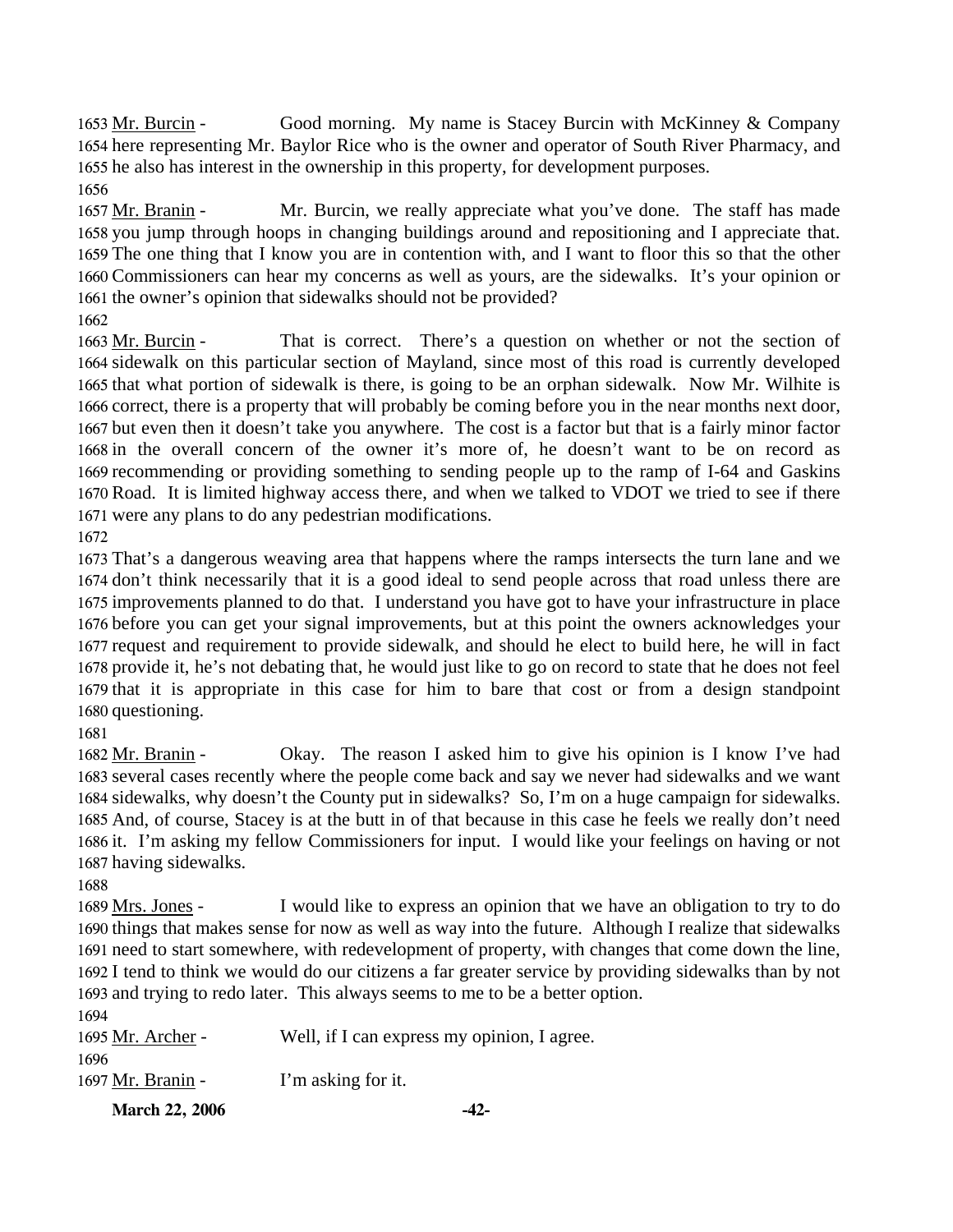1698

I think we have a need for sidewalks but also in this case I think Mr. 1700 Burcin makes a decent point about where the sidewalk would lead. And this particular one is 1701 tough for me to make a decision on, to be honest with you. While I'm pondering over this, I'll 1702 let someone else speak on it. 1699 Mr. Archer -

1703

In my opinion, Mr. Branin, I agree with Ms. Jones we do need sidewalks, 1705 sidewalks move people and streets move vehicles. But, I've always taken the position that if the 1706 sidewalk, like Mr. Archer said, if the sidewalk leads no where and it will be years before 1707 anything else will be there, I wouldn't be in favor of it. 1704 Mr. Vanarsdall -

1708

1709 Mrs. O'Bannon - What's across the street from this property?

1710

Across Mayland Drive is an office building. Across Gaskins you have a 1712 restaurants and hotel. You do have a number of people that work in this area, you have office 1713 buildings nearby, you have commercial development nearby and people might be able to walk to 1714 the restaurant or walk to certain services if they had sidewalks. Staff believes you need to start 1715 somewhere and Mayland Drive, as it was indicated, by Mr. Wilhite, east of here when the 1716 County built Mayland Drive in, the County put sidewalks in on both sides of the roads. The 1717 County wouldn't have gone through that expense if we didn't think those sidewalks weren't 1718 going to be used. When the development community comes in to develop we believe they 1719 should bear the responsibility of constructing sidewalks. What you don't have is a consistent 1720 system of sidewalks on this portion of Mayland Drive but I think we need to begin to work 1721 towards that. 1711 Mr. Silber -

1722

And people who work in this area could walk to that restaurant across the 1724 street to eat lunch or something, rather then get in their cars. 1723 Mrs. O'Bannon -

1725

1726 Mr. Silber - Yes, ma'am.

1727

1728 Mr. Archer - So, there you go. That is a good argument for sidewalks.

1729

Right. And that's why I've been stuck in between. In, Mr. Burcin, staff 1731 will be the first to jump up and tell you that I won't always side for their side when it doesn't 1732 make sense to me, but in this case I do agree with them because they are at the other end of 1733 Mayland, apartments and condominiums hopefully, eventually, will have sidewalks that go all 1734 the way down. So, I'm still going to push for the sidewalks and I'm going to approve it. 1730 Mr. Branin -

1735

| 11.33             |                                                                           |
|-------------------|---------------------------------------------------------------------------|
| 1736 Mr. Archer - | Okay, is there any further discussion? All right, then we are ready for a |
| 1737 motion.      |                                                                           |
| 1738              |                                                                           |
| 1739 Mrs. Jones - | Are the sidewalks included or not included?                               |
| 1740              |                                                                           |
| 1741 Mr. Branin - | They are included as it stands now.                                       |
| 1742              |                                                                           |
|                   |                                                                           |

| <b>March 22, 2006</b> | -43- |
|-----------------------|------|
|                       |      |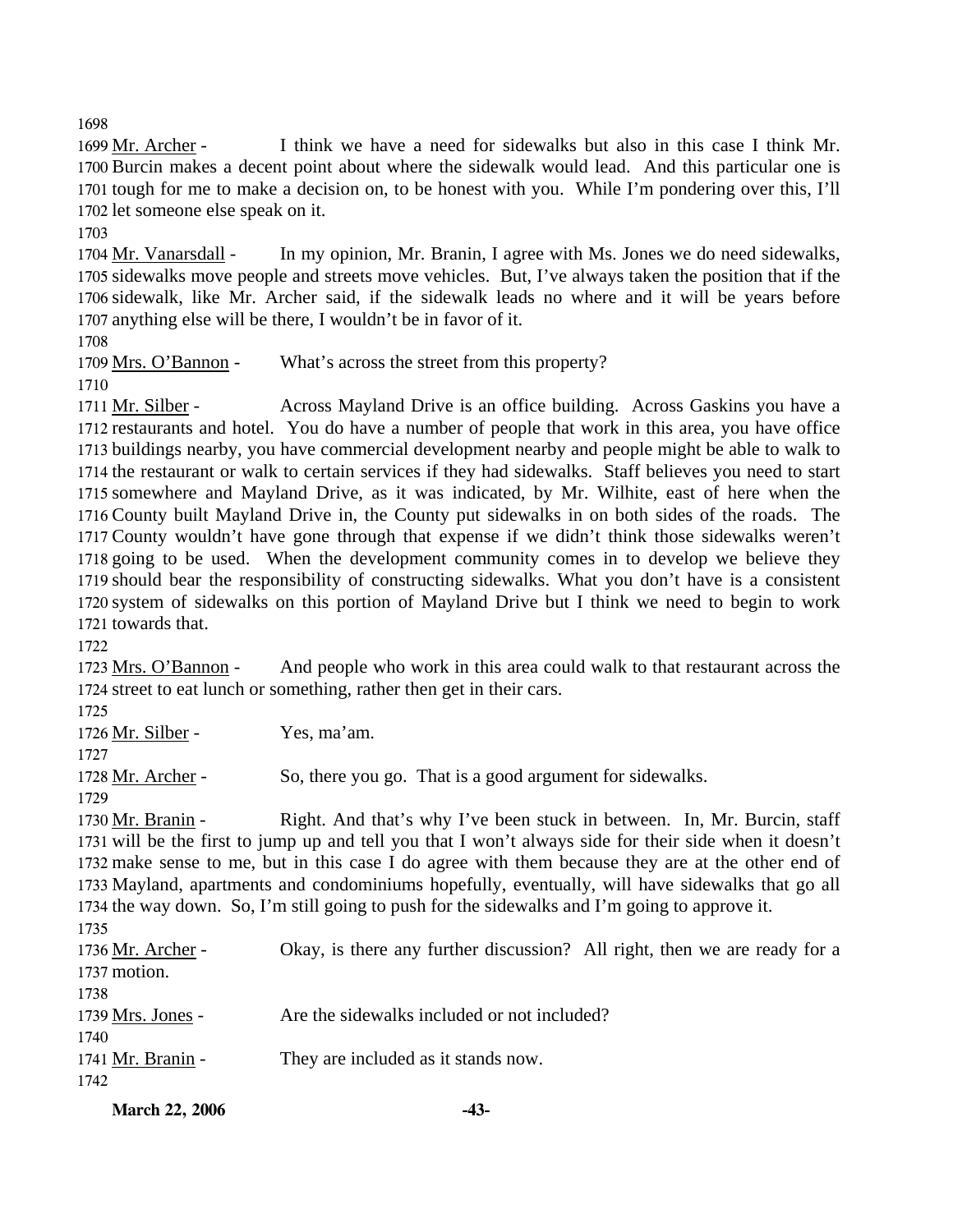1743 Mrs. Jones - I just wanted to make sure.

1744

There will be a piece of concrete... if there is nothing else there, there will 1746 be a slab of concrete sitting there until, you know, until God knows when. Anyhow, Mr. 1747 Chairman, I would like to move that POD-15-06, South River Compounding Pharmacy, be 1748 approved, per staff's recommendation, subject to the annotations on the plans, the standard 1749 conditions for developments of this type and the additional conditions listed in the agenda. 1745 Mr. Branin -

1750

1751 Mr. Jernigan - Second.

1752

The motion was made by Mr. Branin and seconded by Mr. Jernigan. All 1754 in favor say aye...all opposed say nay. The motion carries. 1753 Mr. Archer -

1755

 The Planning Commission approved POD-15-06, South River Compounding Pharmacy @ Gaskins Place (POD-20-04 Revised) subject to the standard conditions attached to these minutes for developments of this type, the annotations on the plan and the following additional conditions:

1760

1761 24. 1762 1763 1764 The right-of-way for widening of Mayland Drive as shown on approved plans shall be dedicated to the County prior to any occupancy permits being issued. The right-of-way dedication plat and any other required information shall be submitted to the County Real Property Agent at least sixty (60) days prior to requesting occupancy permits.

1765 25. 1766 1767 1768 1769 The easements for drainage and utilities as shown on approved plans shall be granted to the County in a form acceptable to the County Attorney prior to any occupancy permits being issued. The easement plats and any other required information shall be submitted to the County Real Property Agent at least sixty (60) days prior to requesting occupancy permits.

1770 26. 1771 The developer shall provide fire hydrants as required by the Department of Public Utilities and Division of Fire.

1772 27. A standard concrete sidewalk shall be provided along the south side of Mayland Drive.

1773 28. Outside storage shall not be permitted.

1774 29. 1775 The proffers approved as a part of zoning case C-7C-81 shall be incorporated in this approval.

1776 30. 1777 1778 The certification of building permits, occupancy permits and change of occupancy permits for individual units shall be based on the number of parking spaces required for the proposed uses and the amount of parking available according to approved plans.

1779 31. 1780 Any necessary off-site drainage and/or water and sewer easements must be obtained in a form acceptable to the County Attorney prior to final approval of the construction plans.

1781 32. 1782 Deviations from County standards for pavement, curb or curb and gutter design shall be approved by the County Engineer prior to final approval of the construction plans by the

1783 Department of Public Works.

1784 33. 1785 1786 Evidence of a joint ingress/egress and maintenance agreement must be submitted to the Department of Planning and approved prior to issuance of a certificate of occupancy for this development.

1787 34. 34. The location of all existing and proposed utility and mechanical equipment (including

**March 22, 2006 -44-**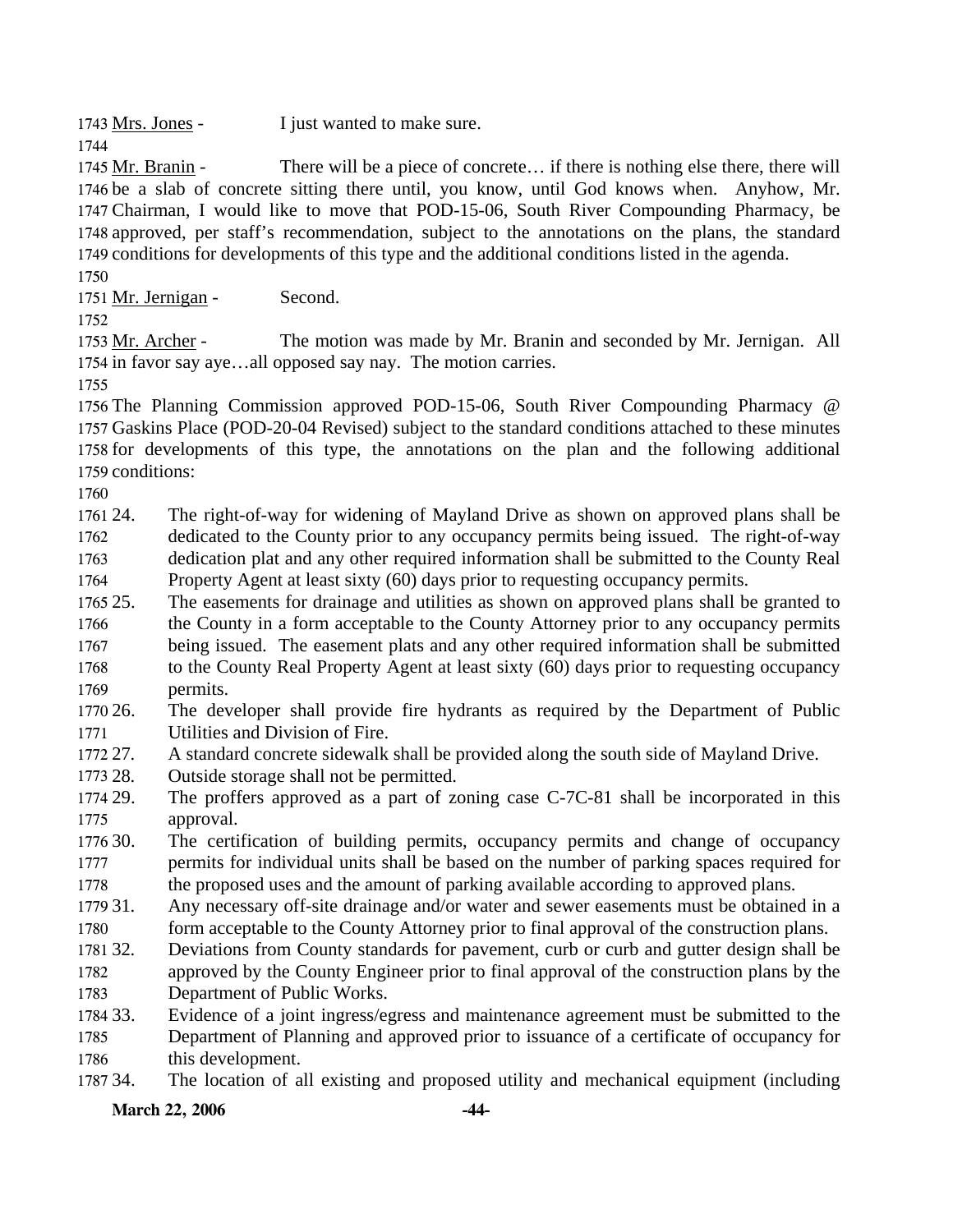1788 1789 1790 1791 1792 HVAC units, electric meters, junction and accessory boxes, transformers, and generators) shall be identified on the landscape plans. All equipment shall be screened by such measures as determined appropriate by the Director of Planning or the Planning Commission at the time of plan approval**.**  1793 Mr. Archer - I believe that completes our agenda. 1794 This completes the agenda with the exception of approval of the February 22, 2006 minutes. 1796 1795 Mr. Silber -1797 1798 **APPROVAL OF MINUTES: February 22, 2006 Minutes**  1799 You are right. I have two notations on page 53, line 2330, I think in line 1801 2330, following the word "general" that should be "rules" and not "road." And on line 2332, I think 1802 we were talking about "PODs" and it came out "cars," but it should be PODs. That's all I have. Is 1803 there anybody else? 1800 Mr. Archer -1804 1805 Mrs. Jones I've already submitted my changes to Ms. Carver, some typographical errors. 1806 1807 Mr. Archer - You've done quite well, ma'am, we appreciate it. 1808 1809 Mrs. Jones - Well, you know, it's fun. 1810 1811 Mr. Archer - All right. Do we have a motion for approval of the minutes? 1812 1813 Mr. Jernigan - So moved. 1814 1815 Mr. Vanarsdall - Second. 1816 The motion was made by Mr. Jernigan and seconded by Mr. Vanarsdall to 1818 approve the February 22, 2006 minutes. All in favor say aye...all opposed say nay. 1817 Mr. Archer -1819 The minutes stand approved without further discussion. 1820 1821 The Planning Commission approved the February 22, 2006, minutes with the corrections. 1822 1823 Mr. Archer - Is there anything else to come before the Commission. 1824 1825 Mr. Vanarsdall - Yes, I would like to make special notation that Leslie is back with us. 1826 1827 Mr. Archer - It's nice to see you Ms. News. 1828 1829 Ms. News - It's good to be back. 1830 Okay. If there is no further business to bring to the Commission, this 1832 meeting is adjourned at, 10:36 a.m. 1831 Mr. Archer -

**March 22, 2006 -45-**